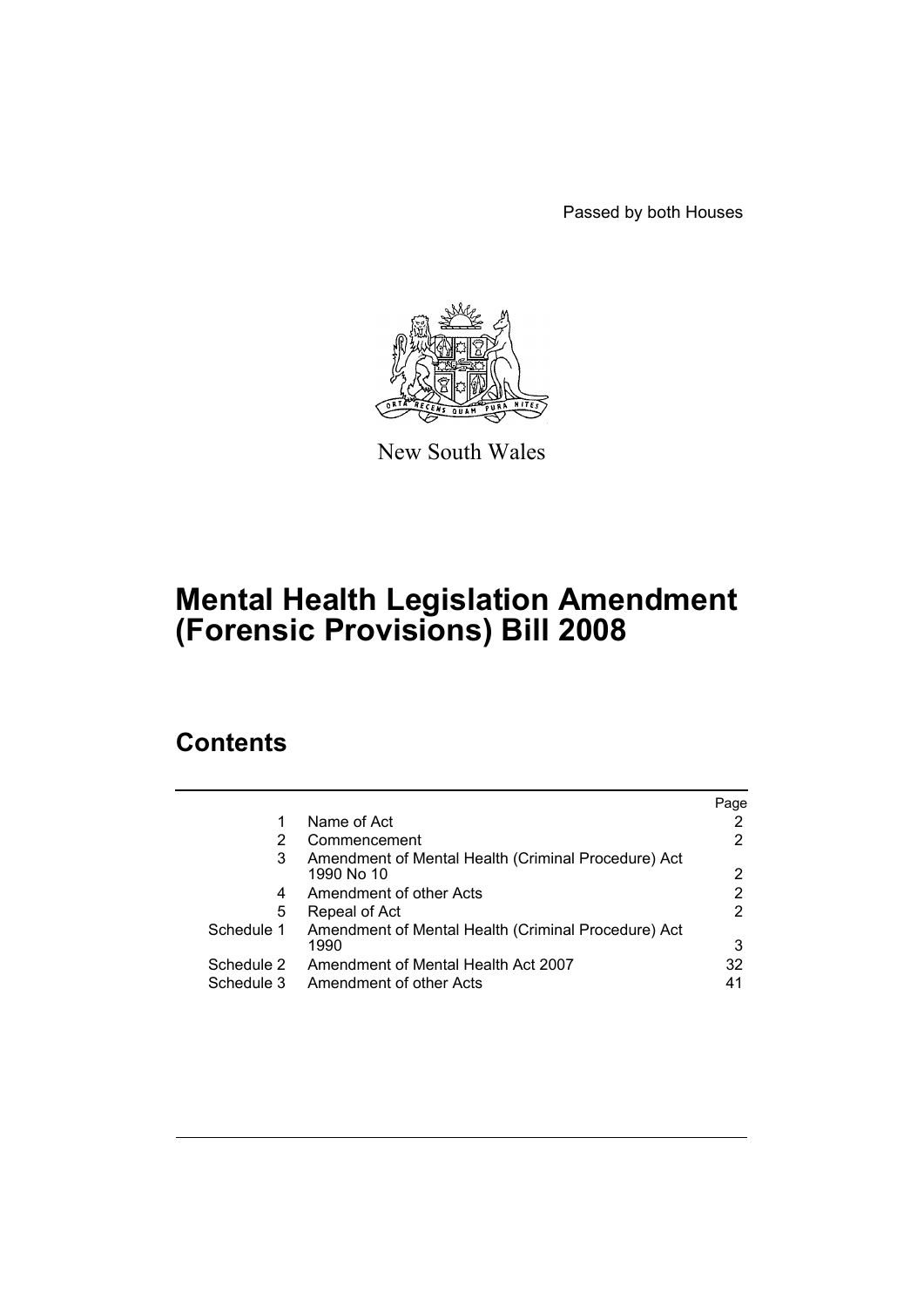**Contents** 

Page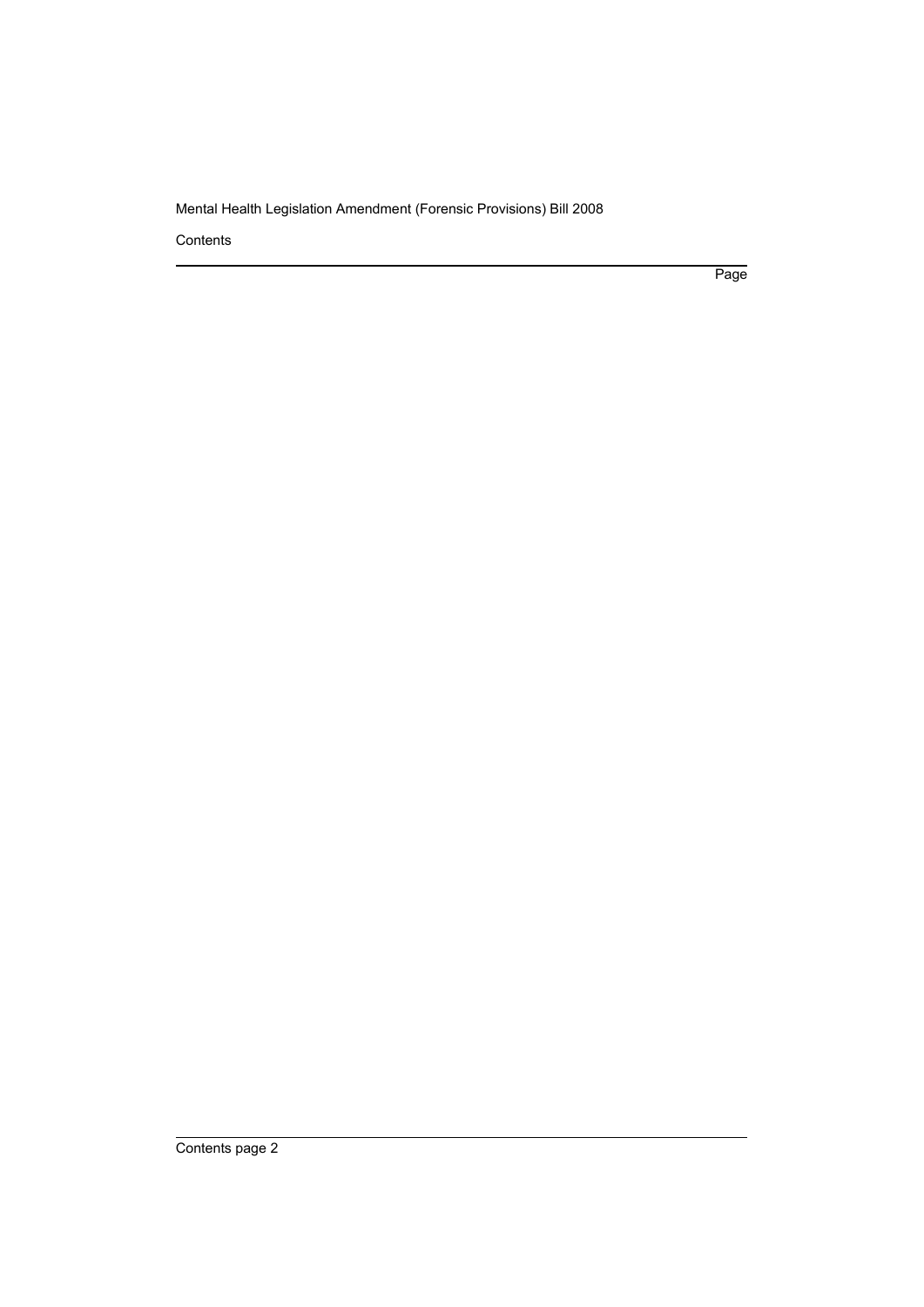*I certify that this public bill, which originated in the Legislative Assembly, has finally passed the Legislative Council and the Legislative Assembly of New South Wales.*

> *Clerk of the Legislative Assembly. Legislative Assembly, Sydney, , 2008*



New South Wales

# **Mental Health Legislation Amendment (Forensic Provisions) Bill 2008**

Act No , 2008

An Act to amend the *Mental Health (Criminal Procedure) Act 1990* and the *Mental Health Act 2007* with respect to the care, treatment, control and release of forensic patients and patients transferred from correctional centres and the functions of the Mental Health Review Tribunal; and for other purposes.

*I have examined this bill and find it to correspond in all respects with the bill as finally passed by both Houses.*

*Assistant Speaker of the Legislative Assembly.*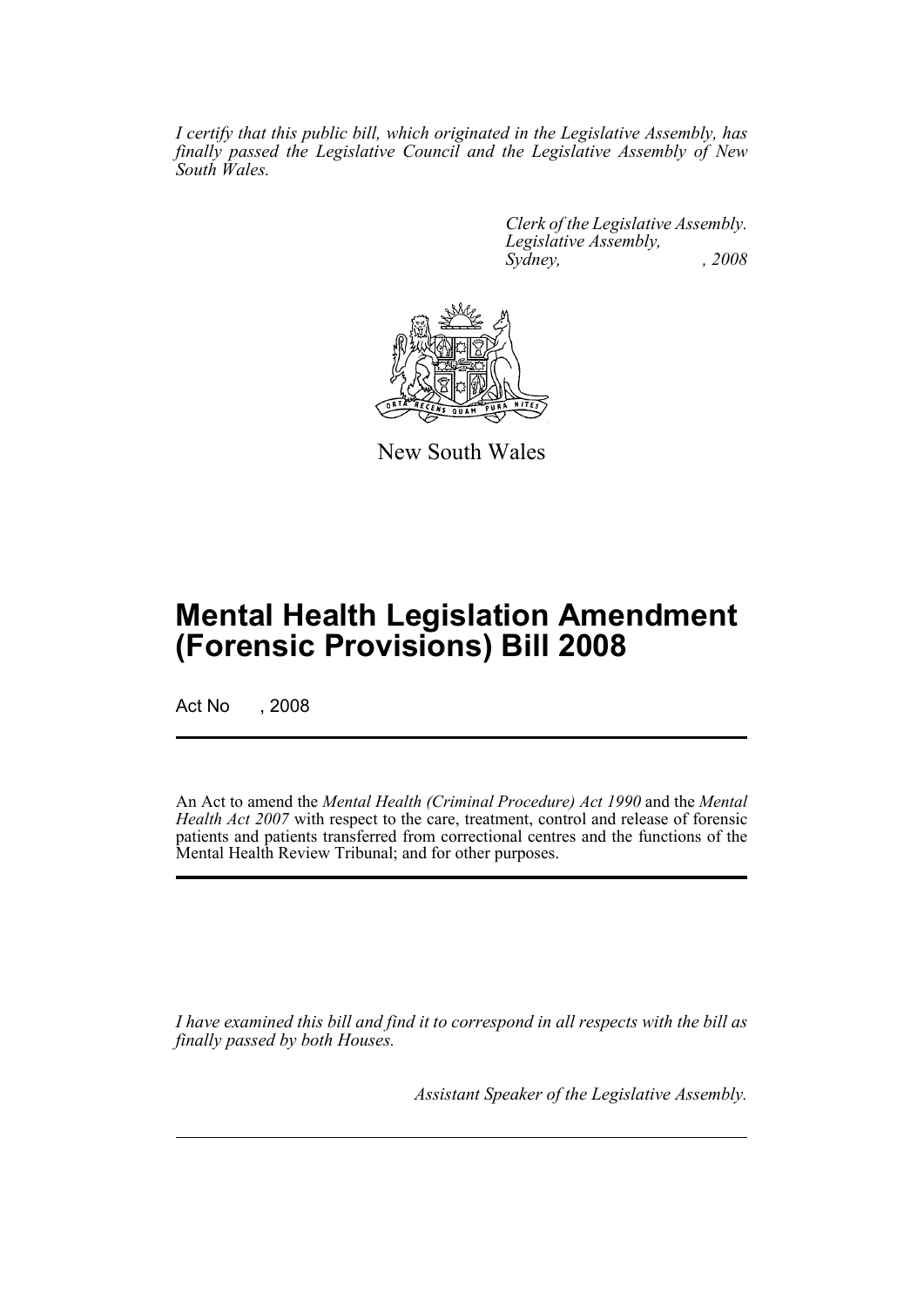## <span id="page-3-0"></span>**The Legislature of New South Wales enacts:**

## **1 Name of Act**

This Act is the *Mental Health Legislation Amendment (Forensic Provisions) Act 2008*.

## <span id="page-3-1"></span>**2 Commencement**

This Act commences on a day or days to be appointed by proclamation.

## <span id="page-3-2"></span>**3 Amendment of Mental Health (Criminal Procedure) Act 1990 No 10**

The *Mental Health (Criminal Procedure) Act 1990* is amended as set out in Schedule 1.

## <span id="page-3-3"></span>**4 Amendment of other Acts**

The Acts specified in Schedules 2 and 3 are amended as set out in those Schedules.

## <span id="page-3-4"></span>**5 Repeal of Act**

- (1) This Act is repealed on the day following the day on which all of the provisions of this Act have commenced.
- (2) The repeal of this Act does not, because of the operation of section 30 of the *Interpretation Act 1987*, affect any amendment made by this Act.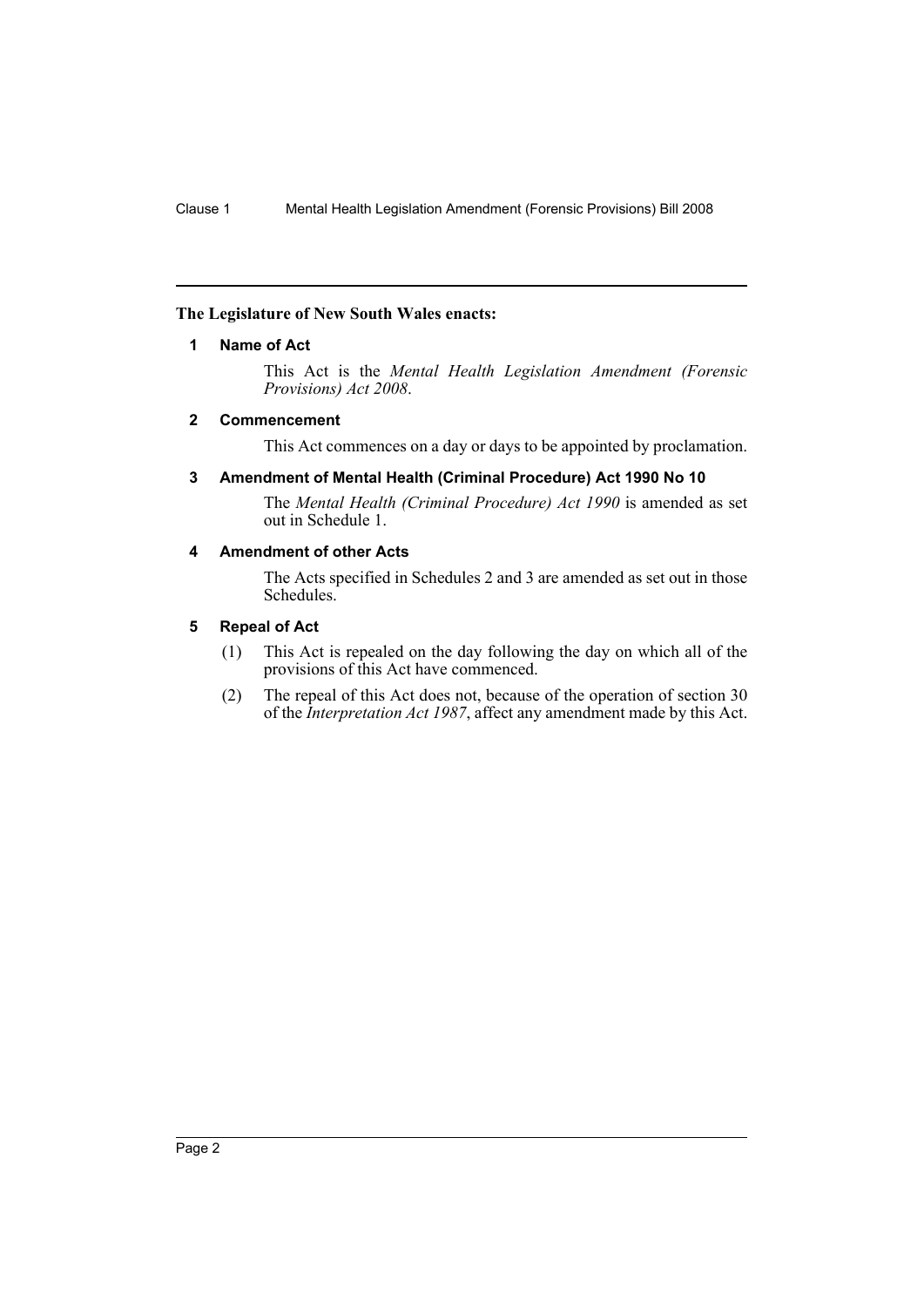Amendment of Mental Health (Criminal Procedure) Act 1990 Schedule 1

## <span id="page-4-0"></span>**Schedule 1 Amendment of Mental Health (Criminal Procedure) Act 1990**

(Section 3)

## **[1] Long title**

Insert "and the care, treatment and control of such persons" after "mental conditions".

## **[2] Section 1 Name of Act**

Omit "*Mental Health (Criminal Procedure) Act 1990*". Insert instead "*Mental Health (Forensic Provisions) Act 1990*".

## **[3] Section 3 Definitions**

Insert in alphabetical order in section 3 (1): *correctional patient*—see section 41.

## **[4] Section 3 (1), definition of "forensic patient"**

Omit the definition. Insert instead: *forensic patient*—see section 42.

## **[5] Section 3 (1), definition of "prescribed authority"**

Omit the definition.

#### **[6] Section 16 Functions of Tribunal on referral after inquiry**

Insert after section 16 (3):

(3A) The Tribunal may also make a recommendation to the Court as to the care or treatment of the person.

#### **[7] Section 19 Court to hold special hearing after advice received from Director of Public Prosecutions**

Omit "42 (4) or 44 (2)" from section 19 (1). Insert instead "45 (3) or 47 (5)".

#### **[8] Section 23 Procedure after completion of special hearing**

Insert after section 23 (6):

(7) If the Court indicates that it would not have imposed a sentence of imprisonment in respect of a forensic patient, it must notify the Tribunal that a limiting term is not to be nominated in respect of the person.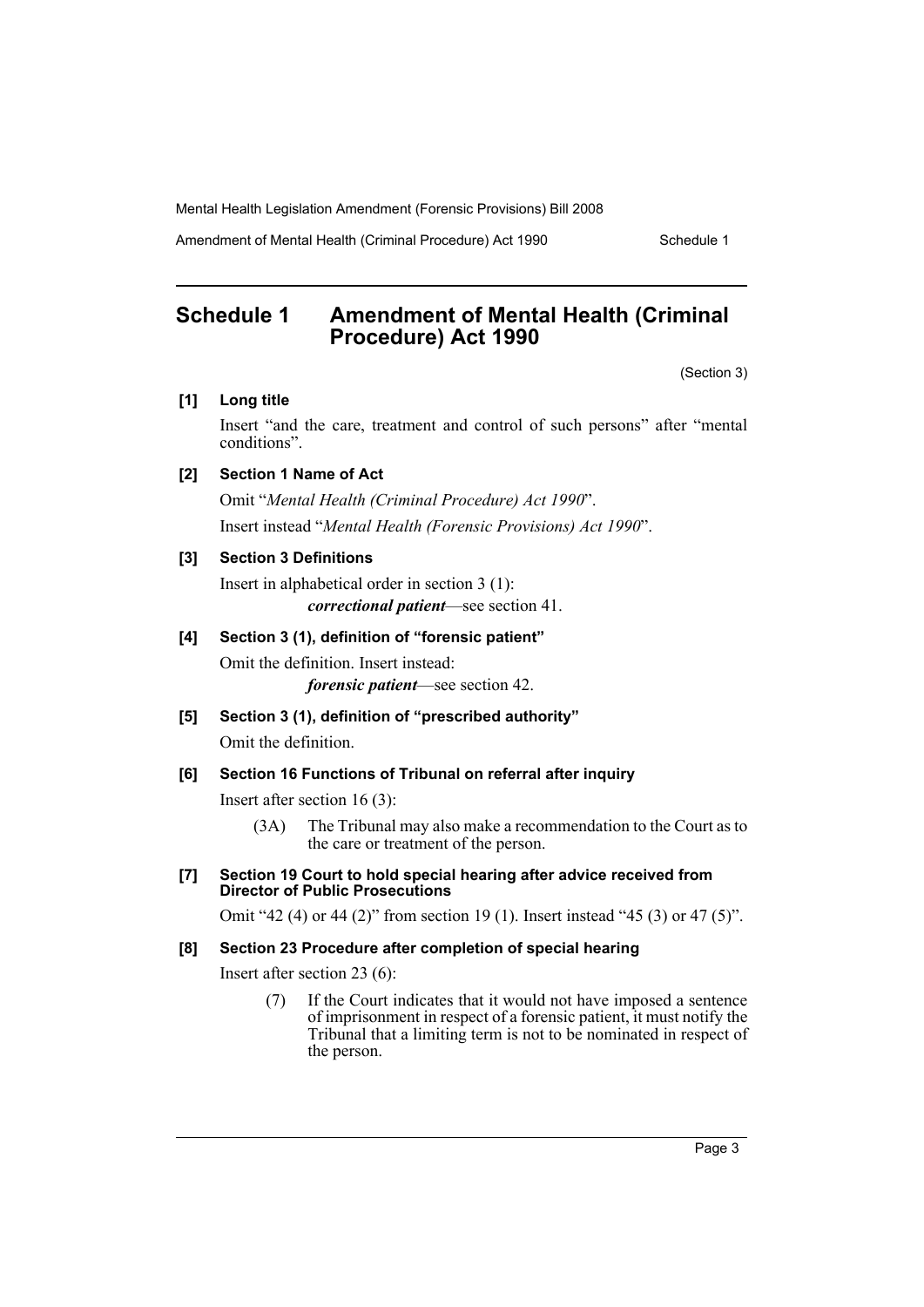Schedule 1 Amendment of Mental Health (Criminal Procedure) Act 1990

#### **[9] Section 30 Procedure after completion of further inquiry**

Insert after section 30 (2):

(3) The Court must notify the Tribunal if it determines that a forensic patient detained in a mental health facility is fit to be tried for an offence.

## **[10] Section 33 Mentally ill persons**

Omit "by a police officer" from section 33 (1) and (1D) wherever occurring.

## **[11] Section 33 (1A)**

Omit "health care agency". Insert instead "declared mental health facility".

## **[12] Section 33 (5A)**

Omit the subsection. Insert instead:

- (5A) An order under this section may provide that a defendant:
	- (a) in the case of a defendant who is a juvenile, be taken to or from a place by a juvenile justice officer employed in the Department of Juvenile Justice, or
	- (b) in the case of any defendant, be taken to or from a place by a person authorised to take persons to or from a mental health facility under this Act who is a person of a kind prescribed for the purposes of this section.

## **[13] Section 35 Transfer from correctional centre or detention centre**

Omit "section 51" wherever occurring in section 35 (2). Insert instead "section 55".

## **[14] Part 5**

Omit the Part. Insert instead:

## **Part 5 Forensic patients and correctional patients**

## **Division 1 Preliminary**

## **40 Objects**

The objects of this Part are as follows:

(a) to protect the safety of members of the public,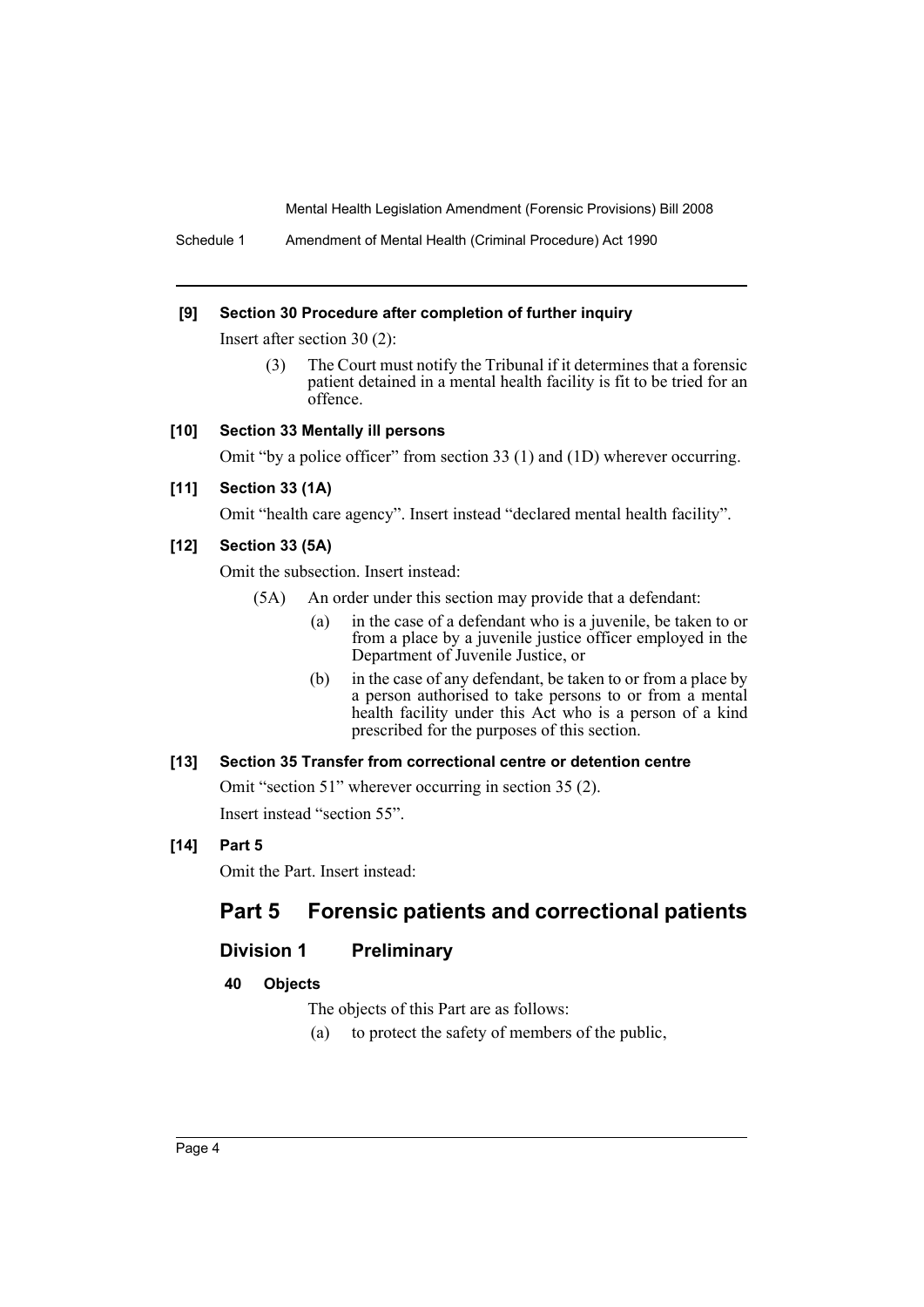Amendment of Mental Health (Criminal Procedure) Act 1990 Schedule 1

- (b) to provide for the care, treatment and control of persons subject to criminal proceedings who are suffering from a mental illness or mental condition,
- (c) to facilitate the care, treatment and control of any of those persons in correctional centres through community treatment orders,
- (d) to facilitate the provision of hospital care or care in the community through community treatment orders for any of those persons who require involuntary treatment,
- (e) to give an opportunity for those persons to have access to appropriate care.

**Note.** Section 68 of the *Mental Health Act 2007* sets out general principles with respect to the treatment of all people with a mental illness or mental disorder.

#### **41 Definitions**

(1) In this Part:

*correctional centre* includes a detention centre.

*correctional patient* means a person (other than a forensic patient) who has been transferred from a correctional centre to a mental health facility while serving a sentence of imprisonment, or while on remand, and who has not been classified by the Tribunal as an involuntary patient.

*Director-General* means the Director-General of the Department of Health.

*Forensic Division* of the Tribunal means the Division established under section 73.

*victim* means a primary victim within the meaning of the *Victims Support and Rehabilitation Act 1996* and includes a member of the immediate family of a victim within the meaning of section 9 of that Act.

*victim* of a patient means a victim who is a victim of an act of violence (within the meaning of the *Victims Support and Rehabilitation Act 1996*) committed by a patient.

- (2) Words and expressions used in this Part have the same meaning as they have in the *Mental Health Act 2007*.
- (3) For the purposes of the application of this Act to a person detained in, or transferred to or from, a detention centre: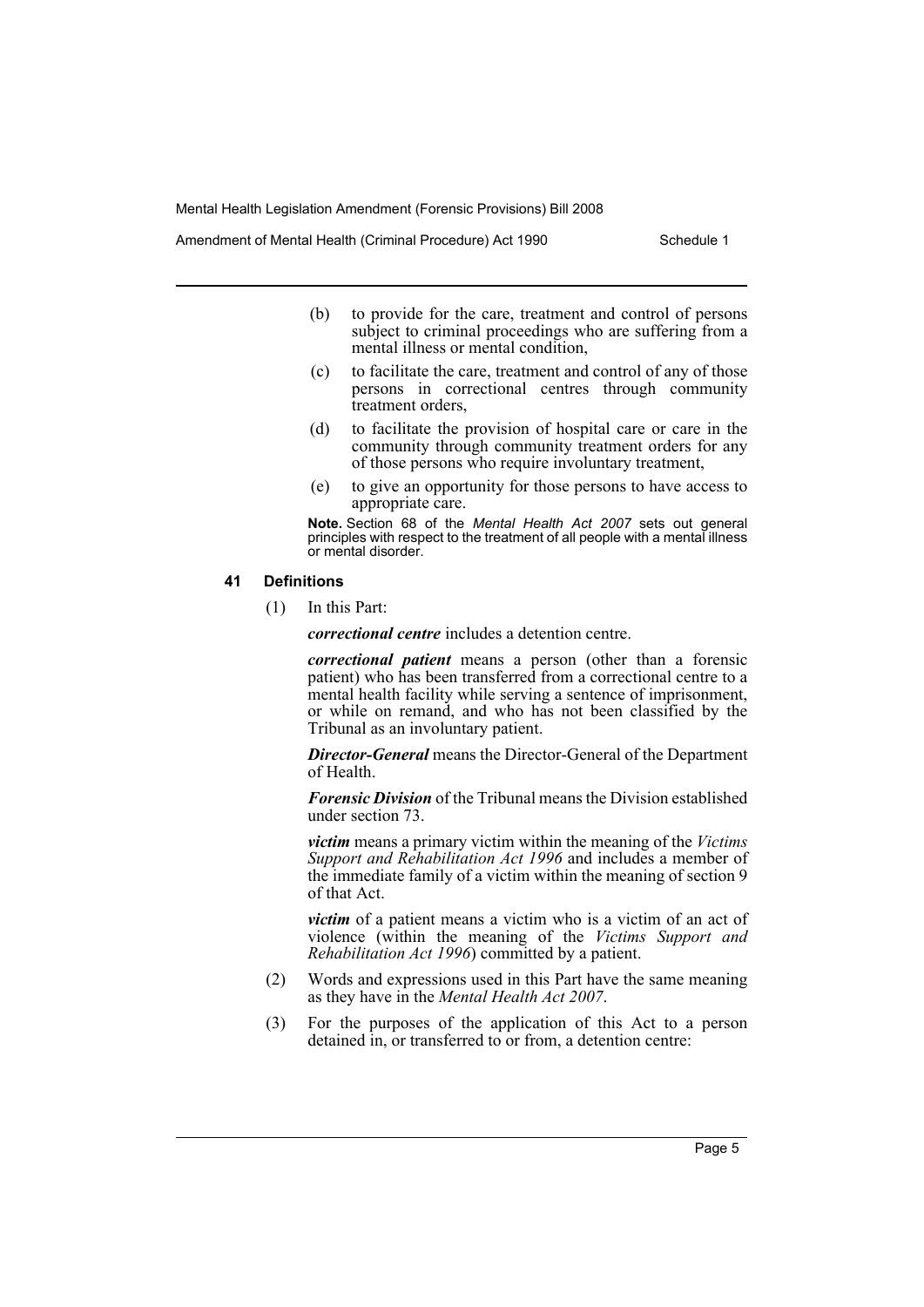- (a) a reference to the Commissioner of Corrective Services is taken to be a reference to the Director-General of the Department of Juvenile Justice, and
- (b) a reference to a sentence of imprisonment is taken to include a reference to a term of detention under a detention order within the meaning of the *Children (Detention Centres) Act 1987*.

#### **42 Forensic patients**

For the purposes of this Act, the following persons are *forensic patients*:

- (a) a person who is detained in a mental health facility, correctional centre or other place, or released from custody subject to conditions, pursuant to an order under:
	- (i) section 14, 17 (3), 24, 25, 27 or 39, or
	- (ii) section 7 (4) of the *Criminal Appeal Act 1912* (including that subsection as applied by section 5AA (5) of that Act),
- (b) a person who is a member of a class of persons prescribed by the regulations for the purposes of this section.

## **Division 2 Forensic patients**

## **Subdivision 1 Review of forensic patients by Tribunal**

#### **43 Criteria for release and matters to be considered by Tribunal**

The Tribunal must not make an order for the release of a forensic patient unless it is satisfied, on the evidence available to it, that:

- (a) the safety of the patient or any member of the public will not be seriously endangered by the patient's release, and
- (b) other care of a less restrictive kind, that is consistent with safe and effective care, is appropriate and reasonably available to the patient or that the patient does not require care.

**Note.** See section 74 for matters that the Tribunal must consider in deciding what orders to make under this Part. Section 75 sets out conditions that may be imposed on release.

#### **44 Persons found not guilty by reason of mental illness—initial review**

(1) The Tribunal must review a person's case as soon as practicable after the person is found not guilty of an offence by reason of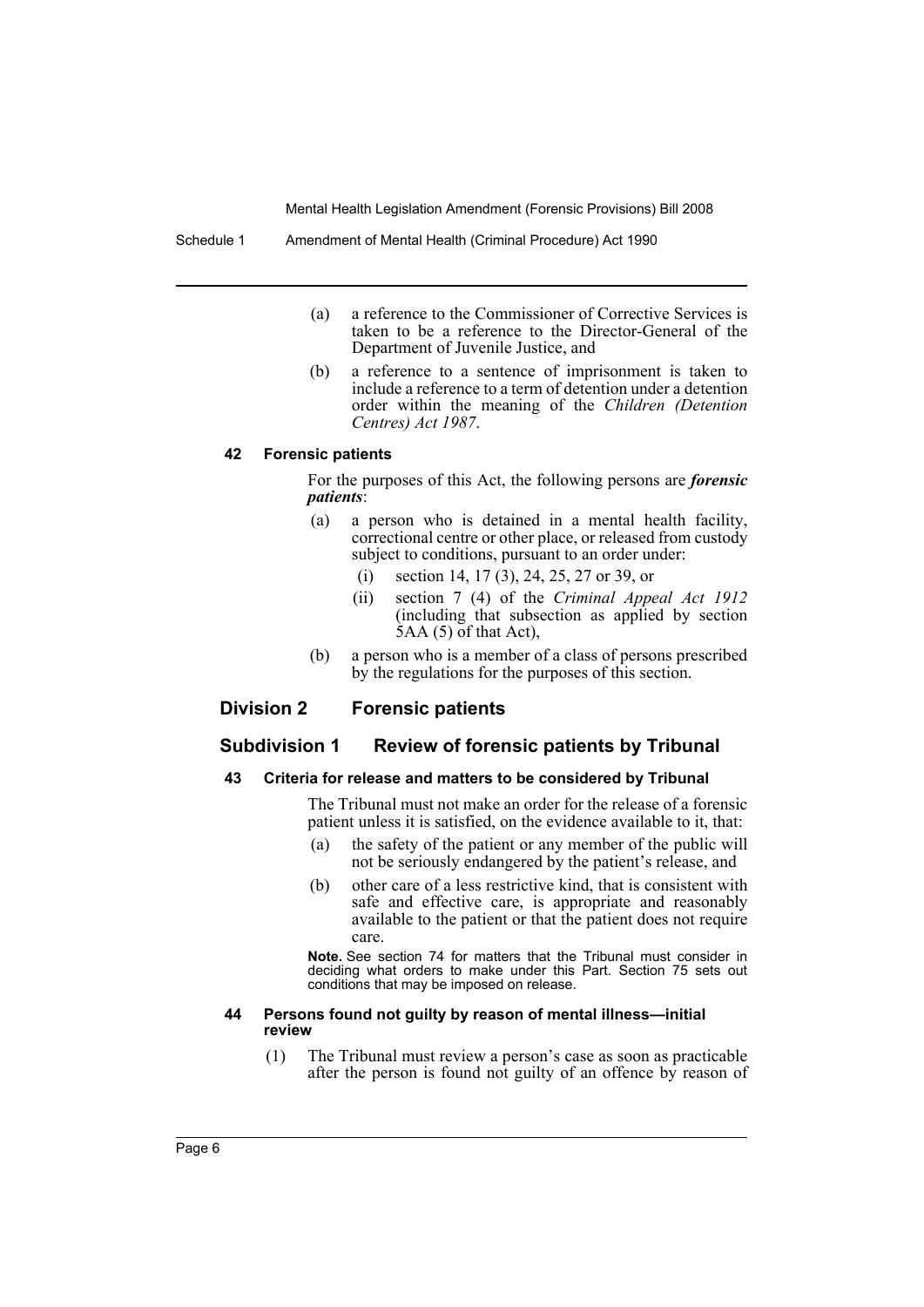mental illness, after a special hearing, a trial or on an appeal, and ordered to be detained in a mental health facility or other place or to be released from custody subject to conditions.

**Note.** Relevant orders may be made under this Act (including sections 25 and 39) and under section 7 (4) of the *Criminal Appeal Act 1912* (including that subsection as applied by section 5AA (5) of that Act).

- (2) The Tribunal must, after reviewing a person's case, make an order:
	- (a) as to the person's care, detention or treatment, or
	- (b) as to the person's release (either unconditionally or subject to conditions).
- (3) This section does not apply if a person ceases to be a forensic patient.

#### **45 Person found unfit to be tried—initial reviews**

- (1) The Tribunal must review a person's case as soon as practicable after:
	- (a) an order is made under section 17 (3) in relation to the person, or
	- (b) an order is made under section 27 in relation to the person.
- (2) On a review, the Tribunal must determine whether, in its opinion, the person has become fit to be tried for an offence.
- (3) The Tribunal must notify the court that made the finding of unfitness and the Director of Public Prosecutions if, on a review, it is of the opinion that the person:
	- (a) has become fit to be tried for an offence, or
	- (b) has not become fit to be tried for an offence and will not, during the period of 12 months after the finding of unfitness by the court, become fit to be tried for the offence.
- (4) This section does not apply if a person ceases to be a forensic patient.

## **46 Further reviews by Tribunal of forensic patients**

- (1) The Tribunal must review the case of each forensic patient every 6 months but may review the case of any forensic patient at any time.
- (2) The Tribunal must review the case of a forensic patient if requested to do so by the Minister for Health, the Attorney General, the Minister for Justice, the Minister for Juvenile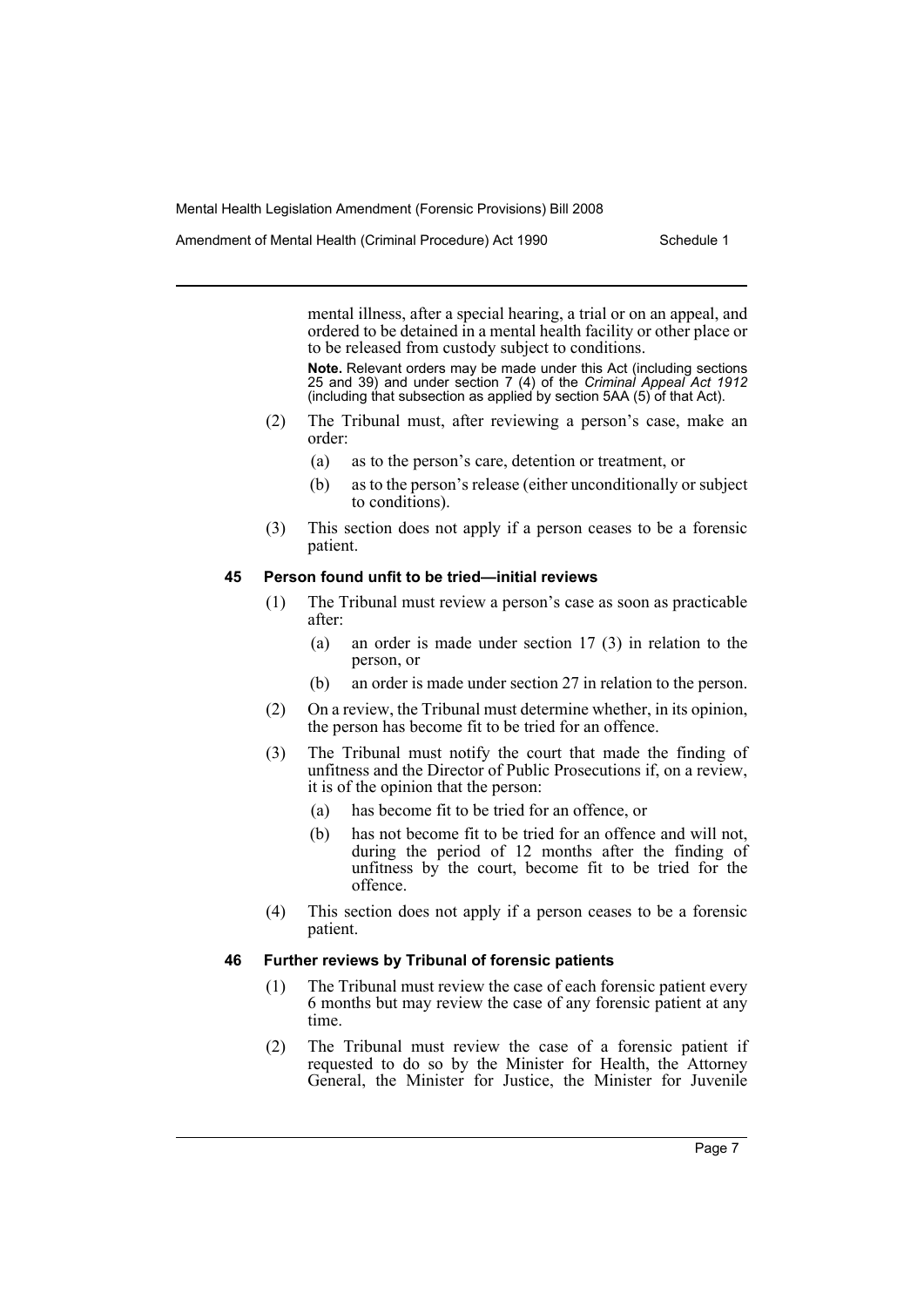Justice, the Director-General or the medical superintendent of the mental health facility in which the patient is detained.

- (3) The Tribunal must review the case of each forensic patient who is subject to a community treatment order, and who is detained in a correctional centre, every 3 months.
- (4) The period within which a particular review under this section must be held may, on the motion of the Tribunal or on the application of the patient or the primary carer of the patient, be extended by the Tribunal to a maximum of 12 months.
- (5) The Tribunal may grant an application to extend the review period if it is satisfied that:
	- (a) there are reasonable grounds to grant the application, or
	- (b) an earlier review is not required because:
		- (i) there has been no change since the last review in the patient's condition, and
		- (ii) there is no apparent need for any change in existing orders relating to the patient, and
		- (iii) an earlier review may be detrimental to the condition of the patient.

## **47 Orders and recommendations on further Tribunal reviews**

- (1) The Tribunal may, after reviewing the case of a forensic patient under section 46, make an order as to:
	- (a) the patient's continued detention, care or treatment in a mental health facility, correctional centre or other place, or
	- (b) the patient's release (either unconditionally or subject to conditions).
- (2) The Tribunal must not make an order as to the release of a forensic patient if the patient is a person who has been remanded in custody pending the person's return to court but may make a recommendation to the court as to the person's release.
- (3) An order for release under this section may be made despite any other provision of this Act or any order of a court under this Act.
- (4) On reviewing under section 46 the case of a forensic patient who is subject to a finding that the person is unfit to be tried for an offence, the Tribunal must make a recommendation as to the fitness of the patient to be tried for an offence.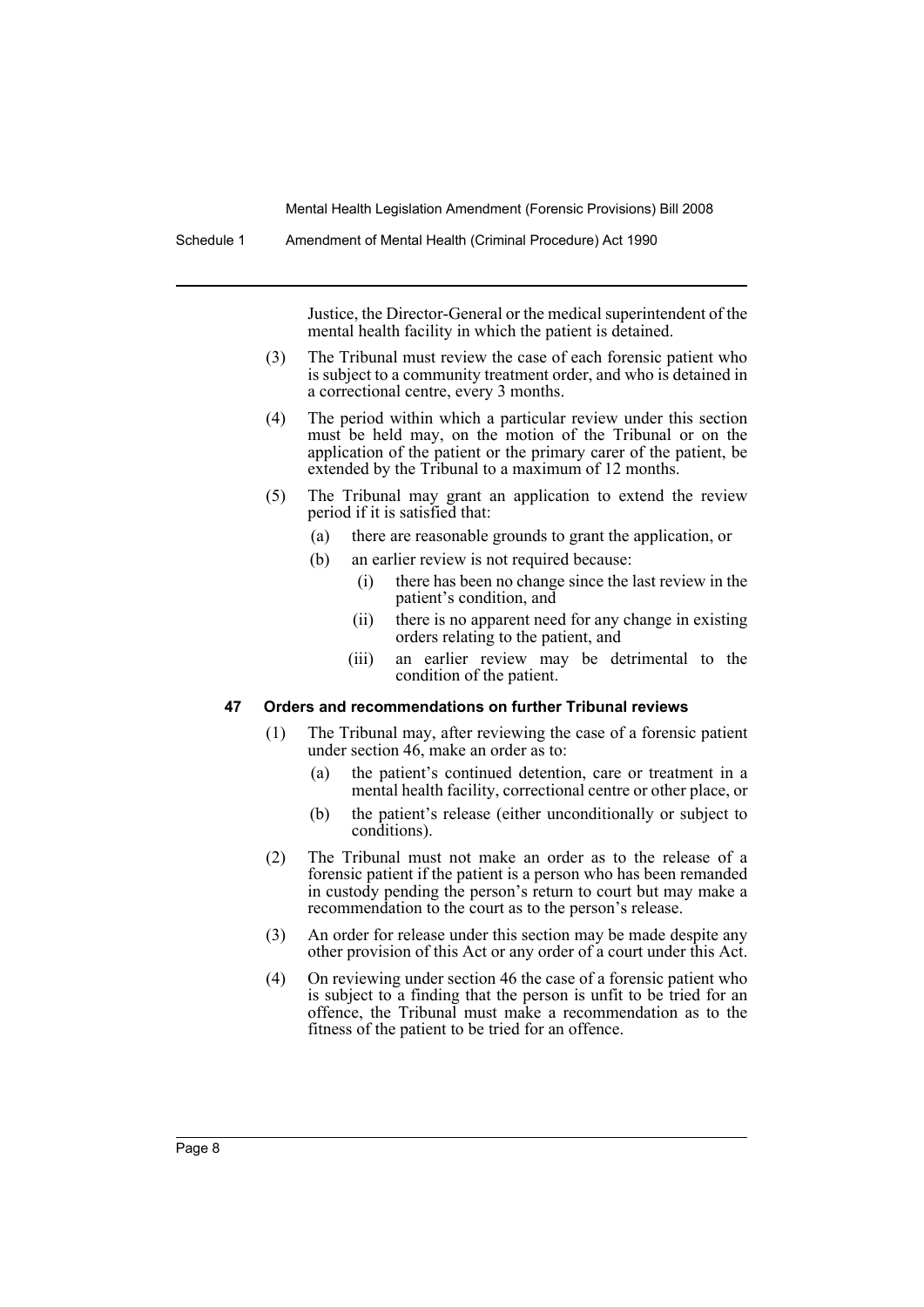Amendment of Mental Health (Criminal Procedure) Act 1990 Schedule 1

- (5) The Tribunal must notify the court that made the finding of unfitness and the Director of Public Prosecutions if, on a review, the Tribunal is of the opinion that the person:
	- (a) has become fit to be tried for an offence, or
	- (b) has not become fit to be tried for an offence and will not, during the period of 12 months after the finding of unfitness by the court, become fit to be tried for the offence.

#### **48 Transfer of patients**

On a review under this Part, the Tribunal may make an order for the transfer of a forensic patient to a mental health facility, correctional centre or other place.

## **Subdivision 2 Leave of absence**

#### **49 Tribunal may grant leave**

- (1) The Tribunal may make an order allowing a forensic patient to be absent from a mental health facility, correctional centre or other place for such period and subject to such terms and conditions, if any, as the Tribunal thinks fit.
- (2) An order may be made on the application of the patient or on the motion of the Tribunal.
- (3) The Tribunal must not make an order allowing a forensic patient to be absent from a mental health facility, correctional centre or other place unless it is satisfied, on the evidence available to it, that the safety of the patient or any member of the public will not be seriously endangered if the leave of absence is granted.
- (4) This section does not prevent leave of absence being granted to a forensic patient detained in a correctional centre under any other Act or law.
- (5) The section has effect despite the *Crimes (Administration of Sentences) Act 1999*.

#### **50 Other leave of absence**

(1) The Director-General may allow a forensic patient to be absent from a mental health facility for the period, and subject to the conditions (if any) that the Director-General thinks fit, in circumstances constituting an emergency or in other special circumstances as the Director-General thinks fit.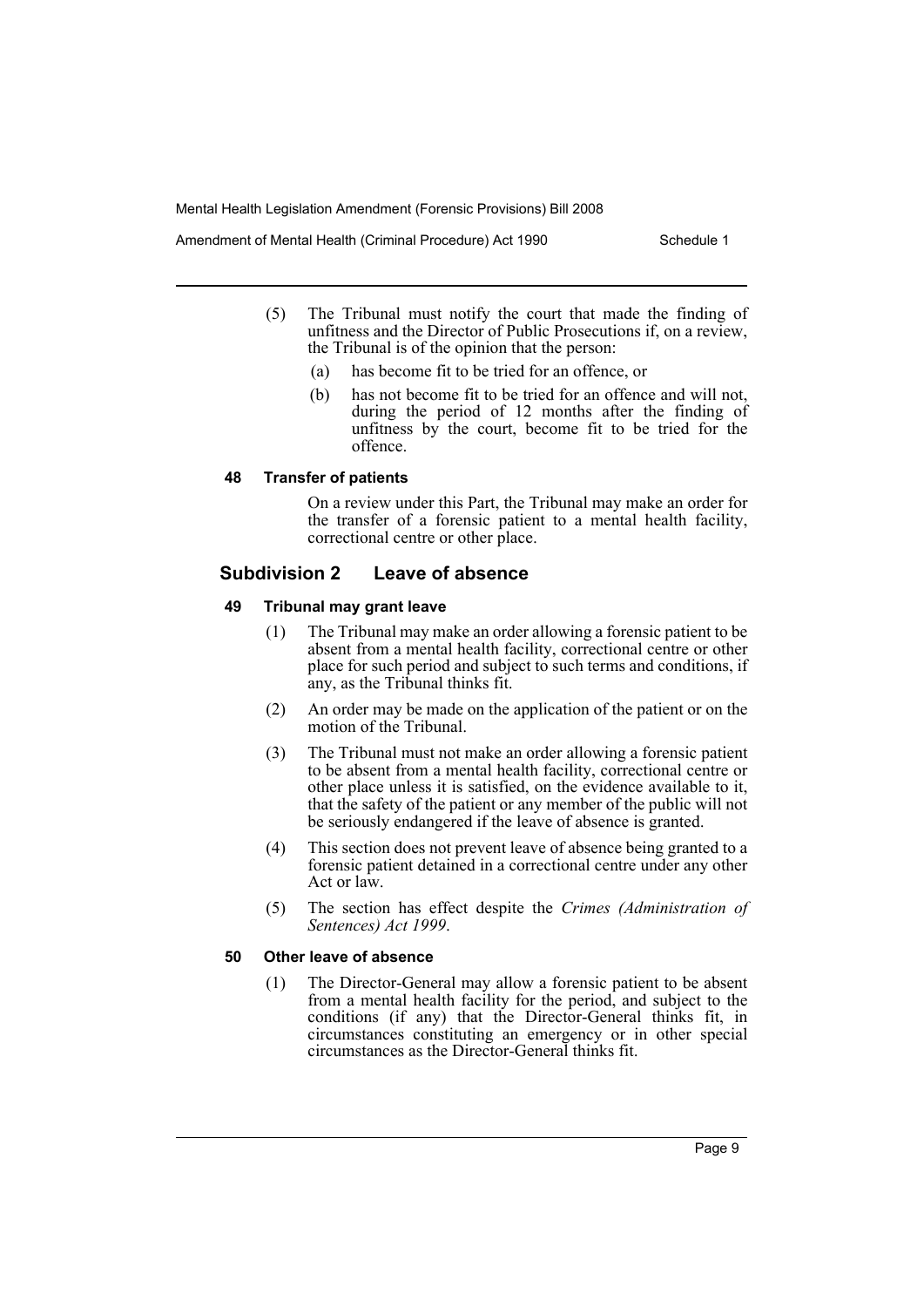#### Schedule 1 Amendment of Mental Health (Criminal Procedure) Act 1990

- (2) The Director-General must not allow a forensic patient to be absent from a mental health facility (otherwise than in a medical emergency) under this section unless the Director-General is satisfied, on the evidence available to the Director-General, that the safety of the patient or any member of the public will not be seriously endangered if the leave of absence is granted.
- (3) The Director-General must not allow a forensic patient to be absent from a mental health facility if the Tribunal has previously, in the same or similar circumstances, refused to make an order allowing the patient to be absent from a mental health facility.

## **Subdivision 3 Termination of status as forensic patient**

#### **51 Termination of classification as forensic patient on unconditional release**

- (1) A forensic patient ceases to be a forensic patient if any of the following events occurs:
	- (a) the person is released unconditionally in accordance with an order by the Tribunal under this Part or under section 29 or by order of a court,
	- (b) if the person has been released in accordance with such an order subject to conditions—the time specified in the conditions as being a time during which those conditions, or any of them, are to be complied with expires.
- (2) This section applies in addition to any other provision of this Subdivision.

#### **52 Additional circumstances for termination of classification as forensic patient**

#### (1) **Verdict of not guilty or no limiting term after special hearing**

A person who has been found to be unfit to be tried for an offence ceases to be a forensic patient if following a special hearing:

- (a) the person is found not guilty of the offence concerned, or
- (b) the person is found on the limited evidence available to have committed the offence but a limiting term is not imposed on the person.

#### (2) **Detention after special hearing**

A person who has been detained in a mental health facility, correctional centre or other place following a special hearing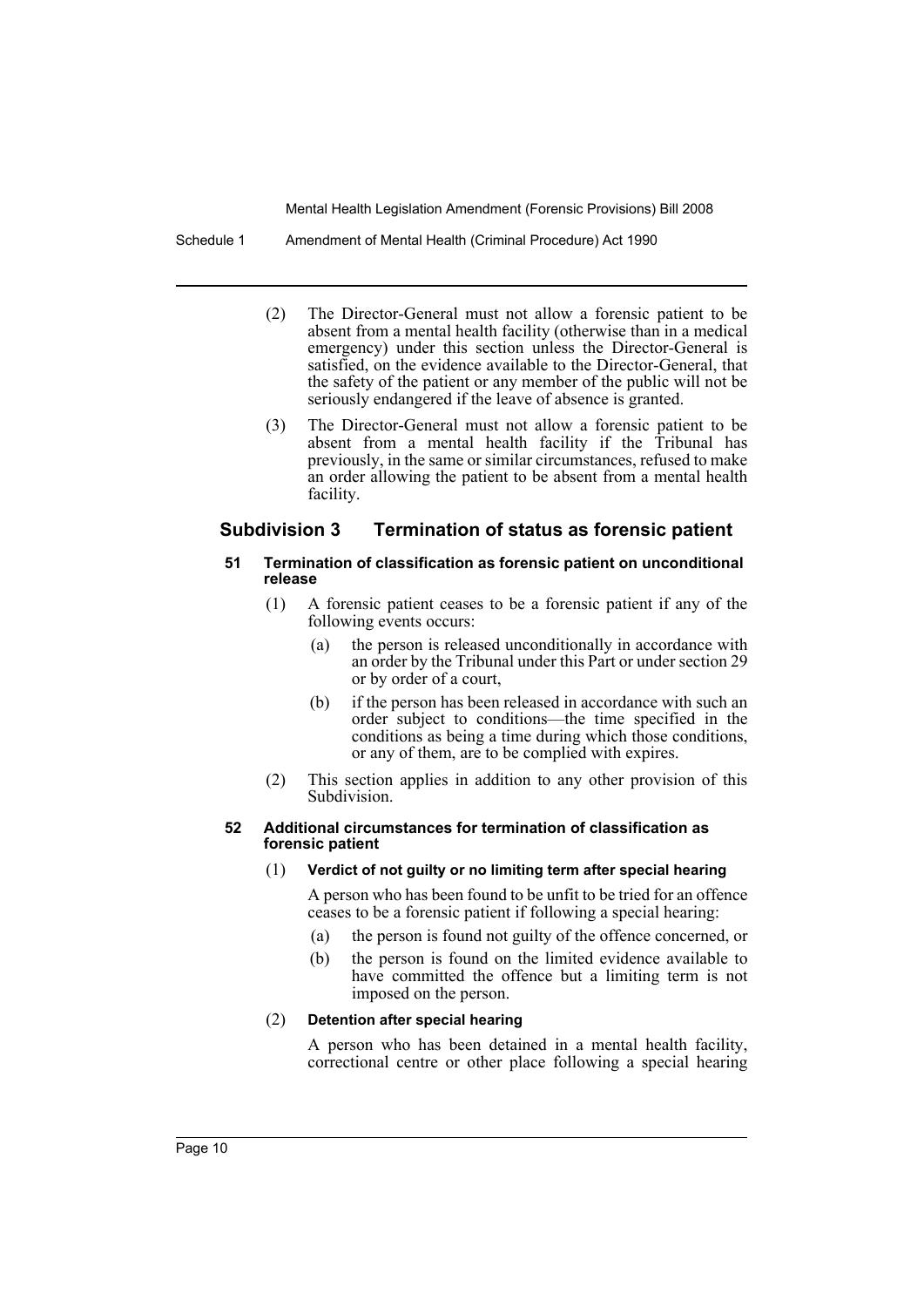Amendment of Mental Health (Criminal Procedure) Act 1990 Schedule 1

ceases to be a forensic patient if any of the following events occurs:

- (a) the limiting term (where that term is less than life) imposed in respect of the person expires,
- (b) the person is classified as an involuntary patient.

#### (3) **Person found unfit to be tried by court**

A person who has been found by a court to be unfit to be tried for an offence ceases to be a forensic patient if the Tribunal notifies the court and the Director of Public Prosecutions that it is of the opinion that the person has become fit to be tried for an offence (whether or not a special hearing has been conducted in respect of the offence) and a finding is made, at a further inquiry by the court as to the person's unfitness, that the person is fit to be tried for an offence.

**Note.** A person subject to a finding that the person is unfit to be tried for an offence, and who is released from detention under section 20 or 29, ceases to be a forensic patient by operation of section 51 (1).

#### (4) **Dismissal of charges or no further proceedings**

A person ceases to be a forensic patient if:

- (a) the relevant charges against the person are dismissed, or
- (b) the Director of Public Prosecutions notifies the court that the person will not be further proceeded against in respect of the relevant charges.

#### (5) **Other circumstances**

The regulations may make provision with respect to other circumstances in which the Tribunal may make an order terminating a person's status as a forensic patient.

#### **53 Classification as involuntary patient**

- (1) The Tribunal may, on a review of the case of a forensic patient detained in a mental health facility, correctional centre or other place following a special hearing, classify the patient as an involuntary patient if the patient would, by virtue of the operation of this Act or any other law, cease to be a forensic patient within 6 months after the date of the review.
- (2) The Tribunal may order that a patient classified as an involuntary patient under this section be transferred from a correctional centre to a mental health facility.

**Note.** A person classified as an involuntary patient ceases to be a forensic patient, see section 52 (2).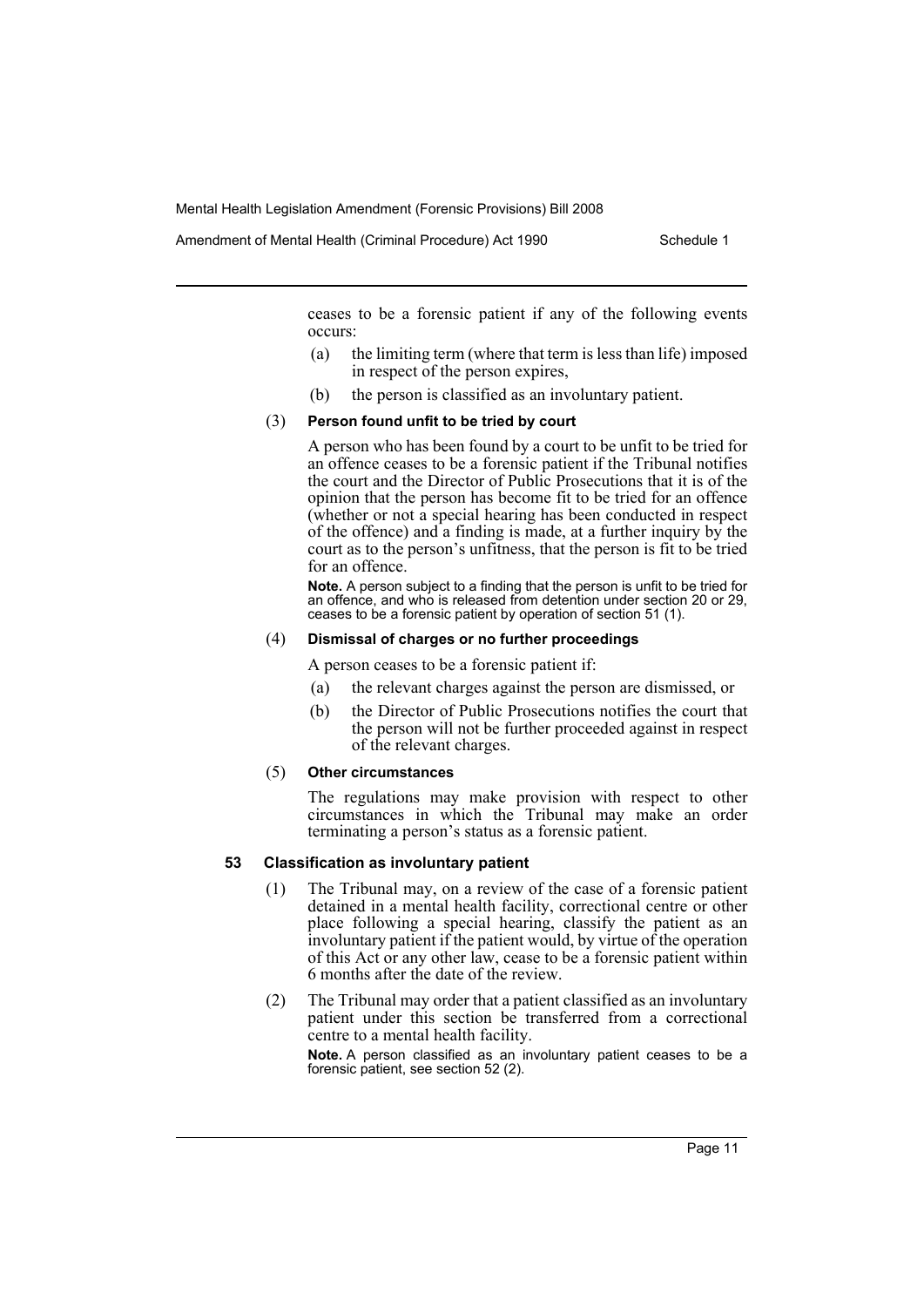Schedule 1 Amendment of Mental Health (Criminal Procedure) Act 1990

#### **54 Release from mental health facility on ceasing to be a forensic patient**

A person who ceases to be a forensic patient (other than a person classified as an involuntary patient under section 53) must be discharged from the mental health facility in which the person is detained.

## **Division 3 Transfers from correctional centres and correctional patients**

## **55 Transfer from correctional centre by Director-General**

- (1) The Director-General may, by order in writing, direct that a person imprisoned in a correctional centre be transferred to a mental health facility.
- (2) The Director-General may make a transfer order on the basis of 2 certificates about the person's condition issued by 2 medical practitioners, one of whom is a psychiatrist. The certificates are to be in the form set out in Schedule 2.
- (3) A transfer order may be made without the person's consent if it appears to the Director-General, on the basis of the certificates, that the person is a mentally ill person.
- (4) A transfer order may be made with the person's consent if it appears to the Director-General, on the basis of the certificates, that the person is suffering from a mental condition for which treatment is available in a mental health facility.
- (5) The Director-General may revoke a transfer order.
- (6) The Director-General must notify the Tribunal in writing if the Director-General makes or revokes a transfer order.

## **56 Transfer back to correctional centre**

- (1) This section applies to a person transferred from a correctional centre to a mental health facility under any provision of this Division.
- (2) The person must be transferred back to the correctional centre within 7 days unless the Director-General is of the opinion that:
	- (a) the person is a mentally ill person or is suffering from a mental condition for which treatment is available in a mental health facility, and
	- (b) other care of an appropriate kind would not be reasonably available to the person in the correctional centre.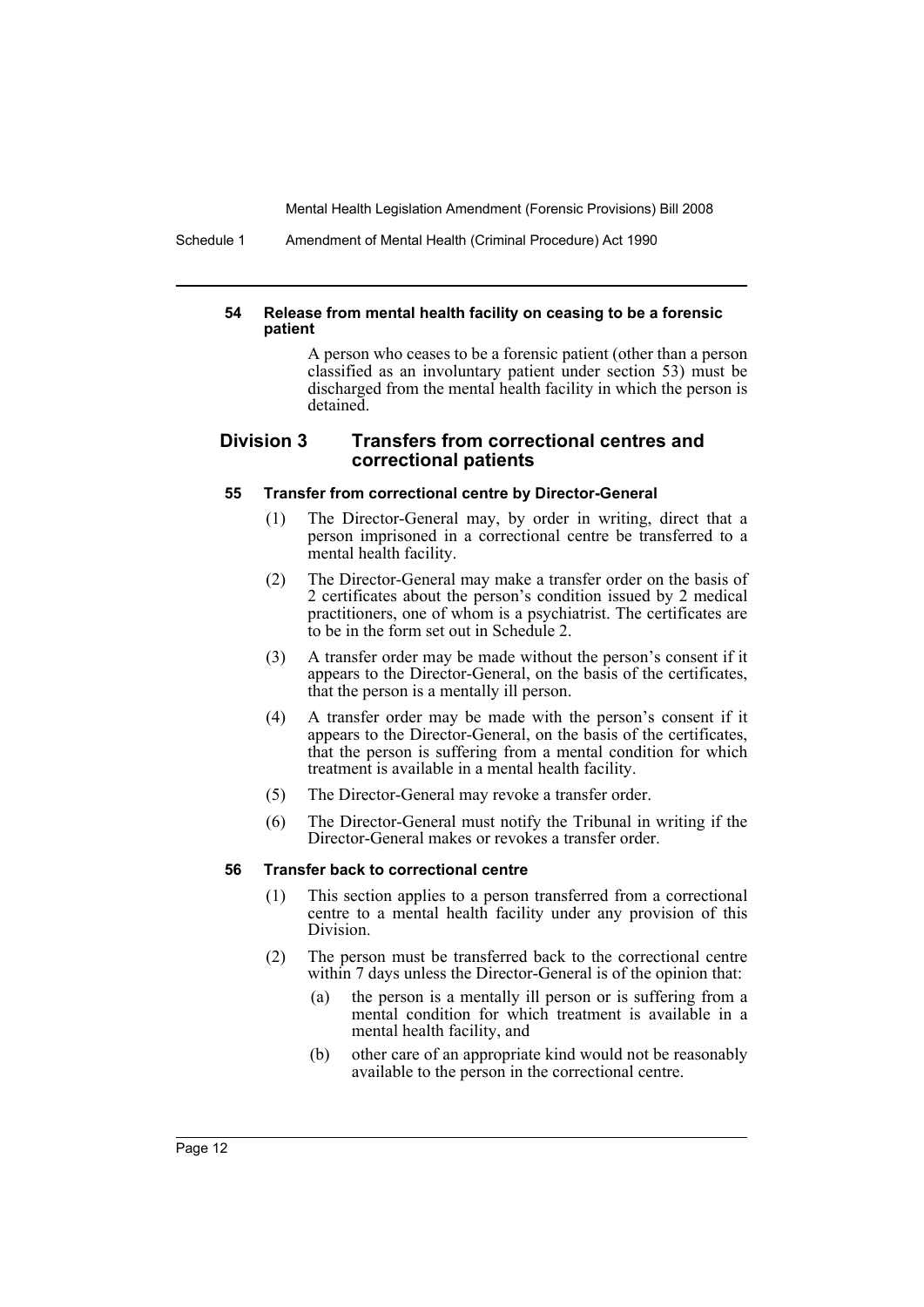Amendment of Mental Health (Criminal Procedure) Act 1990 Schedule 1

- (3) The person may be transferred back to the correctional centre at any time if the Director-General is of the opinion that:
	- (a) the person has ceased to be a mentally ill person or to be suffering from a mental condition for which treatment is available in a mental health facility, or
	- (b) other care of an appropriate kind would be reasonably available to the person in a correctional centre.
- (4) Nothing in this section affects the powers of the Tribunal in respect of a person transferred to a mental health facility from a correctional centre.

## **57 Requests for transfer to correctional centre**

- (1) A correctional patient who is detained in a mental health facility may, at any time, request the Tribunal to make an order that the patient be transferred to a correctional centre.
- (2) The Tribunal, after considering any such request, may make the order requested by the patient or may refuse to make that order.
- (3) The Tribunal must make the order if it is satisfied that the person is not a mentally ill person.

#### **58 Review by Tribunal of persons awaiting transfer to mental health facility**

- (1) The Tribunal must conduct a limited review of the case of a person who is subject to an order for transfer to a mental health facility under this Division but who is not transferred within the period prescribed by the regulations.
- (2) The Tribunal must carry out such a review each month until the person is transferred to a mental health facility or the Tribunal or the Director-General revokes the order.
- (3) On a limited review, the Tribunal may make an order as to the person's detention, care or treatment in a mental health facility or other place.
- (4) For the purposes of a limited review, a report as to the person's condition and the reason for the delay in transfer is to be provided to the Tribunal by the Director-General and the Commissioner of Corrective Services.

**Note.** In the case of a juvenile, the report is to be provided by the Director-General of the Department of Juvenile Justice (see section 41 (3)).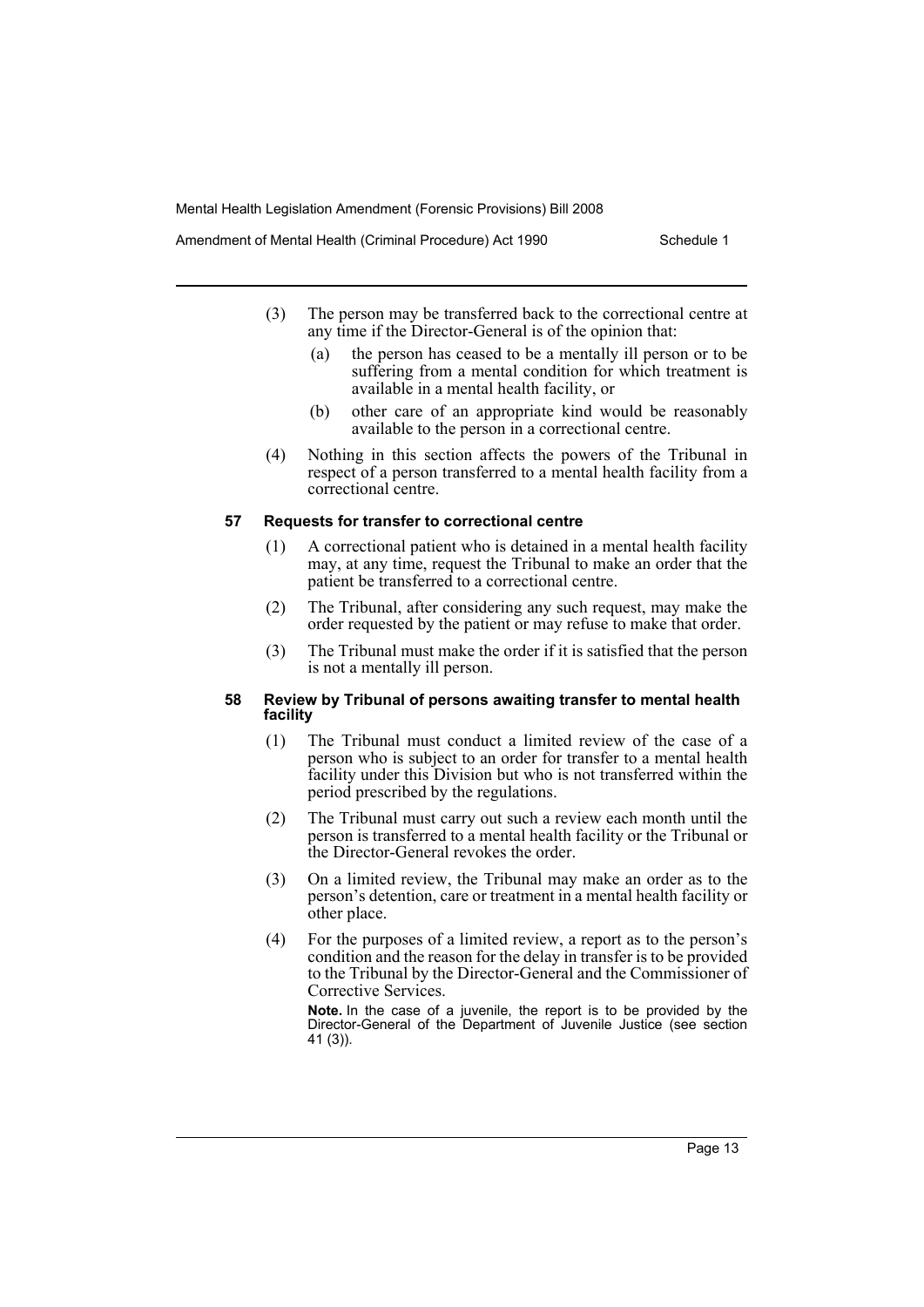Schedule 1 Amendment of Mental Health (Criminal Procedure) Act 1990

#### **59 Review of persons transferred from correctional centres**

- (1) The Tribunal must review the case of a person transferred under this Division to a mental health facility from a correctional centre as soon as practicable after the person is so transferred and may make an order as to the person's continued detention, care or treatment in a mental health facility or correctional centre.
- (2) On a review, the Tribunal is to determine whether the person is a mentally ill person who should continue to be detained in a mental health facility.
- (3) If a person is transferred under this Division from a correctional centre to a mental health facility, the Tribunal may, at any time, make an order that the person be transferred to a correctional centre.

#### **60 Effect of detention in mental health facility on sentence and parole**

- (1) Any period of detention of a person in a mental health facility or other place, following a transfer under this Part from a correctional centre, is to be treated as if it were a period of imprisonment in a correctional centre for the purposes of the person's sentence and parole.
- (2) For the purposes of Part 6 of the *Crimes (Administration of Sentences) Act 1999*, a forensic patient who is currently serving a sentence of imprisonment, or a correctional patient, who is detained in a mental health facility, is taken to be serving a full-time sentence of detention in a correctional centre. **Note.** Part 6 of that Act contains provisions permitting the granting of parole to certain persons serving full-time sentences of detention.
- (3) The detention of a person in a mental health facility or other place under this Part does not prevent the granting of parole to the person under the *Crimes (Administration of Sentences) Act 1999*.

## **Division 4 Correctional patients**

## **Subdivision 1 Review of correctional patients**

## **61 Reviews by Tribunal of correctional patients**

- (1) The Tribunal must review the case of each correctional patient every 6 months but may review the case of any correctional patient at any time.
- (2) The Tribunal must review the case of a correctional patient if requested to do so by the Minister for Health, the Attorney General, the Minister for Justice, the Minister for Juvenile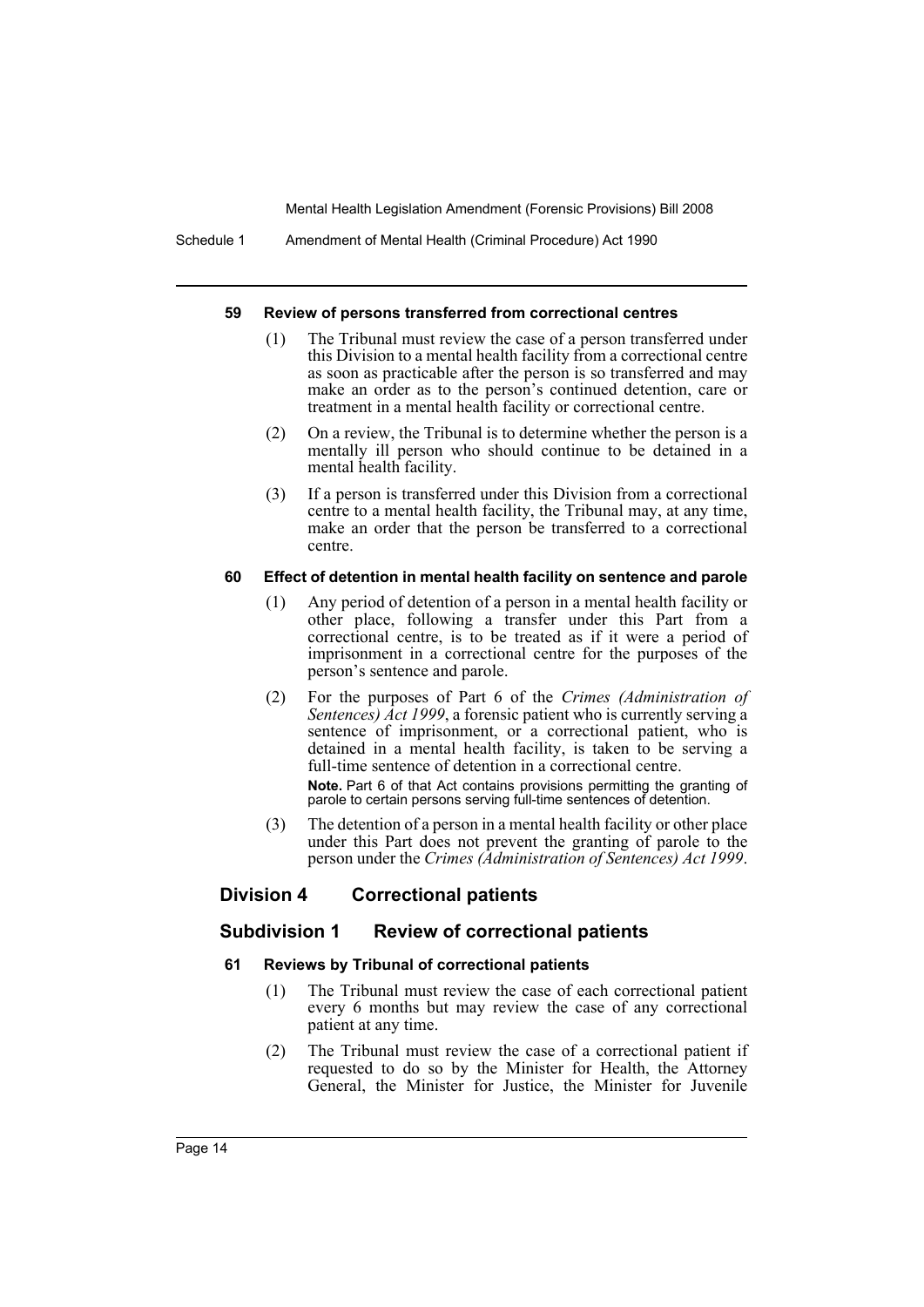Amendment of Mental Health (Criminal Procedure) Act 1990 Schedule 1

Justice, the Director-General or the medical superintendent of the mental health facility in which the patient is detained.

- (3) The Tribunal must review the case of each person (not being a forensic patient) who is subject to a community treatment order and who is detained in a correctional centre every 3 months.
- (4) The period within which a particular review under this section must be held may, on the motion of the Tribunal or on the application of the patient or the primary carer of the patient, be extended by the Tribunal to a maximum of 12 months.
- (5) The Tribunal may grant an application to extend the review period if it is satisfied that:
	- (a) there are reasonable grounds to grant the application, or
	- (b) an earlier review is not required because:
		- (i) there has been no change since the last review in the patient's condition, and
		- (ii) there is no apparent need for any change in existing orders relating to the patient, and
		- (iii) an earlier review may be detrimental to the condition of the patient.
- (6) The Tribunal may, after reviewing the case of a correctional patient, make an order as to the patient's continued detention, care or treatment in, or transfer to, a mental health facility, correctional centre or other place.

**Note.** See Division 3 for provisions relating to limited reviews of persons awaiting transfer from a correctional centre or on transfer taking place.

## **Subdivision 2 Leave of absence**

## **62 Commissioner of Corrective Services to grant leave**

- (1) The Commissioner of Corrective Services may allow a correctional patient to be absent from a mental health facility for such period and subject to such terms and conditions (if any) as the Commissioner of Corrective Services thinks fit.
- (2) The Tribunal may, on a review of a correctional patient, make recommendations to the Commissioner of Corrective Services as to the granting of leave to the patient.
- (3) In determining whether to grant leave to a correctional patient to be absent from a mental health facility, the Commissioner of Corrective Services must have regard to any recommendations as to the granting of leave made by the Tribunal on a review of the patient.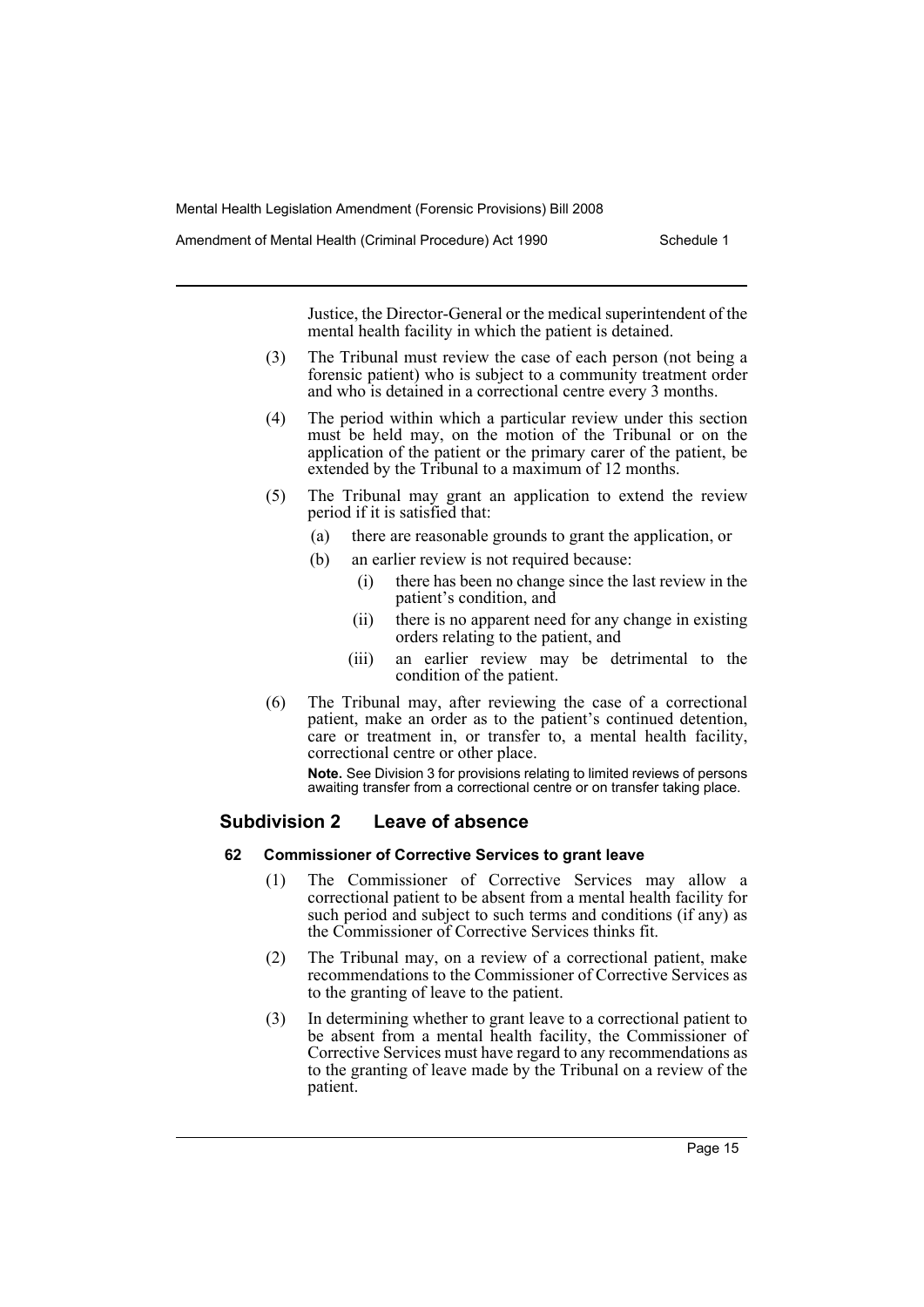Schedule 1 Amendment of Mental Health (Criminal Procedure) Act 1990

#### **63 Other leave of absence**

- (1) The Director-General may allow a correctional patient to be absent from a mental health facility for the period, and subject to the conditions (if any) that the Director-General thinks fit, in circumstances constituting an emergency or in other special circumstances as the Director-General thinks fit.
- (2) The Director-General must not allow a correctional patient to be absent from a mental health facility (other than in a medical emergency) under this section unless the Director-General is satisfied, on the evidence available to the Director-General, that the safety of the patient or any member of the public will not be seriously endangered if the leave of absence is granted.
- (3) The Director-General must not allow a correctional patient to be absent from a mental health facility if the Commissioner of Corrective Services has previously, in the same or similar circumstances, refused to allow the patient to be absent from a mental health facility.
- (4) This section has effect despite the *Crimes (Administration of Sentences) Act 1999*. **Note.** See section 76D for security conditions relating to correctional patients who are absent on leave from mental health facilities.

## **Subdivision 3 Termination of status as correctional patient**

## **64 Termination of classification as correctional patient**

A correctional patient ceases to be a correctional patient if any of the following events occurs:

- (a) the person is transferred to a correctional centre or other place from the mental health facility,
- (b) the person's sentence of imprisonment expires,
- (c) the person is ordered to be released on parole,
- (d) the person is otherwise released on the order of a court,
- (e) the relevant charges against the person are dismissed,
- (f) the Director of Public Prosecutions notifies the court or the Tribunal that the person will not be further proceeded against in respect of the relevant charges.

#### **65 Classification as involuntary patient**

(1) The Tribunal may, on a review of the case of a correctional patient under this Act, classify the patient as an involuntary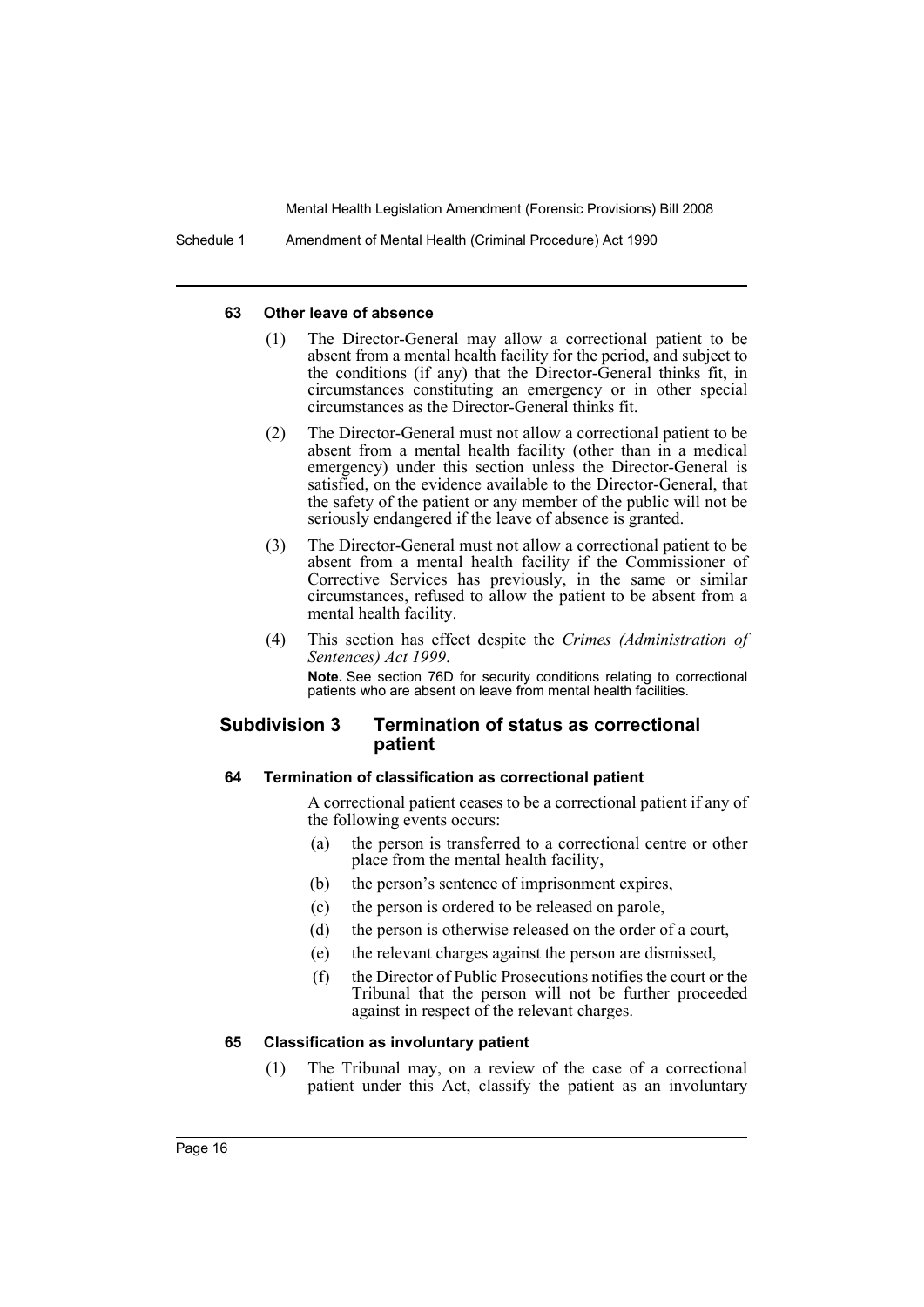patient if the patient would, by virtue of the operation of this Act or any other law, cease to be a correctional patient within 6 months after the date of the review.

(2) On classification as an involuntary patient under this section, the person ceases to be a correctional patient.

#### **66 Release from mental health facility on ceasing to be correctional patient**

A person who ceases to be a correctional patient (other than a person classified as an involuntary patient under section 65) must be discharged from the mental health facility in which the person is detained.

## **Division 5 Community treatment orders relating to forensic patients and correctional patients**

#### **67 Community treatment orders**

- (1) On a review under this Part or at any other time, the Tribunal may make a community treatment order in relation to:
	- (a) a forensic patient ordered to be released conditionally or to be transferred to a correctional centre or other place, or not detained under this Act, or
	- (b) a correctional patient ordered to be transferred to a correctional centre, or
	- (c) a person who is subject to an order for transfer to a mental health facility from a correctional centre but who has not been transferred, or
	- (d) an inmate in a correctional centre.
- (2) Part 3 of Chapter 3 of the *Mental Health Act 2007* applies to the making of a community treatment order referred to in this section, subject to any modifications prescribed by the regulations under that Act or under this Act.
- (3) Without limiting subsection (2), the regulations may modify that Part for the purpose of consistency with the operation of the *Crimes (Administration of Sentences) Act 1999* and regulations under that Act with respect to correctional patients, inmates of correctional centres and persons subject to parole.
- (4) A community treatment order made in respect of a person detained in a correctional centre or other place continues in force if the person is released from the centre or place, subject to the terms of the order or any variation or revocation of the order.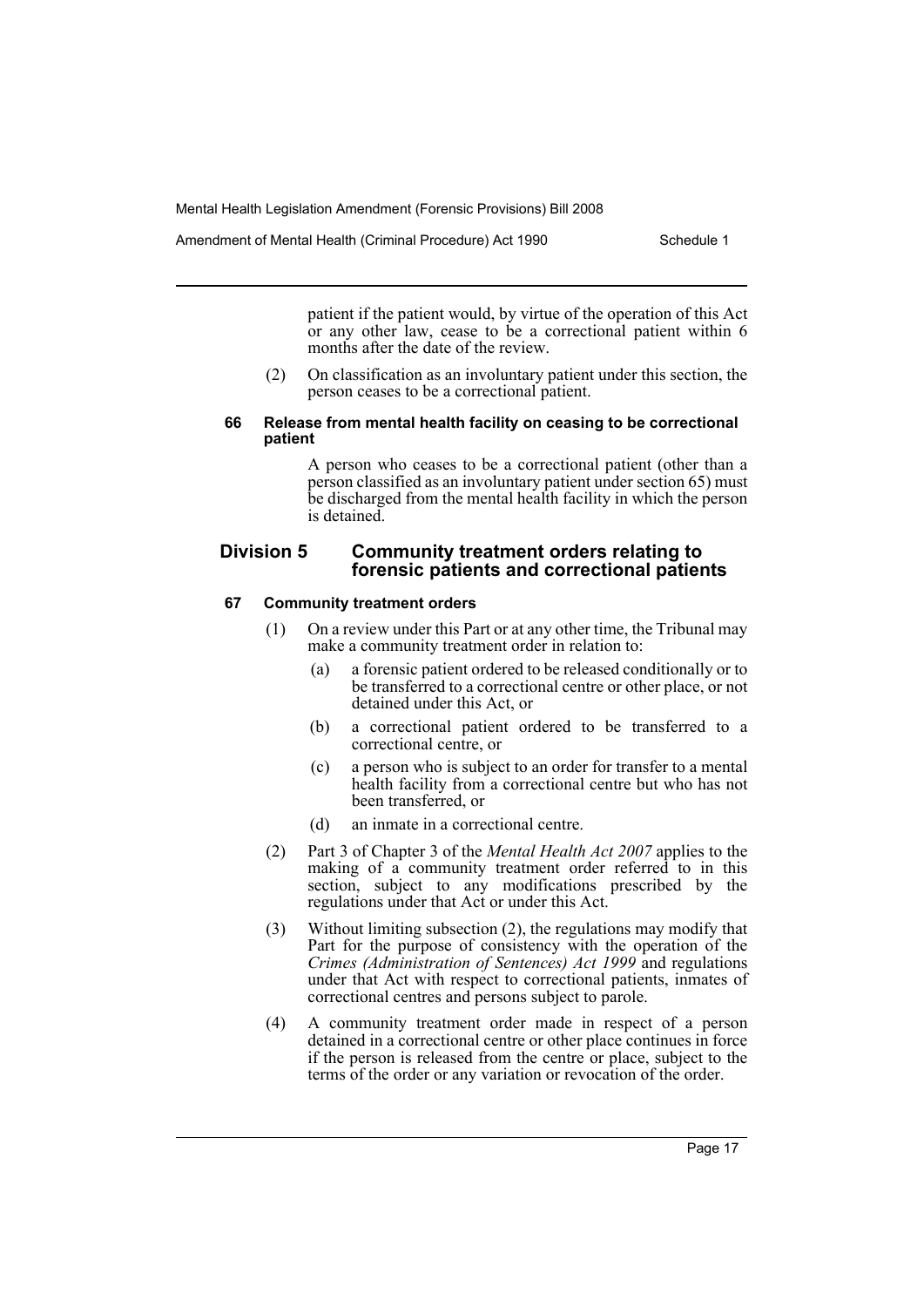Schedule 1 Amendment of Mental Health (Criminal Procedure) Act 1990

## **Division 6 Enforcement**

#### **68 Breach of orders for release**

- (1) The President of the Tribunal may make an order for the apprehension of a person if it appears to the President that:
	- (a) the person has breached a condition of an order for the person's conditional release under this Part, or
	- (b) the person has committed a breach of an order releasing the person from custody under section 39, or
	- (c) the person has breached a condition of leave of absence granted under this Part, or
	- (d) the person has been granted conditional release or leave of absence under this Part and has suffered a deterioration of mental condition and is at risk of causing serious harm to himself or herself or to any member of the public because of his or her mental condition.
- (2) The Tribunal must review the case of a person apprehended under this section and may:
	- (a) confirm the person's release or leave, either conditionally or subject to conditions, or
	- (b) order the person's apprehension and detention, care or treatment in a mental health facility, correctional centre or other place, and in the manner, specified in the order.

**Note.** The Tribunal may also make a community treatment order under Division 5.

- (3) A police officer to whose notice an apprehension order is brought must:
	- (a) apprehend and take or assist in taking the person to the mental health facility, correctional centre or other place specified in the order, or
	- (b) cause or make arrangements for some other police officer to do so.
- (4) A police officer may enter premises to apprehend a person under this section, and may apprehend any such person, without a warrant and may exercise any of the powers conferred on a person who is authorised under section 81 of the *Mental Health Act 2007* to take a person to a mental health facility.

#### **69 Apprehended person may seek reconsideration by Tribunal**

(1) A person who is apprehended under section 68 may request the Tribunal to investigate the evidence on which the order for the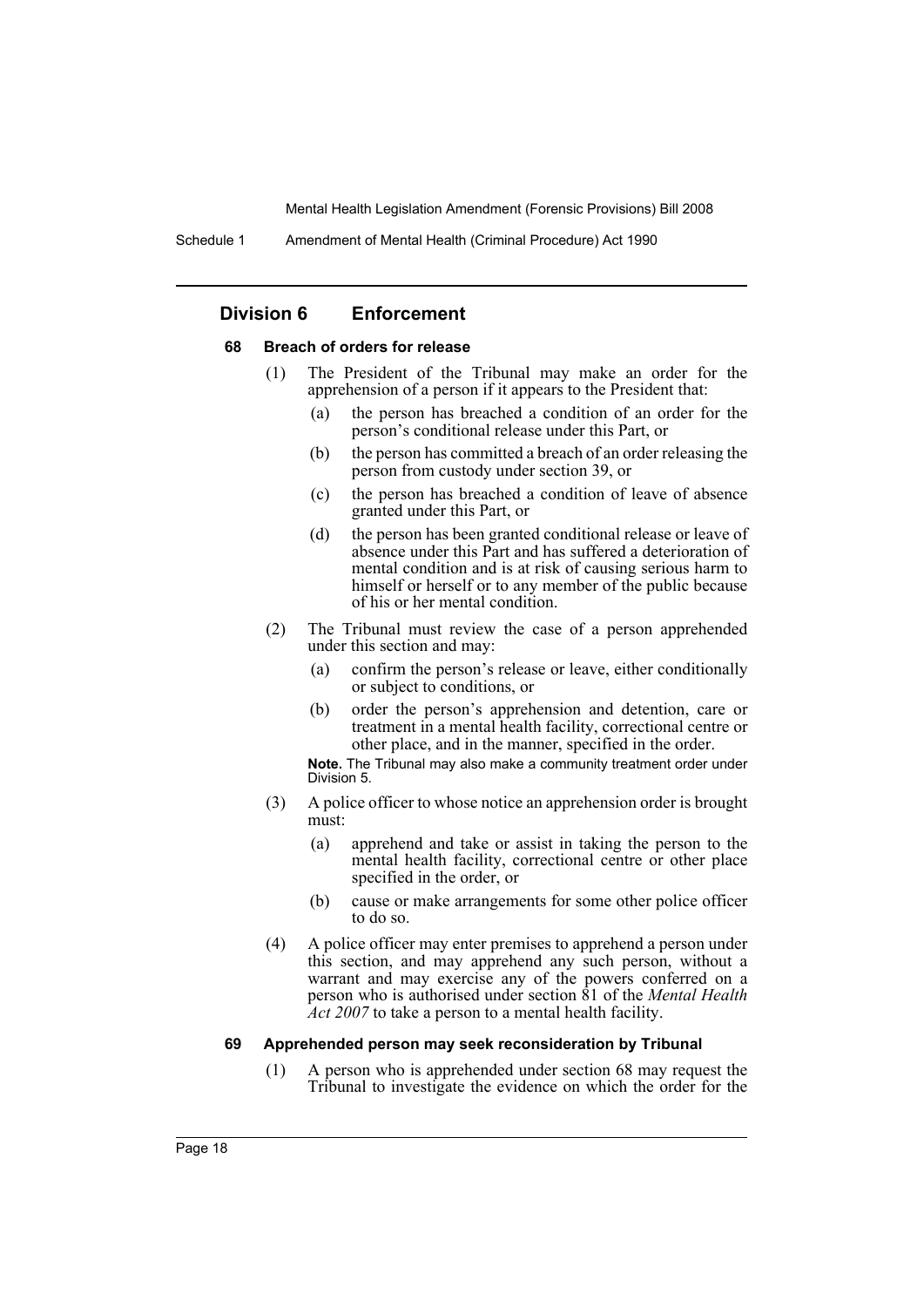Amendment of Mental Health (Criminal Procedure) Act 1990 Schedule 1

person's apprehension was made and may adduce other evidence for the consideration of the Tribunal.

(2) On a reconsideration under this section, the Tribunal may make such orders as it thinks fit concerning the detention or release of the person.

#### **70 Retaking of escapees**

- (1) A forensic patient or correctional patient who escapes from a mental health facility or other place may be apprehended at any time by any of the following persons:
	- (a) the medical superintendent of the mental health facility or any other suitably qualified person employed in the mental health facility who is authorised to do so by the medical superintendent,
	- (b) a police officer,
	- (c) a person authorised by the Director-General or the medical superintendent,
	- (d) a person assisting a person referred to in paragraph (a), (b) or  $(c)$ .
- (2) On being apprehended, the patient is to be conveyed to and detained in the mental health facility or other place from which the patient escaped.
- (3) This section does not affect any power of any other person to apprehend a person under the *Crimes (Administration of Sentences) Act 1999*.

#### **71 Aiding or permitting escape**

- (1) A person must not release or attempt to release a person who is being conveyed to or detained in a mental health facility or other place under this Act.
- (2) A medical superintendent or any other person employed in a mental health facility must not:
	- (a) through wilful neglect or connivance, permit any person detained in the facility under this Act to escape from the facility, or
	- (b) abet or connive at the escape of any such person from a mental health facility.

Maximum penalty:

(a) on conviction on indictment—imprisonment for 3 years, or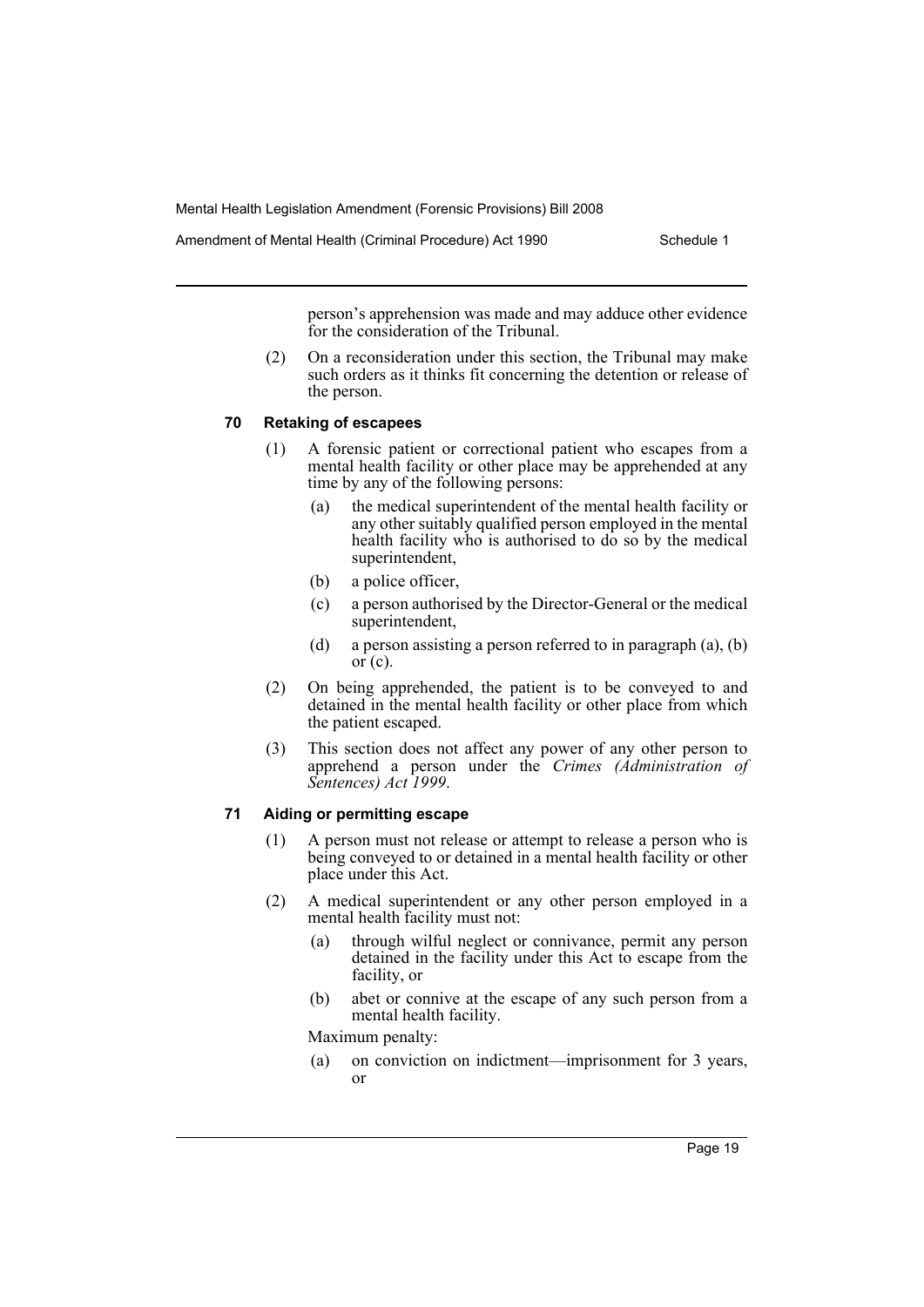Schedule 1 Amendment of Mental Health (Criminal Procedure) Act 1990

(b) on summary conviction—imprisonment for 1 year or 10 penalty units, or both.

#### **72 Issue of warrants for apprehension of persons outside State**

A Magistrate or an authorised officer within the meaning of the *Criminal Procedure Act 1986* may issue a warrant for the apprehension of a person if a credible person, on oath before the Magistrate or officer, shows reasonable cause to suspect that the person is a forensic patient or a correctional patient:

- (a) who has escaped from a mental health facility and is outside the State, or
- (b) is the subject of an order under section 68.

## **Division 7 Tribunal functions**

#### **73 Forensic Division to exercise functions**

- (1) The functions of the Tribunal under this Act are to be exercised by the Forensic Division of the Tribunal.
- (2) The Forensic Division of the Tribunal is to consist of the following members:
	- (a) the President or a Deputy President,
	- (b) a member who is a psychiatrist, a registered psychologist or other suitable expert in relation to a mental condition,
	- (c) a member who has other suitable qualifications or experience.

**Note.** Under section 150 (1) of the *Mental Health Act 2007*, the Tribunal is to be constituted by members nominated by the President. See Chapter 6 of the *Mental Health Act 2007* for other provisions applying generally to the Tribunal.

- (3) The Tribunal must not order the release of a forensic patient under this Act unless it is constituted by at least one member, including the President or a Deputy President, who is the holder or former holder of a judicial office.
- (4) The regulations may provide that for specified functions of the Tribunal under this Act or the regulations the Forensic Division is to be constituted by the President or a Deputy President.
- (5) The regulations may make provision for or with respect to the constitution of the Tribunal, and procedure, for a limited review under this Part.

**Note.** Regulations may also be made under section 160 of the *Mental Health Act 2007* with respect to procedure of the Tribunal for the purposes of this Act.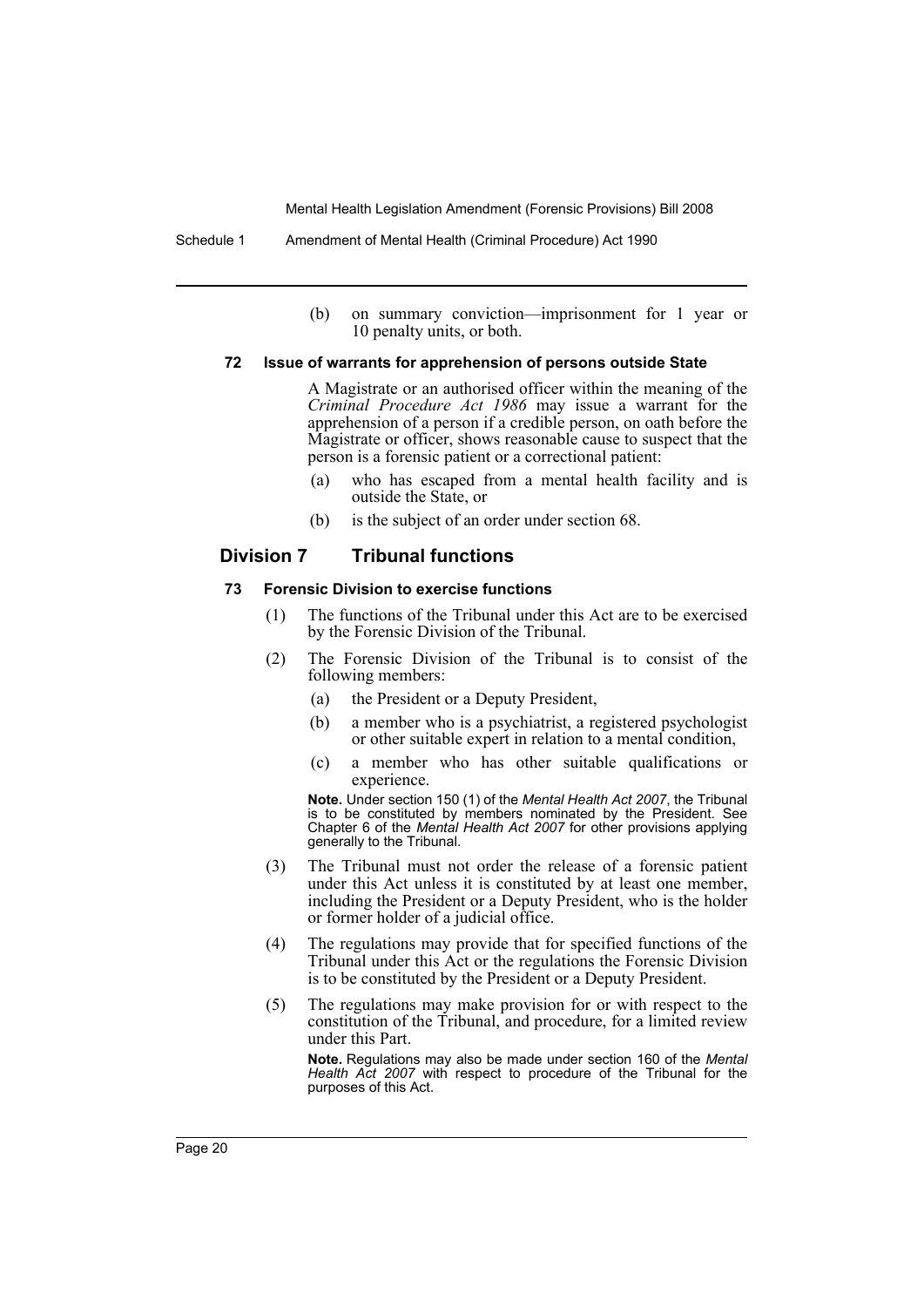Amendment of Mental Health (Criminal Procedure) Act 1990 Schedule 1

#### **74 Matters for consideration**

Without limiting any other matters the Tribunal may consider, the Tribunal must have regard to the following matters when determining what order to make about a person under this Part:

- (a) whether the person is suffering from a mental illness or other mental condition,
- (b) whether there are reasonable grounds for believing that care, treatment or control of the person is necessary for the person's own protection from serious harm or the protection of others from serious harm,
- (c) the continuing condition of the person, including any likely deterioration in the person's condition, and the likely effects of any such deterioration,
- (d) in the case of a proposed release, a report by a forensic psychiatrist or other person of a class prescribed by the regulations, who is not currently involved in treating the person, as to the condition of the person and whether the safety of the person or any member of the public will be seriously endangered by the person's release,
- (e) in the case of the proposed release of a forensic patient subject to a limiting term, whether or not the patient has spent sufficient time in custody.

#### **75 Conditions that may be imposed by Tribunal on release or leave of absence**

- (1) The Tribunal may impose conditions relating to the following matters on orders for release or granting leave of absence made by it in relation to a forensic patient under this Part:
	- (a) the appointment of a case manager, psychiatrist or other health care professional to assist in the care and treatment of the patient,
	- (b) the care, treatment and review of the patient by persons referred to in paragraph (a), including home visits to the patient,
	- (c) medication,
	- (d) accommodation and living conditions,
	- (e) enrolment and participation in educational, training, rehabilitation, recreational, therapeutic or other programs,
	- (f) the use or non-use of alcohol and other drugs,
	- (g) drug testing and other medical tests,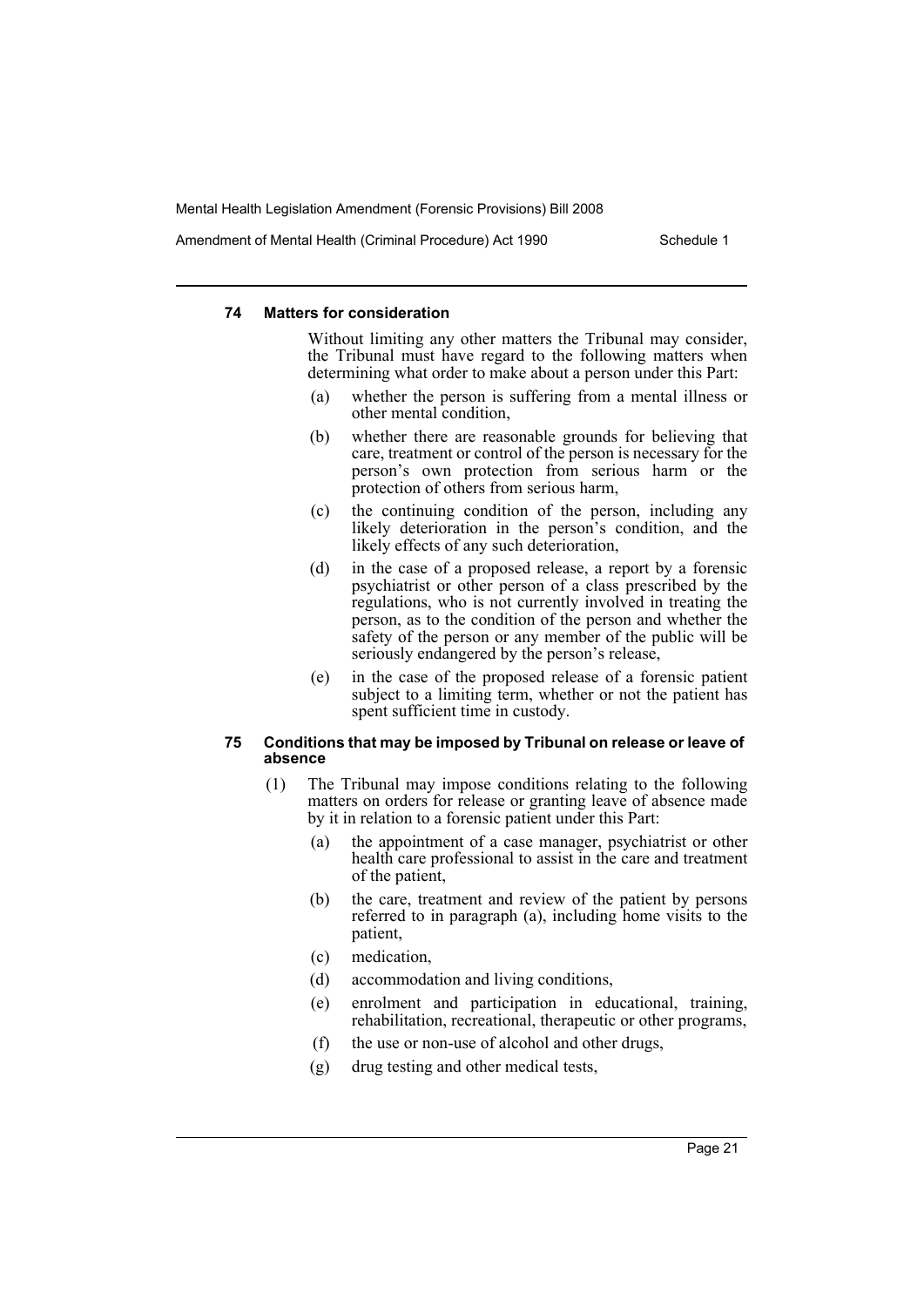- (h) agreements as to conduct,
- (i) association or non association with victims or members of victims' families,
- (j) prohibitions or restrictions on frequenting or visiting places,
- (k) overseas or interstate travel.
- (2) This section does not limit the matters in relation to which a condition may be imposed.

#### **76 Tribunal may amend or impose conditions on release or leave orders on application of victims**

- (1) This section applies to an order of the Tribunal for the release of, or granting leave of absence to, a forensic patient.
- (2) A victim of the patient may apply to the Tribunal for an order:
	- (a) varying a non association condition of an order to which this section applies or imposing a non association condition on an order to which this section applies, or
	- (b) varying a place restriction condition of an order to which this section applies or imposing a place restriction condition on an order to which this section applies.
- (3) The Tribunal may, on an application being made, vary the order to which this section applies or impose any condition on the order or make any other order it may make under this Part.
- (4) In this section:

*non association condition* means a condition of a kind referred to in section 75  $(1)$  (i).

*place restriction condition* means a condition of a kind referred to in section 75  $(1)$  (j).

#### **76A Other matters relating to Tribunal functions**

- (1) For the purposes of a review, the Tribunal may communicate with any persons, take any action and make any recommendations it thinks fit.
- (2) The Minister for Health and the Attorney General may appear before the Tribunal, or make submissions to the Tribunal, in relation to the possible release or grant of leave of absence to a forensic patient.
- (3) A review of the case of a forensic patient or a correctional patient under this Act may be conducted at the same time as any other review of the patient under this Act.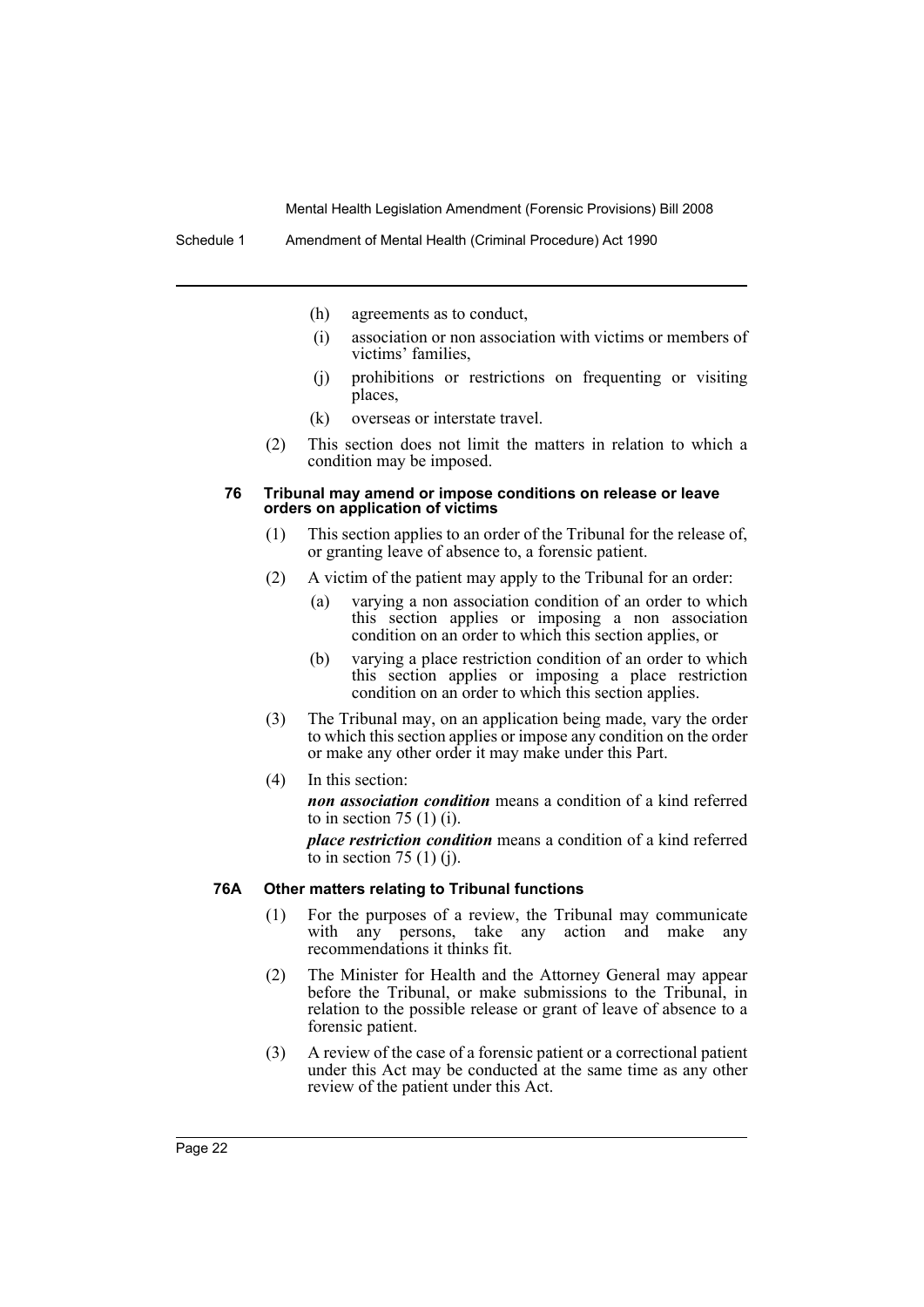- (4) An order by the Tribunal under this Act must be in writing.
- (5) An order by the Tribunal under this Act has effect according to its tenor.
- (6) The Tribunal must inform the Minister for Police, the Minister for Health and the Attorney General of any order it makes for the release of a person and of the date of the person's release.

## **Division 8 General**

## **76B Treatment, care and detention of patients**

- (1) To avoid doubt, the principles set out in section 68 (Principles for care and treatment) of the *Mental Health Act 2007* apply, subject to this Act or any other Act or law, to the administration of this Part with respect to forensic patients and correctional patients.
- (2) Section 70 (Assistance of interpreters) of the *Mental Health Act 2007* applies to a medical examination of a person for the purposes this Part.

**Note.** Under section 84 of the *Mental Health Act 2007*, treatment may be given to a forensic patient or a correctional patient who is detained in a mental health facility.

- (3) Section 73 (Information about medication) of the *Mental Health Act 2007* applies to a forensic patient or a correctional patient detained in a mental health facility.
- (4) Sections 71 and 72 of the *Mental Health Act 2007* apply to a forensic patient or a correctional patient for the purposes of this Act.
- (5) Section 195 of the *Mental Health Act 2007* applies to the provisions of section 40 of this Act and section 68 of that Act (as applied by subsection (1)).

#### **76C Functions of Commissioner of Corrective Services and Director-General of Department of Juvenile Justice**

Nothing in this Act or any order made under this Act prevents the Commissioner of Corrective Services or the Director-General of the Department of Juvenile Justice from exercising (or limits the exercise of) a function of the Commissioner or Director-General in relation to a forensic patient or correctional patient who is detained in a correctional centre or detention centre if the function is exercised for the purpose of maintaining the security, good order or safety, in any way, of the correctional centre or detention centre or its inmates.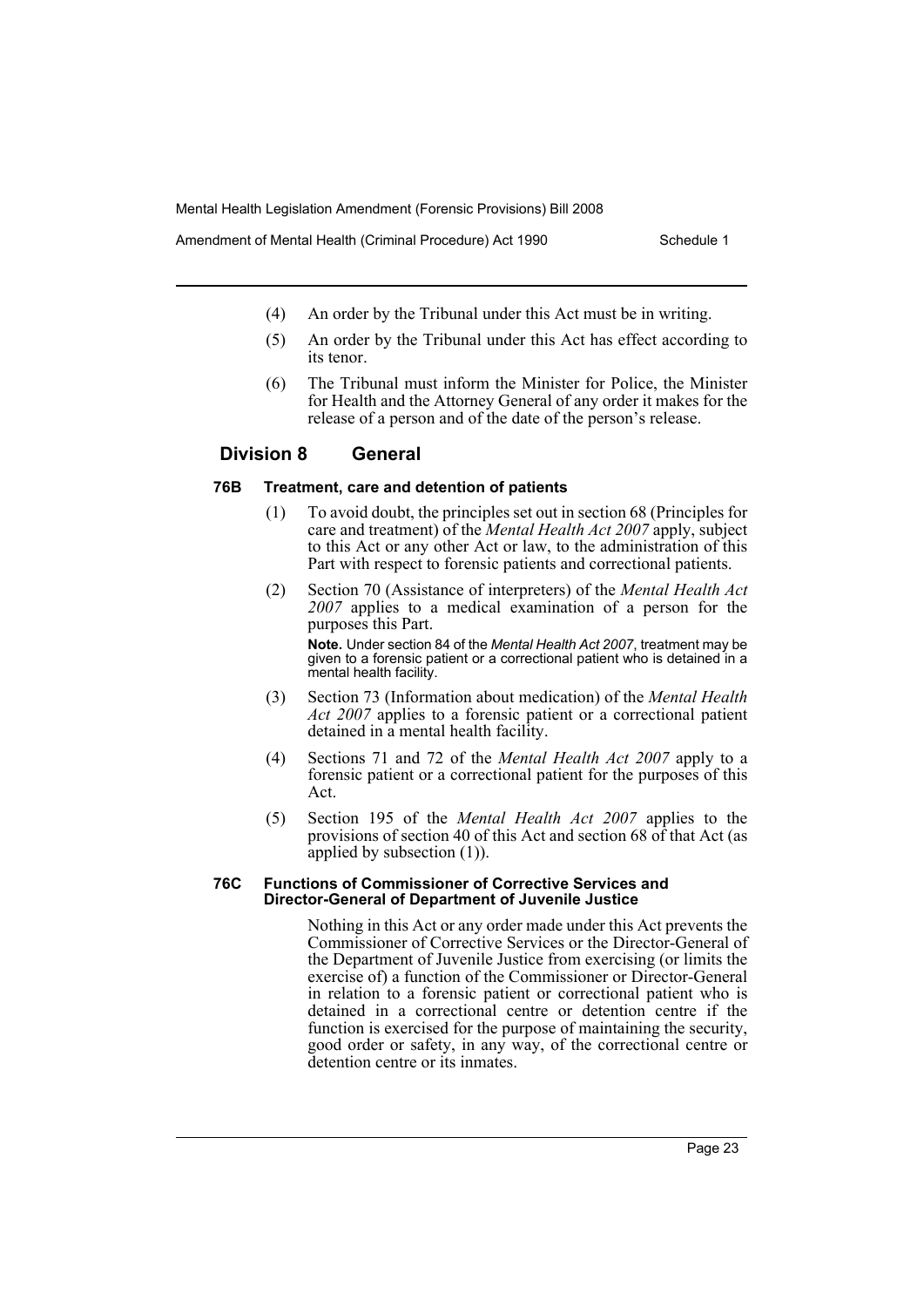Schedule 1 Amendment of Mental Health (Criminal Procedure) Act 1990

#### **76D Security conditions for patients**

- (1) A forensic patient who is detained in a mental health facility or other place (other than a correctional centre) or absent in accordance with this Part is to be subject to any security conditions that the Director-General considers necessary.
- (2) A forensic patient who is detained in a correctional centre or in any part of a correctional centre that is a mental health facility, or a correctional patient who is detained in a mental health facility or other place or absent in accordance with this Part, is to be subject to security conditions in accordance with relevant legislation and with a protocol agreed between the Director-General and the Commissioner of Corrective Services or the Director-General of the Department of Juvenile Justice (as the case requires).
- (3) To avoid doubt, for the purposes of subsection (2):
	- (a) any part of a correctional centre that is a mental health facility is taken to be a correctional centre within the meaning of the *Crimes (Administration of Sentences) Act 1999*, and
	- (b) a forensic patient or correctional patient who is detained in that facility is taken to be an inmate within the meaning of that Act and that Act and the regulations made under that Act, apply to any such patient, subject to any modifications and to the extent specified by the regulations.

#### **76E Transfer and transport of patients**

- (1) The Director-General may, by order in writing, order the transfer of a forensic patient or correctional patient detained in a mental health facility to another mental health facility. The order is sufficient authority for the transfer.
- (2) A person may be transferred to and detained in a mental health facility, correctional centre or other place in accordance with an order under this Part.
- (3) A forensic patient or correctional patient may be transported to or from a mental health facility, correctional centre or other place if it is necessary or convenient to do so for the administration of this Act or the *Mental Health Act 2007*. Any such transport is to be subject to any security conditions that the Director-General considers necessary.
- (4) A forensic patient or correctional patient may be taken to or from a mental health facility by a person referred to in section 81 (1) of the *Mental Health Act 2007*, a person employed in the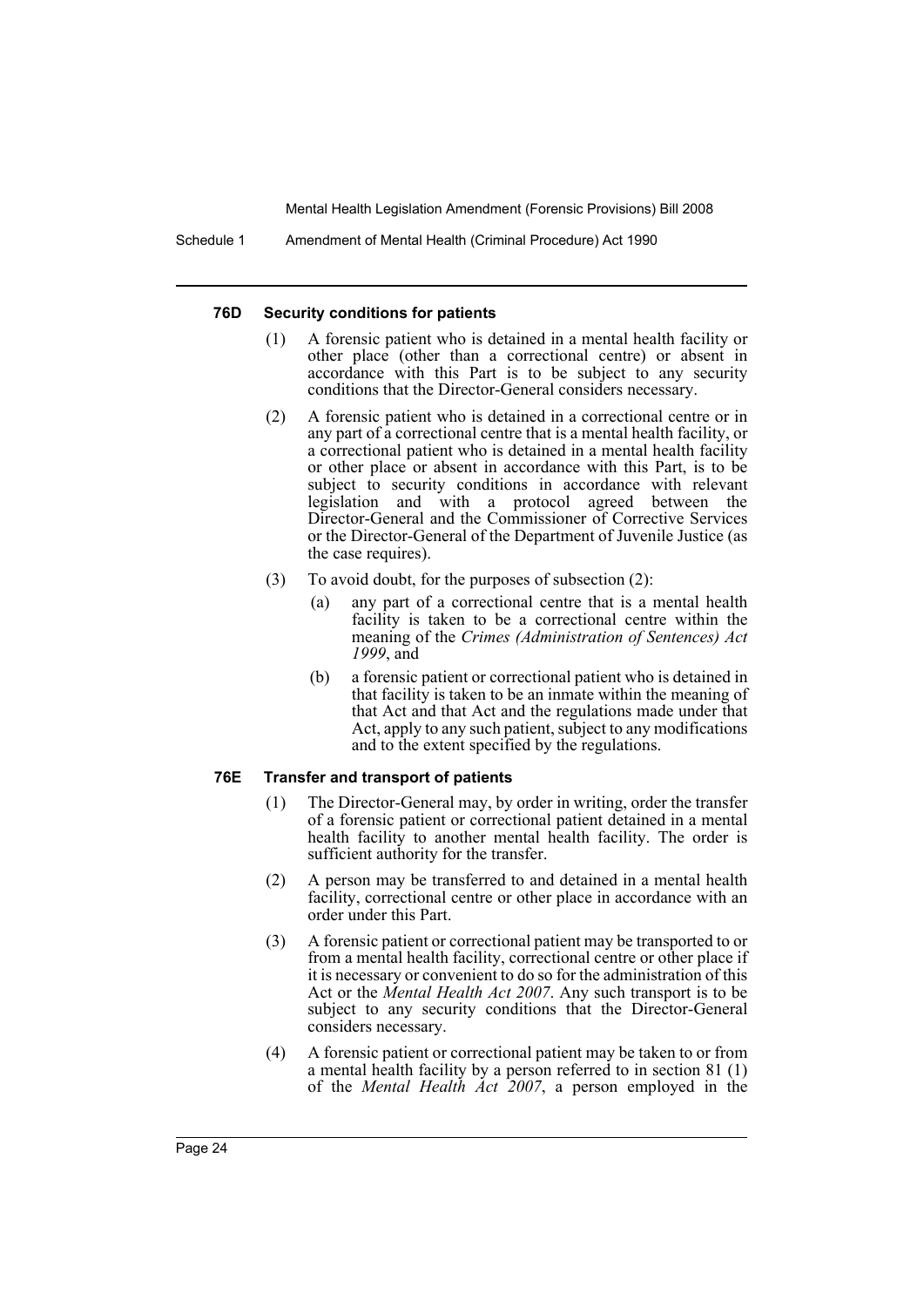Amendment of Mental Health (Criminal Procedure) Act 1990 Schedule 1

Department of Corrective Services or the Department of Juvenile Justice or any other person prescribed by the regulations.

(5) Section 81 of that Act, and any regulations made under that section, apply to or in respect of the transport of a forensic patient or correctional patient to or from a mental health facility, correctional centre or other place under this Act in the same way as they apply to or in respect of the transport of a person under that Act.

## **76F Appeals against decisions of Director-General**

- (1) A forensic patient or a correctional patient may appeal to the Tribunal against a failure or refusal by the Director-General to grant the patient leave of absence under this Part.
- (2) An appeal may be made orally or in writing and is to be made in accordance with the regulations. An oral appeal is to be recorded in accordance with the regulations.
- (3) The Director-General must provide the Tribunal with a report about the patient, including the Director-General's reasons for refusing or failing to grant leave of absence.
- (4) The Tribunal, for the purpose of determining an appeal, has and may exercise the functions of the Director-General with respect to the granting of leave and may make an order accordingly.
- (5) In addition, the Tribunal may determine that no further right of appeal may be exercised under this section before the date on which the person is next reviewed by the Tribunal under this Act, if it thinks it appropriate to do so.

## **76G Planning for release and leave**

- (1) The authorised medical officer of a mental health facility in which a forensic patient is detained must, if the person is to be released or granted leave under this Part, take all reasonably practicable steps to ensure that the person and any primary carer of the person are consulted in relation to planning the person's release and leave and any subsequent treatment or other action considered in relation to the person.
- (2) In planning the release of any such person and any subsequent treatment or other action considered in relation to any such person, the authorised medical officer must take all reasonably practicable steps to consult with agencies involved in providing relevant services to the person, any primary carer of the person and any dependent children or other dependants of the person.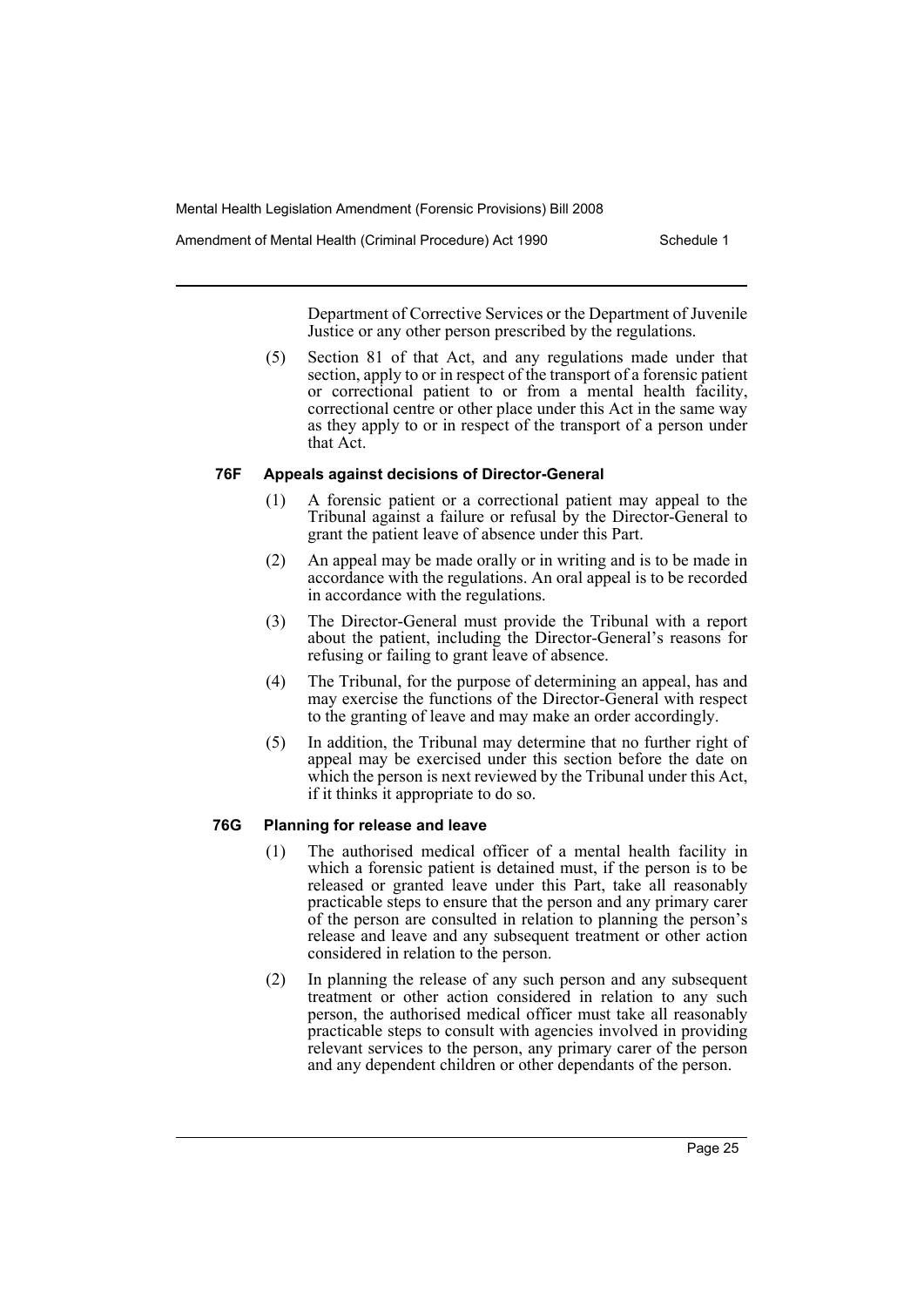Schedule 1 Amendment of Mental Health (Criminal Procedure) Act 1990

(3) The authorised medical officer must take all reasonably practicable steps to provide a person who is released or given leave of absence from the mental health facility with appropriate information as to follow-up care.

#### **76H Person who ceases to be forensic patient or correctional patient may become voluntary patient**

Nothing in this Part prevents the application of Chapter 3 of the *Mental Health Act 2007* to a person who ceases to be a forensic patient or a correctional patient or any such person from remaining in a mental health facility as a voluntary patient.

## **76I Grants of leave do not affect sentences or limiting terms**

The grant of leave of absence to a forensic patient or a correctional patient under this Part does not affect the operation of any limiting term or sentence of imprisonment imposed in respect of the patient concerned.

## **76J Exchange of information**

- (1) The Department of Health, the Department of Corrective Services and the Department of Juvenile Justice may enter into arrangements (an *information sharing protocol*) with each other for the purposes of sharing or exchanging information held by them.
- (2) The information to which an information sharing protocol may relate is limited to the following:
	- (a) information concerning forensic patients and correctional patients,
	- (b) any other information that may be prescribed by the regulations.
- (3) Under an information sharing protocol, each Department is authorised:
	- (a) to request and receive information held by any other party to the arrangement, and
	- (b) to disclose information to any other party,

and without the consent of any patient concerned, but only to the extent that the information is reasonably necessary to assist in the exercise of functions under this Act or the functions of the relevant Departments concerned.

(4) This section does not limit the operation of any Act under which the Department concerned is authorised or required to disclose information to another person or body.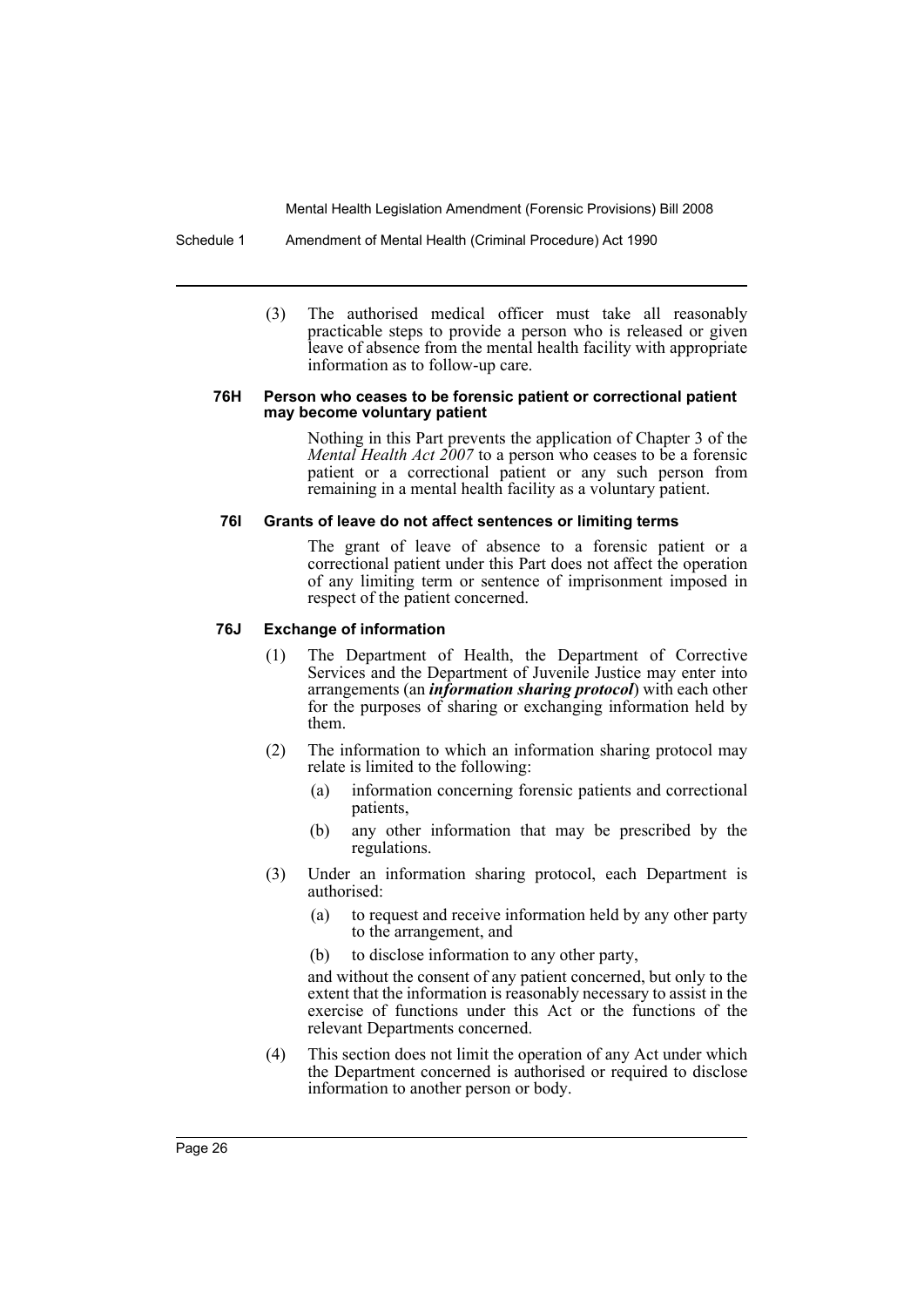Amendment of Mental Health (Criminal Procedure) Act 1990 Schedule 1

(5) This section has effect despite the *Crimes (Administration of Sentences) Act 1999* or the *Children (Detention Centres) Act 1987*.

#### **76K Duties of certain agencies**

- (1) The Director-General of the Department of Health, the Commissioner of Corrective Services, the Director-General of the Department of Juvenile Justice and any other government Department or agency responsible for the detention, care or treatment of a forensic patient or correctional patient, must use their best endeavours to comply with a request made to them under this Act by the Tribunal if the request is consistent with the discharge of their responsibilities and does not unduly prejudice the discharge of their functions.
- (2) A court or the Director of Public Prosecutions must notify the Tribunal if relevant charges against a forensic patient or correctional patient are dismissed or the person is not to be further proceeded against in respect of the relevant charges.

#### **[15] Sections 77A–77C**

Insert after section 77:

#### **77A Appeals against Tribunal decisions**

- (1) A forensic patient or correctional patient who is a party to a proceeding before the Tribunal under this Act may appeal to the Supreme Court from any determination of the Tribunal in that proceeding, by leave of the Supreme Court:
	- (a) on a question of law, or
	- (b) on any other question,

other than a determination referred to in subsection (4).

- (2) The Minister for Health may appeal to the Supreme Court from any determination of the Tribunal in a proceeding before the Tribunal under this Act, as of right:
	- (a) on a question of law, or
	- (b) on any other question,

other than a determination referred to in subsection (5).

- (3) A victim of a forensic patient who is a party to proceedings under section 76 may appeal to the Supreme Court from any determination of the Tribunal under that section in that proceeding, by leave of the Supreme Court:
	- (a) on a question of law, or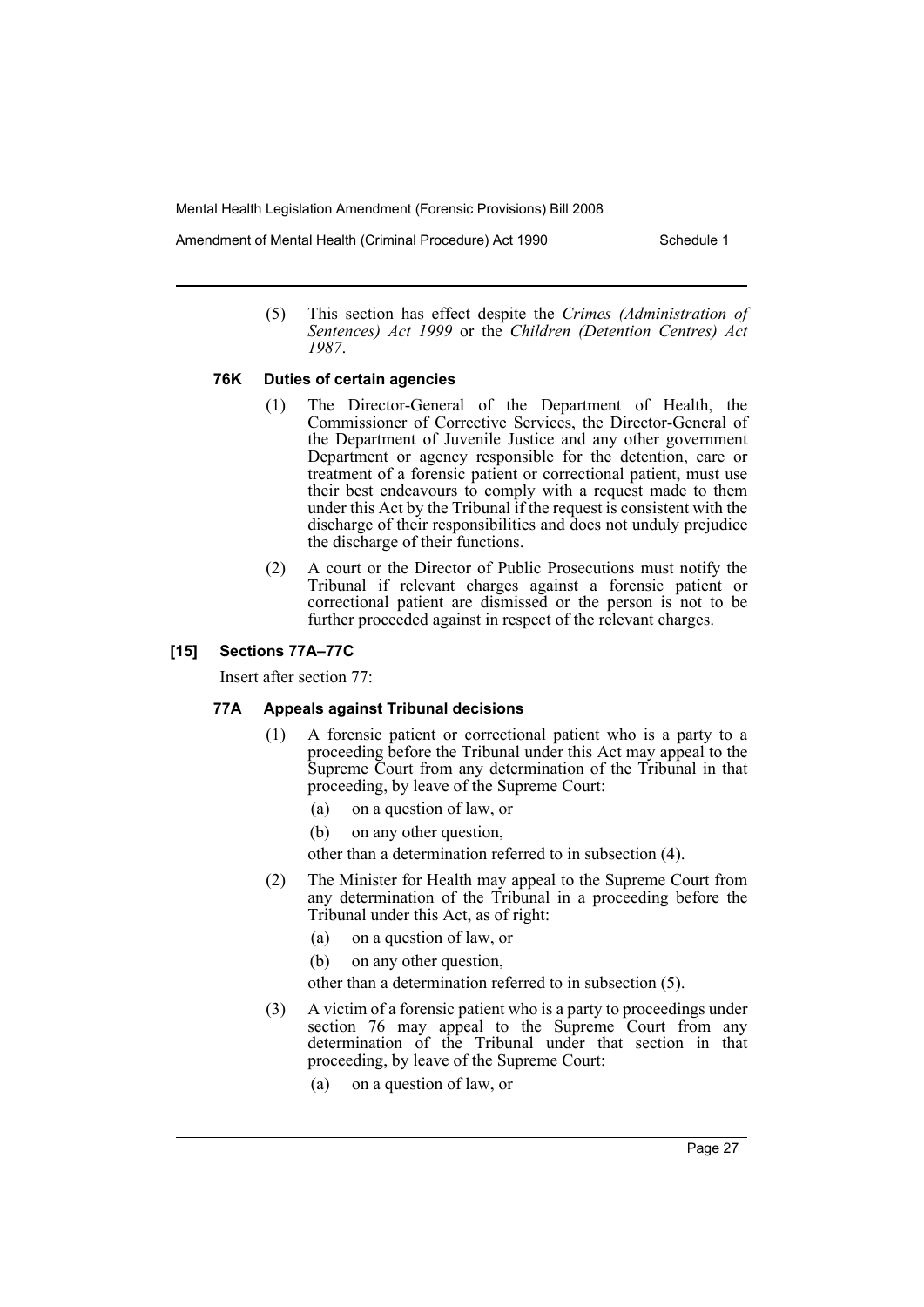- (b) on any other question.
- (4) A person may appeal to the Court of Appeal from a determination of the Tribunal under this Act as to the release of the person, by leave of the Court of Appeal:
	- (a) on a question of law, or
	- (b) on any other question.
- (5) The Minister for Health may appeal to the Court of Appeal from a determination of the Tribunal under this Act as to the release of a person, as of right:
	- (a) on a question of law, or
	- (b) on any other question.
- (6) The Attorney General may appeal to the Court of Appeal from a determination of the Tribunal under this Act as to the release of a person, as of right, on a question of law.
- (7) An appeal under this section must be made not later than 28 days:
	- (a) after the determination of proceedings by the Tribunal, or
	- (b) in the case of an appeal by the Minister for Health or the Attorney General, of notification to the Minister or Attorney General by the Tribunal of the determination of the proceedings,

unless the Court extends the period within which the appeal may be made.

- (8) An appeal under this section is to be made subject to and in accordance with the rules of the Court.
- (9) After deciding the question the subject of an appeal under this section, the Court may, unless it affirms the determination of the Tribunal on the question:
	- (a) make such order in relation to the proceedings in which the question arose as, in its opinion, should have been made by the Tribunal, or
	- (b) remit its decision on the question to the Tribunal and order a rehearing of the proceedings by the Tribunal.
- (10) If such a rehearing is held, the Tribunal is not to proceed in a manner, or make an order or a decision, that is inconsistent with the decision of the Court remitted to the Tribunal.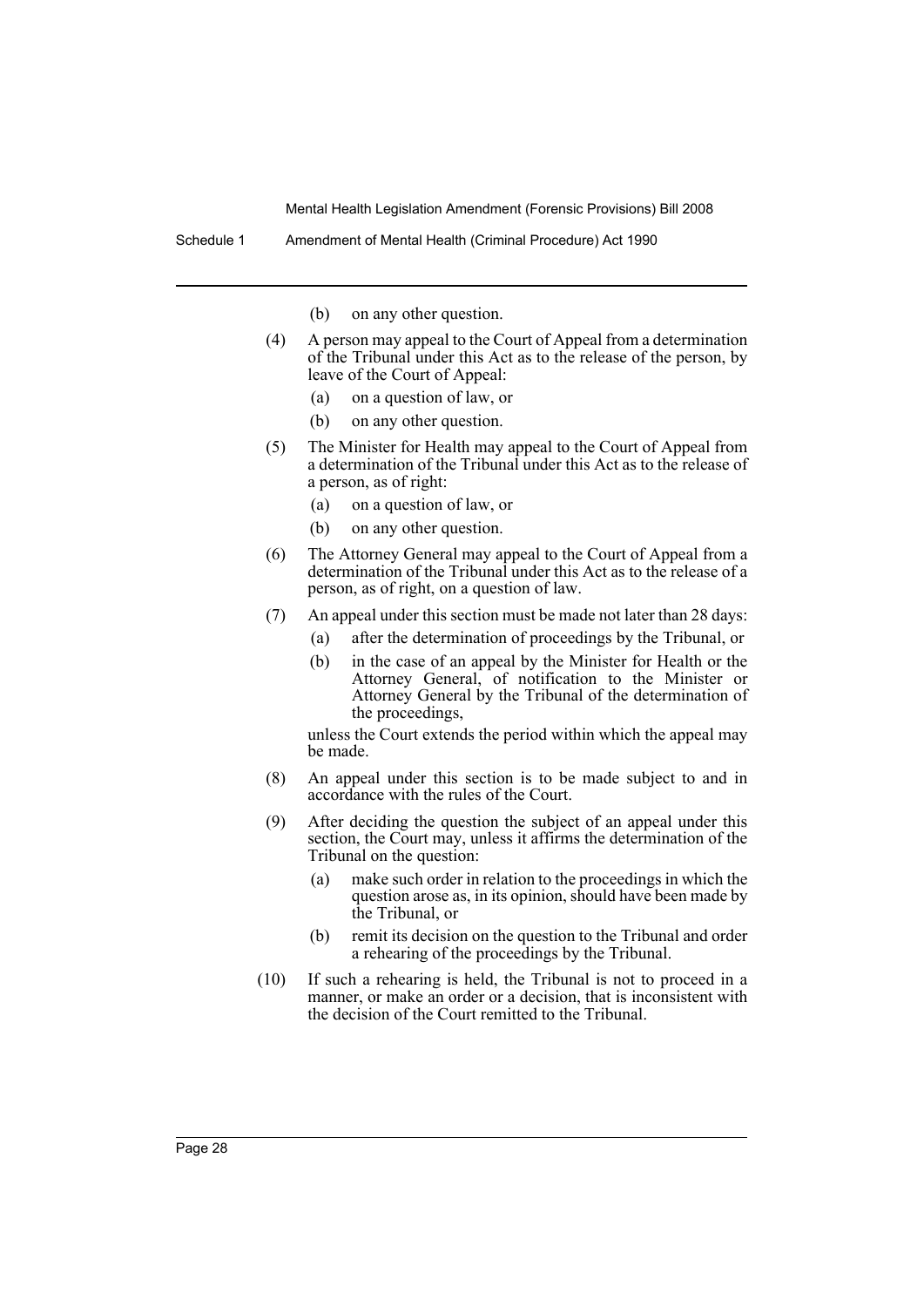Amendment of Mental Health (Criminal Procedure) Act 1990 Schedule 1

- (11) If a party has appealed under this section to the Court against a determination of the Tribunal on a question of law, either the Tribunal or the Court may suspend, until the appeal is determined, the operation of any order or determination made in respect of the proceedings.
- (12) If the Tribunal suspends the operation of an order or a determination, the Tribunal or the Court may terminate the suspension or, where the Court has suspended the operation of an order or a determination, the Court may terminate the suspension.
- (13) If a rehearing is held, fresh evidence, or evidence in addition to or in substitution for the evidence on which the original determination was made, may be given on the rehearing.
- (14) A reference in this section to a matter of law includes a reference to a matter relating to the jurisdiction of the Tribunal.
- (15) The Tribunal or any member of the Tribunal is not liable for any costs relating to a determination of the Tribunal, or the failure or refusal of the Tribunal to make a determination, in respect of which an appeal is made under this Act, or of the appeal.

## **77B Proceedings for offences**

- (1) Proceedings for an offence against this Act are to be dealt with summarily before a Local Court.
- (2) Proceedings for an offence under section 71 may be dealt with on indictment.

## **77C Orders for transfer of forensic patients**

If an order is made by a court, the Tribunal or the Director-General specifying that a forensic patient is to be detained in or transferred to a specified correctional centre or detention centre, the Commissioner of Corrective Services or the Director-General of the Department of Juvenile Justice may cause that patient to be detained in any correctional centre or detention centre.

## **[16] Schedule 1 Savings and transitional provisions**

Insert before clause 1A:

## **Part 1 Preliminary**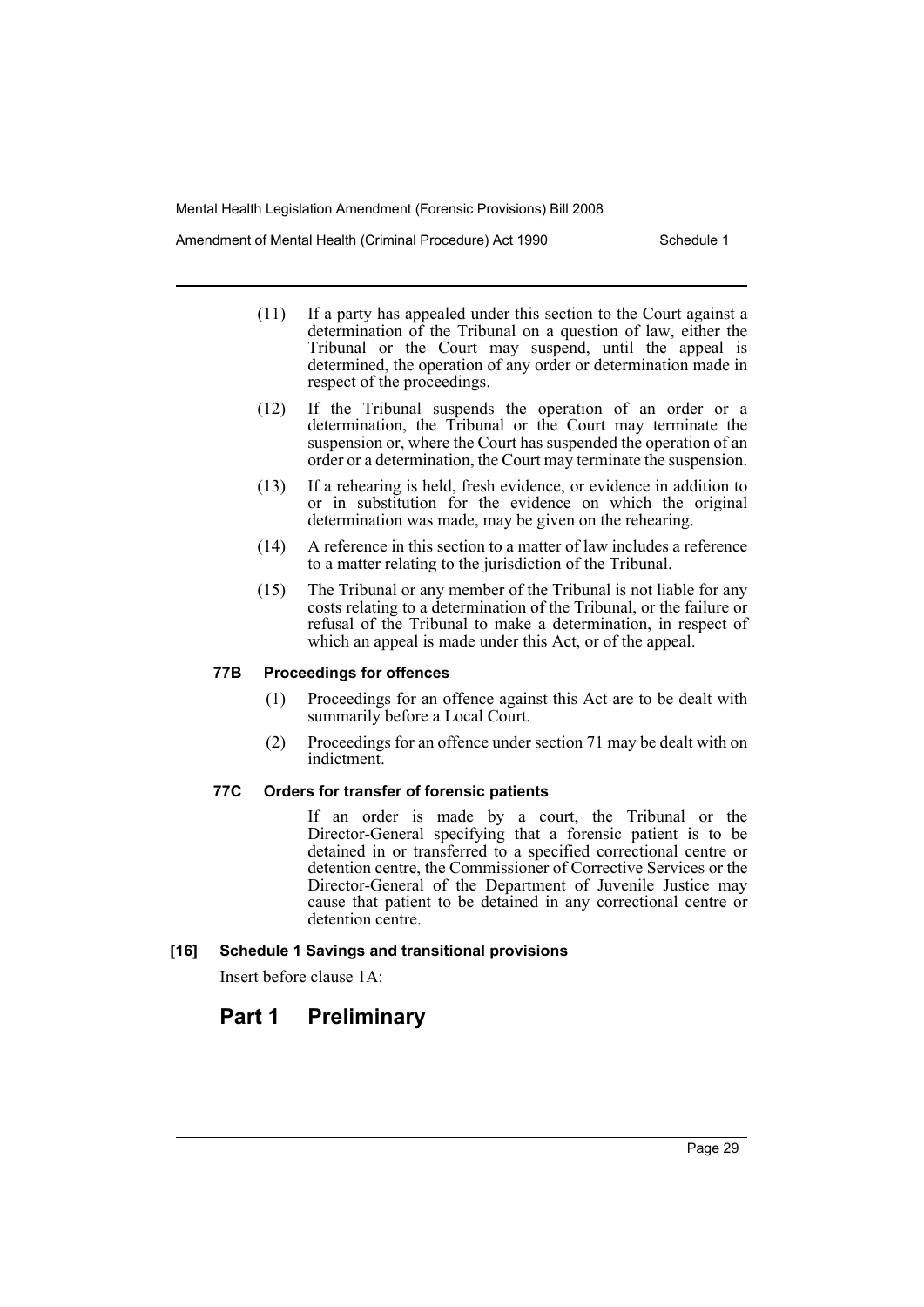Schedule 1 Amendment of Mental Health (Criminal Procedure) Act 1990

## **[17] Schedule 1, clause 1A**

Insert at the end of clause 1A (1):

*Mental Health Legislation Amendment (Forensic Provisions) Act 2008*

## **[18] Schedule 1, Part 2, heading**

Insert after clause 1A:

## **Part 2 Miscellaneous amending Acts**

## **[19] Schedule 1, Part 3**

Insert after clause 3:

## **Part 3 Mental Health Legislation Amendment (Forensic Provisions) Act 2008**

## **4 Definitions**

In this Part:

*amending Act* means the *Mental Health Legislation Amendment (Forensic Provisions) Act 2008*.

*operative day* means the day on which Part 5 of the Act was substituted by the amending Act.

## **5 Existing patients and persons detained in mental health facilities**

- (1) A person who was detained in a mental health facility immediately before the operative day is taken to be a correctional patient if the person would have been a correctional patient if detained after that day.
- (2) However, any such person who was released on conditions that were in effect immediately before that day is subject to review by the Tribunal as if the person were a forensic patient and the Tribunal may exercise functions in relation to that person as if the person were a forensic patient.
- (3) A grant of leave of absence from a mental health facility granted to a forensic patient and in force immediately before the operative day is taken to have been granted by the Tribunal under this Act and may be revoked and varied accordingly.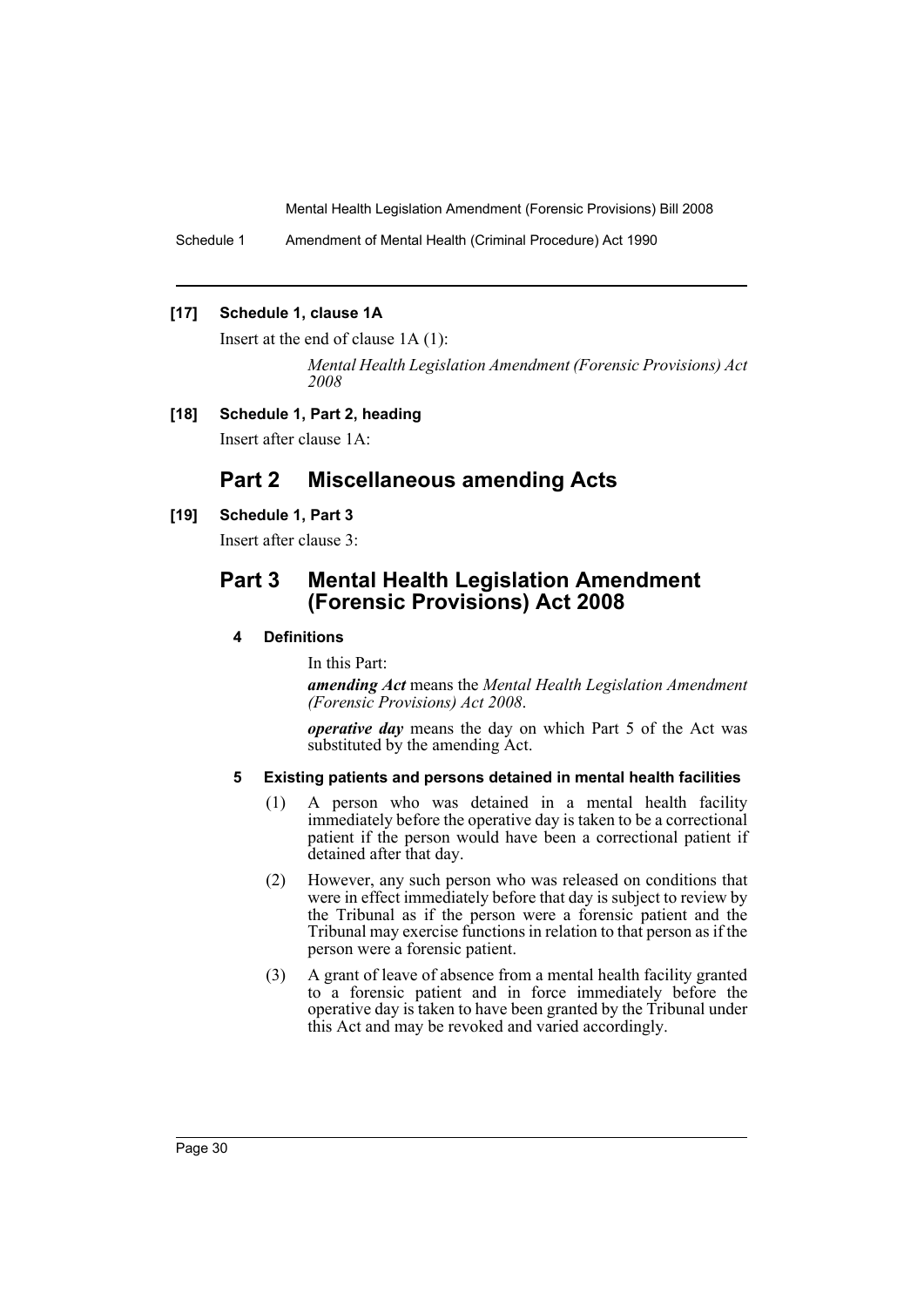Amendment of Mental Health (Criminal Procedure) Act 1990 Schedule 1

(4) Except as provided by this Part or the regulations, the provisions of Part 5, as substituted by the amending Act, apply to or in respect of persons who were forensic patients immediately before the operative day.

#### **6 Existing recommendations as to release, care and treatment**

- (1) If the Tribunal has made a recommendation for the release of a forensic patient and the prescribed authority has not determined, immediately before the operative day, whether or not to make an order for the release of the patient, the provisions of Part 5, as in force immediately before that day, continue to apply in respect of the release of the person and that recommendation.
- (2) If the Tribunal has made a recommendation in respect of a forensic patient (other than a recommendation for release) in respect of which the prescribed authority had not determined, immediately before the operative day, whether or not to make an order, the recommendation is taken to be an order of the Tribunal and has effect accordingly.
- (3) This clause does not prevent the Tribunal from making an order as to the release of a person referred to in this clause, or any other order in relation to such a person, on a review under this Act. If an order for release is made by the Tribunal, subclause (1) ceases to have effect in relation to the person.

#### **7 References**

A reference to a forensic patient in any Act, other law or any other instrument, as in force before the operative day, includes a reference to a correctional patient.

#### **[20] Schedule 2 Medical certificate as to examination of inmate**

Omit "Section 51 (2)". Insert instead "Section 55 (2)".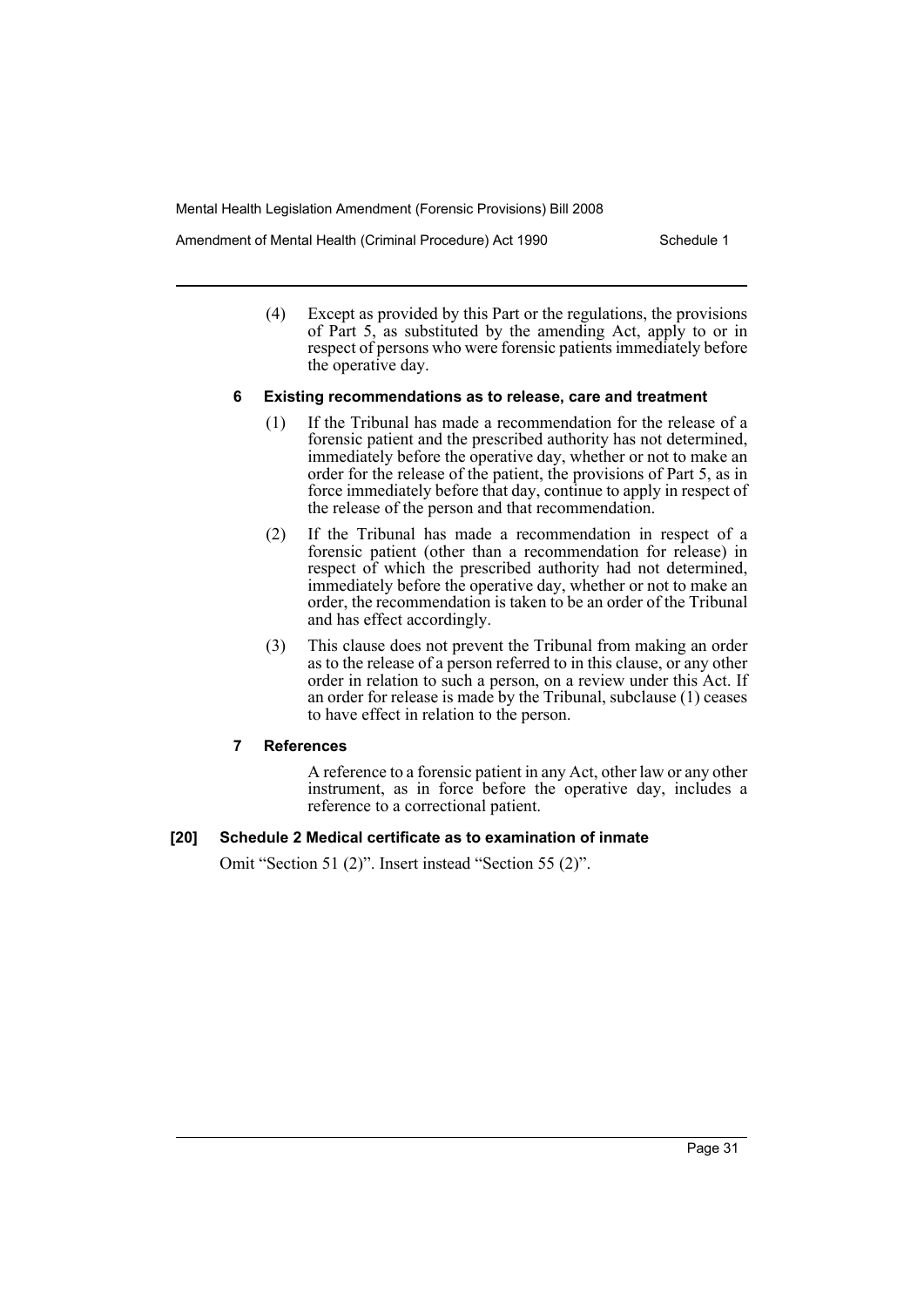Schedule 2 Amendment of Mental Health Act 2007

## <span id="page-33-0"></span>**Schedule 2 Amendment of Mental Health Act 2007**

(Section 4)

| [1]   | <b>Section 4 Definitions</b>                                                                                                                                    |  |
|-------|-----------------------------------------------------------------------------------------------------------------------------------------------------------------|--|
|       | Insert in alphabetical order in section $4(1)$ :<br>correctional patient has the same meaning as it has in the Mental<br>Health (Forensic Provisions) Act 1990. |  |
| $[2]$ | Section 4 (1), definition of "forensic patient"                                                                                                                 |  |
|       | Omit the definition. Insert instead:<br><i>forensic patient</i> has the same meaning as it has in the <i>Mental</i><br>Health (Forensic Provisions) Act 1990.   |  |
| $[3]$ | Section 12 General restrictions on detention of persons                                                                                                         |  |
|       | Insert ", that is consistent with safe and effective care," after "kind" in section<br>$12(1)(b)$ .                                                             |  |
| [4]   | Section 24 Detention on order of Magistrate or bail officer                                                                                                     |  |
|       | Omit "Mental Health (Criminal Procedure) Act 1990".                                                                                                             |  |
|       | Insert instead "Mental Health (Forensic Provisions) Act 1990".                                                                                                  |  |
| [5]   | Section 31 Limited detention of mentally disordered persons                                                                                                     |  |
|       | Insert ", that is consistent with safe and effective care," after "kind" in section<br>$31(4)$ .                                                                |  |
| [6]   | Section 32 Detention on order of Magistrate or bail officer                                                                                                     |  |
|       | Omit "Mental Health (Criminal Procedure) Act 1990" from section 32(1)(b)<br>and (5) wherever occurring.                                                         |  |
|       | Insert instead "Mental Health (Forensic Provisions) Act 1990".                                                                                                  |  |
| [7]   | Section 35 Purpose and findings of mental health inquiries                                                                                                      |  |
|       | Insert ", that is consistent with safe and effective care," after "kind" in section<br>$35(5)(c)$ .                                                             |  |
| [8]   | Section 38 Purpose and findings of reviews of involuntary patients                                                                                              |  |
|       | Insert ", that is consistent with safe and effective care," after "kind" in section<br>$38(4)$ .                                                                |  |
|       |                                                                                                                                                                 |  |
|       |                                                                                                                                                                 |  |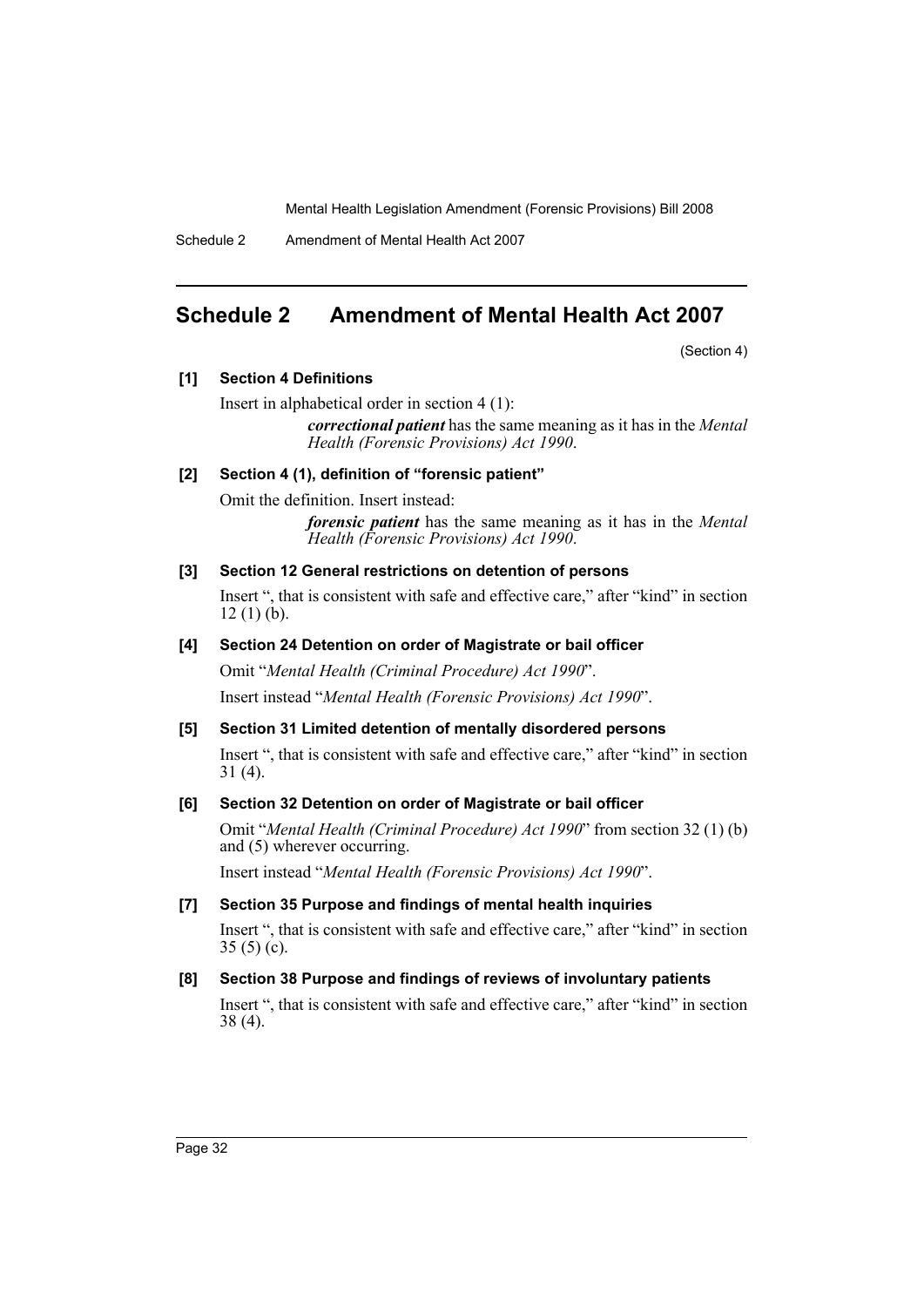Amendment of Mental Health Act 2007 Schedule 2

## **[9] Section 46 Application of Division**

Omit "but does not apply to a forensic patient". Insert instead "under this Act".

## **[10] Section 52 Notice of applications**

Insert after section 52 (3):

(4) This section does not apply to an application for a further community treatment order in respect of an affected person who is the subject of a current community treatment order.

## **[11] Section 53 Determination of applications for community treatment orders**

Insert ", that is consistent with safe and effective care," after "kind" in section 53 (3) (a).

## **[12] Section 53 (3A)**

Insert after section 53 (3):

(3A) If the affected person has within the last 12 months been the subject of a community treatment order, the Magistrate or Tribunal is not required to make a determination under subsection  $(3)$  (c) but must be satisfied that the person is likely to continue in or to relapse into an active phase of mental illness if the order is not granted.

## **[13] Section 61 Review of affected person at mental health facility after breach order**

Insert ", that is consistent with safe and effective care," after "kind" in section 61 (4).

## **[14] Section 61A**

Insert after section 61:

## **61A Medical examination of detained affected persons**

- (1) An authorised medical officer must medically examine each affected person detained in a mental health facility to determine whether the person's continued detention in the facility is necessary.
- (2) The medical examinations are to be carried out at intervals of not more than 3 months.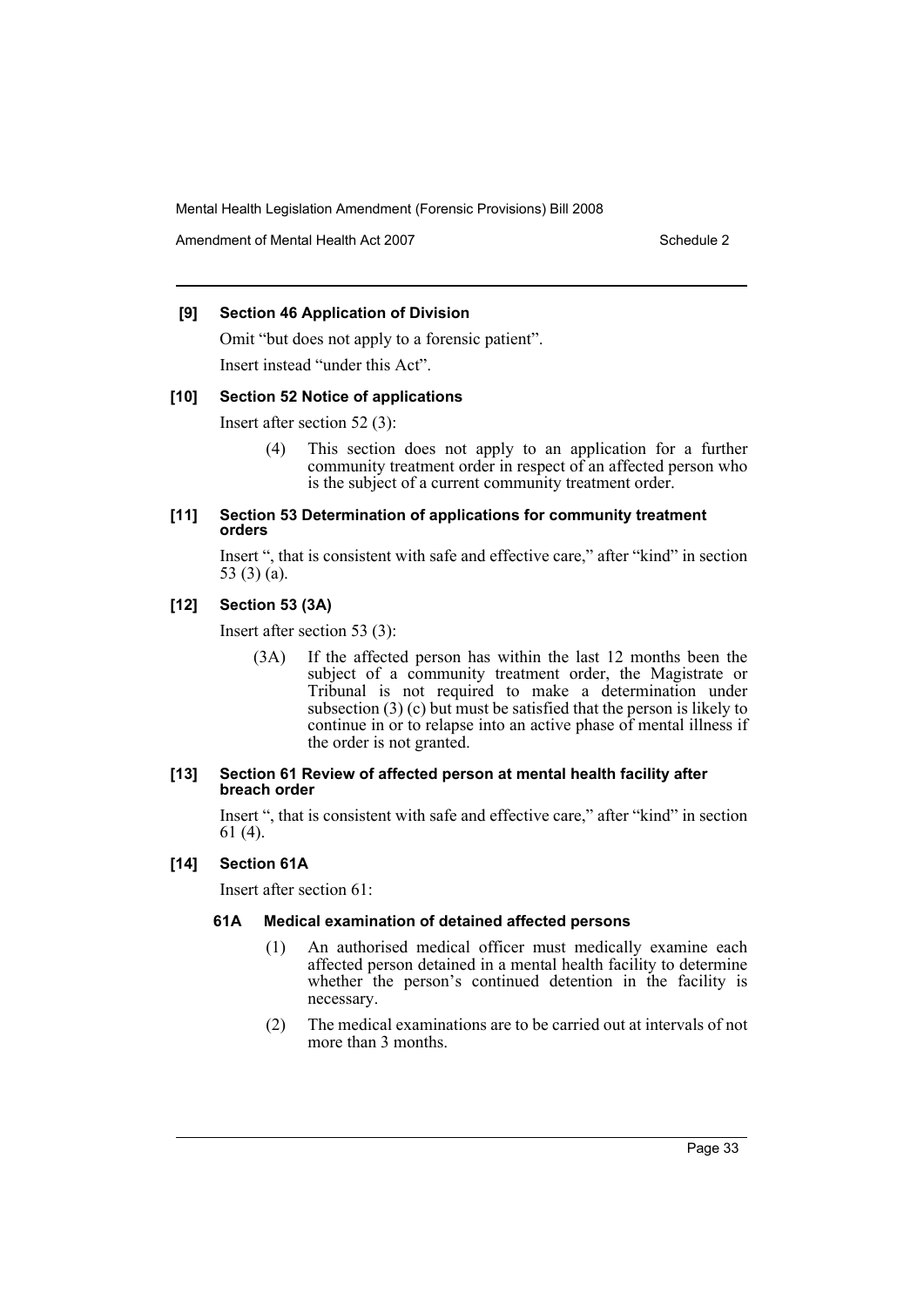Schedule 2 Amendment of Mental Health Act 2007

#### **[15] Section 62 Discharge and detention of affected persons**

Insert ", that is consistent with safe and effective care," after "kind" in section 62 (1) (a).

## **[16] Section 63 Review by Tribunal of detained affected persons**

Insert ", and at least every 3 months while the person is detained" after "detained" where secondly occurring in section 63  $(1)$ .

## **[17] Section 64 Purpose and findings of reviews**

Insert ", that is consistent with safe and effective care," after "kind" wherever occurring in section 64 (3) and (4).

## **[18] Section 64 (3)**

Insert "or should be detained in the facility as an involuntary patient" after "community treatment order".

## **[19] Section 65 Variation or revocation of orders by Tribunal**

Insert "or at any time on its own motion" after "section" in section 65 (1).

#### **[20] Section 69 Offence to ill-treat patients**

Insert "under this or any other Act" after "facility" where secondly occurring.

## **[21] Section 77 Notification to involuntary patients of appeal rights**

Insert after section 77 (1):

(1A) An authorised medical officer of a mental health facility must give, or cause to be given, to a person detained in the facility on the order of the Tribunal after a breach of a community treatment order a statement of the rights of appeal conferred on the person under this Act or the *Mental Health (Forensic Provisions) Act 1990*.

## **[22] Section 82 Definitions**

Insert ", correctional patient" after "forensic patient" in the definition of *involuntary patient*.

## **[23] Section 84 Treatment may be given to patients**

Insert "and the *Mental Health (Forensic Provisions) Act 1990*" after "this Act" where firstly occurring.

## **[24] Section 84**

Insert "or that Act" after "this Act" where secondly occurring.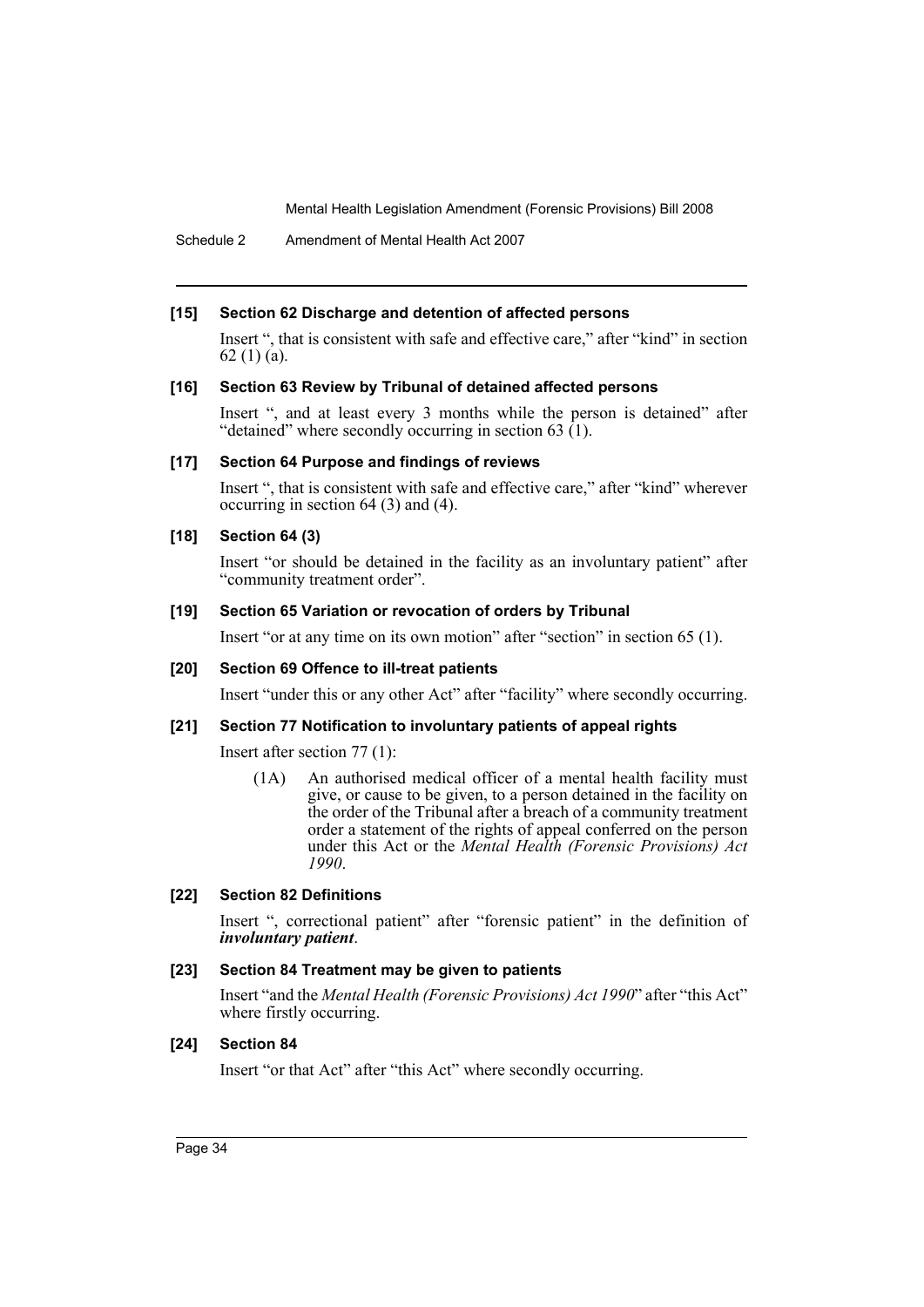Amendment of Mental Health Act 2007 Schedule 2

#### **[25] Section 89, note**

Insert ", correctional patient" after "forensic patient".

## **[26] Section 98 Definitions**

Insert in alphabetical order:

*involuntary patient* includes a forensic patient and a correctional patient.

## **[27] Sections 99, 100 and 101**

Insert "or correctional patient" after "forensic patient" wherever occurring.

## **[28] Section 107 Delegation**

Insert "or the *Mental Health (Forensic Provisions) Act 1990*" after "this Act" in section 107 (1).

## **[29] Section 141 Membership of Tribunal**

Omit "including" from section 141 (2) where firstly occurring. Insert instead "other than".

## **[30] Section 150 Composition of Tribunal**

Omit "in relation to forensic patients" from section 150 (2). Insert instead "under the *Mental Health (Forensic Provisions) Act 1990*".

## **[31] Section 150 (4)**

Omit the subsection.

## **[32] Section 151 Procedure at meetings of Tribunal to be informal**

Omit "*Mental Health (Criminal Procedure) Act 1990*" from section 151 (1). Insert instead "*Mental Health (Forensic Provisions) Act 1990*".

## **[33] Section 151 (2)**

Insert ", correctional patient" after "forensic patient".

## **[34] Section 153 Determination whether a person is a mentally ill person or mentally disordered person**

Omit "*Mental Health (Criminal Procedure) Act 1990*" from section 153 (1). Insert instead "*Mental Health (Forensic Provisions) Act 1990*".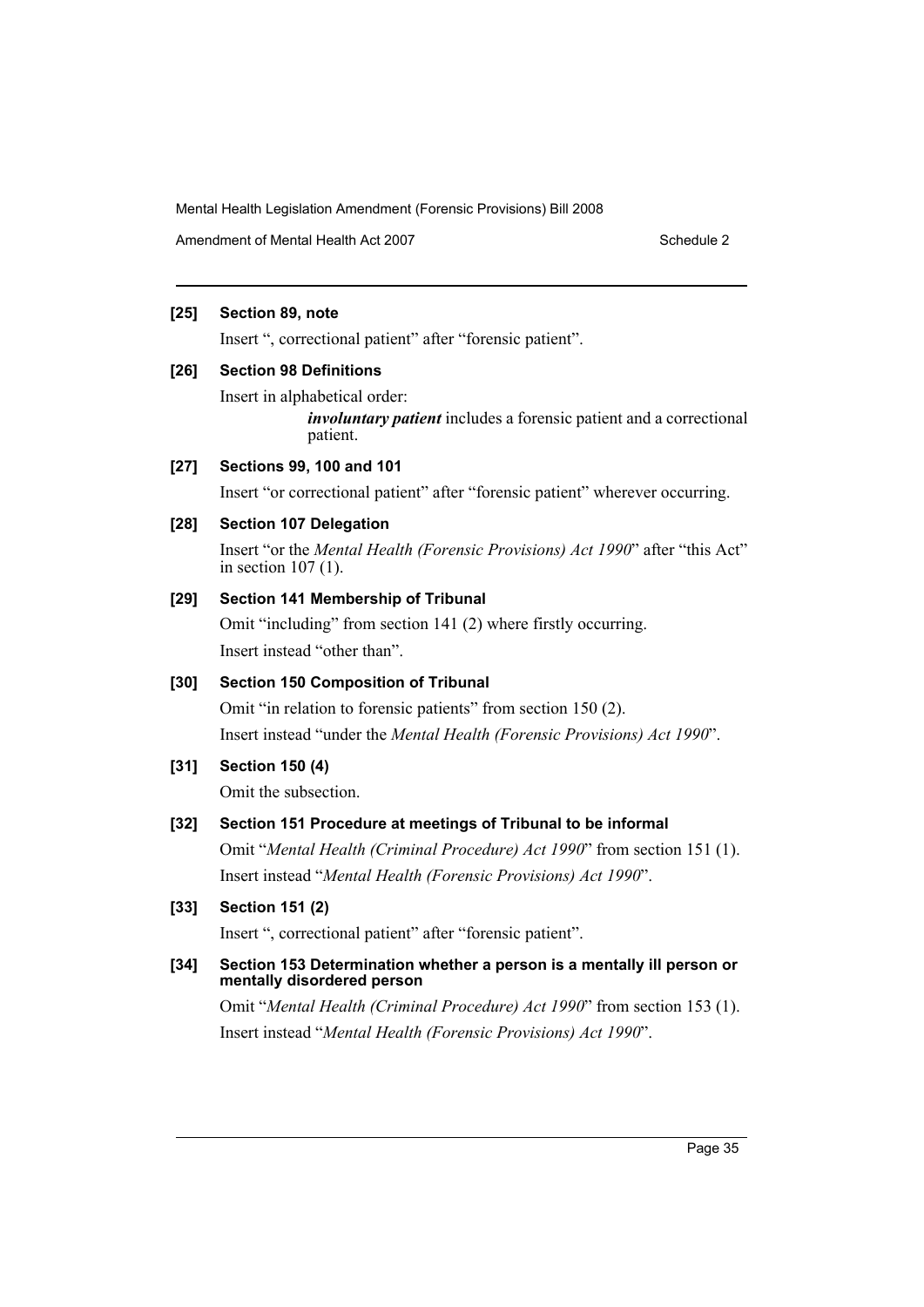Schedule 2 Amendment of Mental Health Act 2007

#### **[35] Section 154 Rights of appearance and representation**

Insert "or correctional patient" after "forensic patient" wherever occurring.

#### **[36] Section 155 Adjournments**

Insert "or the *Mental Health (Forensic Provisions) Act 1990*" after "this Act" in section 155 (2).

#### **[37] Section 160 Tribunal procedure generally**

Insert after section  $160(2)(g)$ :

- (h) making written reasons for decisions or determinations of the Tribunal available,
- (i) the establishment and use of a victims' register,
- (j) notification of victims of Tribunal decisions in proceedings relating to forensic patients or correctional patients,
- (k) notification of victims of termination of status of persons as forensic patients.

#### **[38] Section 160 (3)**

Insert after section 160 (2):

(3) The President may issue practice directions, not inconsistent with this Act or the *Mental Health (Forensic Provisions) Act 1990* or any regulations under this Act or that Act, for or with respect to the practice and procedure of the Tribunal.

## **[39] Section 162 Publication of names**

Omit "*Mental Health (Criminal Procedure) Act 1990*" from section  $162 (1) (c)$ .

Insert instead "*Mental Health (Forensic Provisions) Act 1990*".

## **[40] Section 162 (1)**

Omit the penalty. Insert instead:

Maximum penalty:

- (a) in the case of an individual—50 penalty units or imprisonment for 12 months, or both, or
- (b) in the case of a corporation—100 penalty units.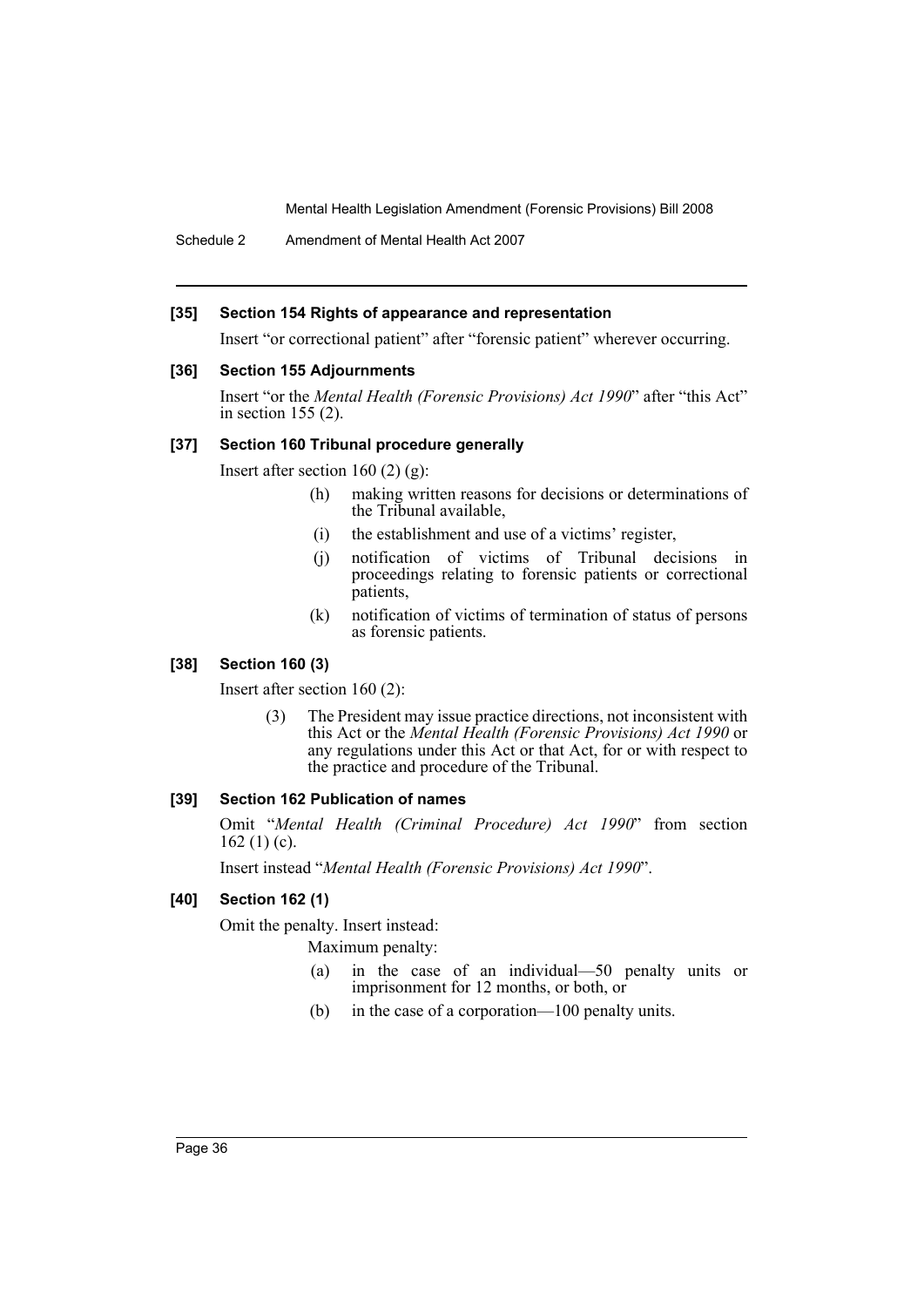Amendment of Mental Health Act 2007 Schedule 2

## **[41] Section 162A**

Insert after section 162:

#### **162A Tribunal may request information or services from other agencies**

- (1) The Tribunal may request the Department of Health, an area health service, the Commissioner of Corrective Services, the Director-General of the Department of Juvenile Justice or any other person or body prescribed by the regulations to provide the Tribunal with information as to whether or not action has been taken, and what actions have been taken, in relation to orders made by the Tribunal under this Act or the *Mental Health (Forensic Provisions) Act 1990*.
- (2) A person or body must comply with any reasonable request made by the Tribunal of the person or body under this section.

## **[42] Section 165 Panel of assessors**

Insert "or the *Mental Health (Forensic Provisions) Act 1990*" after "this Chapter" in section 165 (1).

#### **[43] Section 166 Jurisdiction of Court to order discharge or transfer of detained person**

Insert ", that is consistent with safe and effective care," after "kind" from section  $166$  (1) (b) and (2) (b) wherever occurring.

#### **[44] Section 166**

Insert "or correctional patient" after "forensic patient" wherever occurring.

## **[45] Section 170 Definitions**

Insert in alphabetical order:

*civil patient* means a person who is involuntarily detained, or who may be detained, under a corresponding law that corresponds to Chapter 3.

*mental health laws* of this State include this Act, the *Mental Health (Forensic Provisions) Act 1990* and any regulations made under this Act or that Act.

## **[46] Section 170, definition of "corresponding law"**

Insert "or the *Mental Health (Forensic Provisions) Act 1990*" after "this Act".

## **[47] Sections 172 (1), 174 (2) (a), 177 (2) (a), 182 (1), 184 (1), 189, 190 and 191**

Insert "or the *Mental Health (Forensic Provisions) Act 1990*" after "this Act" wherever occurring.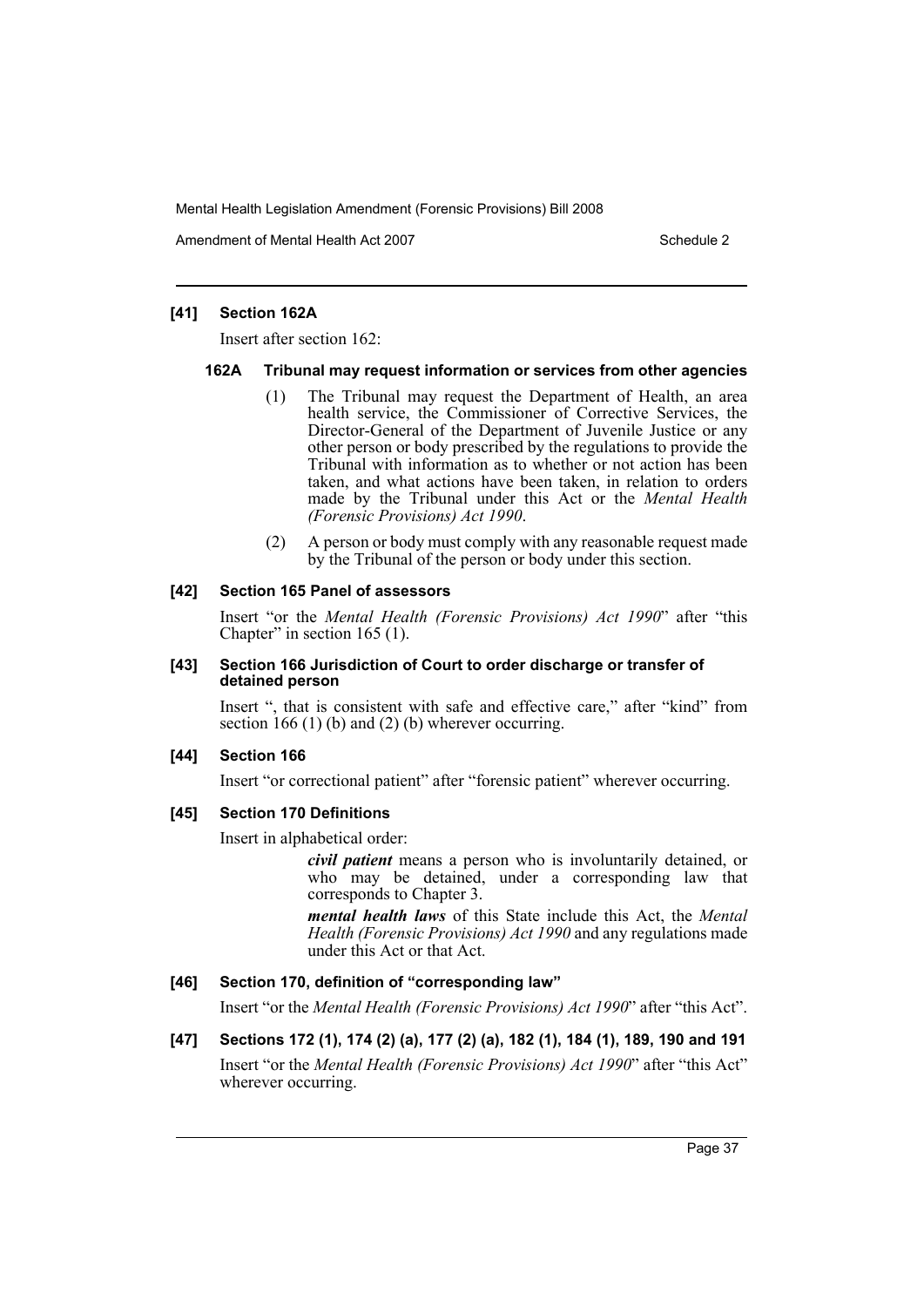Schedule 2 Amendment of Mental Health Act 2007

#### **[48] Section 174 Admission of persons to mental health facilities in other States**

Insert "or under the *Mental Health (Forensic Provisions) Act 1990*" after "Chapter  $3$ " in section 174 (1).

#### **[49] Section 176 Transfer of patients from this State**

Insert "or forensic patient" after "involuntary patient" from section 176 (1) and (2) wherever occurring.

#### **[50] Section 178 Application of Acts to persons brought to mental health facility from outside of this State**

Insert "who is a civil patient" after "person" where firstly occurring.

## **[51] Section 178 (2)**

Insert at the end of section 178:

(2) This Act and the *Mental Health (Forensic Provisions) Act 1990* apply to a person (other than a civil patient) who is taken to and detained in a mental health facility under this Division in the same way as they apply to a person detained in a mental health facility as a forensic patient.

#### **[52] Section 180 Status of transferred persons**

Insert "who is a civil patient who is" after "person" where firstly occurring.

## **[53] Section 180 (2)**

Insert at the end of section 180:

(2) A person (other than a civil patient) who is transferred to a mental health facility under this Division is taken to be a forensic patient and the provisions of this Act and the *Mental Health (Forensic Provisions) Act 1990* apply as if the person first became a forensic patient on the date of the person's transfer to a mental health facility in this State.

#### **[54] Section 181 Community treatment orders relating to interstate persons**

Insert "or under the *Mental Health (Forensic Provisions) Act 1990*" after "Part 3 of Chapter 3".

## **[55] Section 184 Recognition of interstate community treatment orders**

Insert "or the *Mental Health (Forensic Provisions) Act 1990*" after "this Act" where firstly occurring in section 184 (2).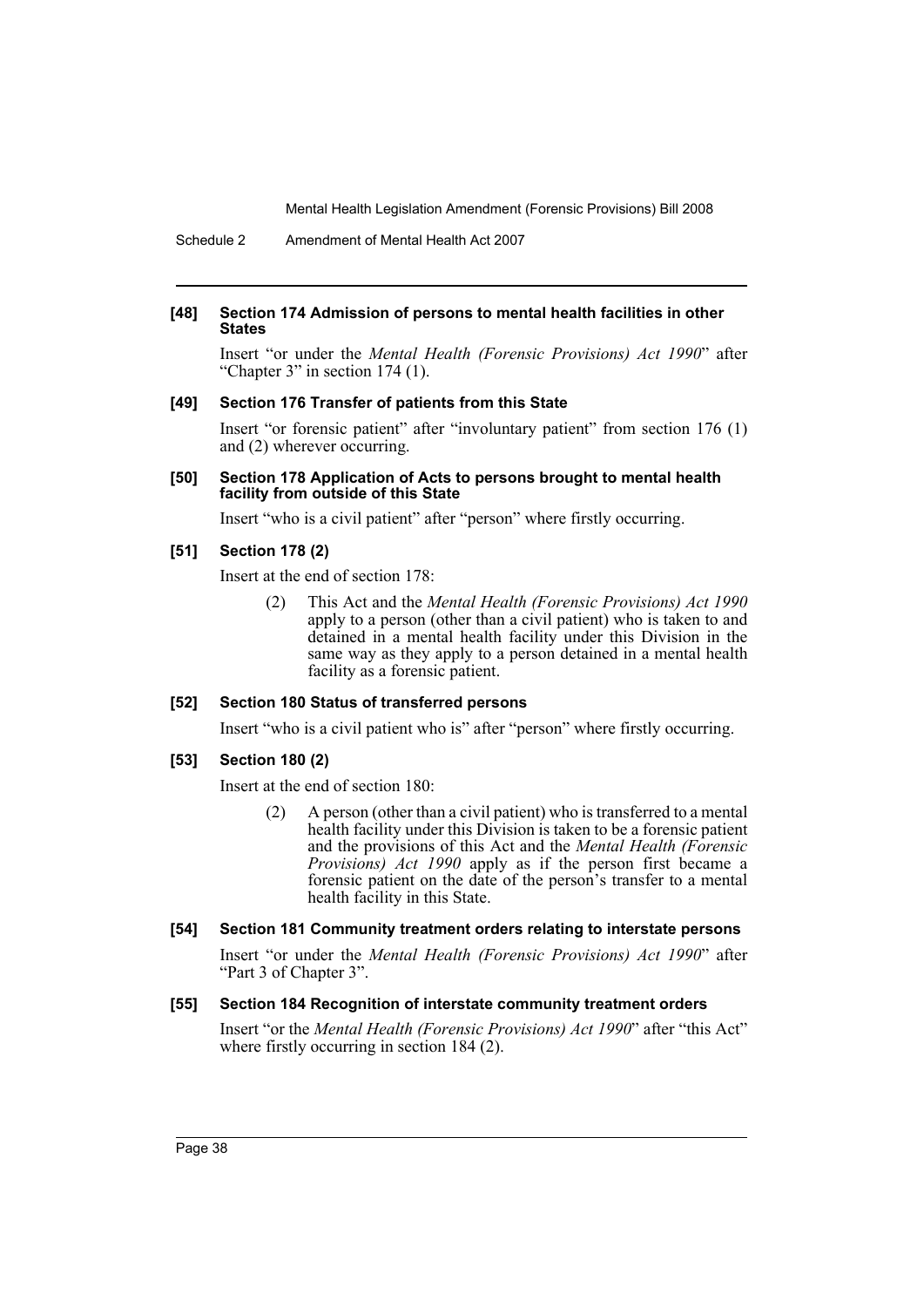Amendment of Mental Health Act 2007 Schedule 2

## **[56] Section 184 (2)**

Omit "this Act applies".

Insert instead "this Act and the *Mental Health (Forensic Provisions) Act 1990* apply".

## **[57] Section 189 Disclosure of information**

Insert after section 189 (1) (d):

(d1) for a purpose referred to in health privacy principle  $10(1)$ (f) (research) under the *Health Records and Information Privacy Act 2002*, or

#### **[58] Section 193 Amendment of certain documents**

Insert "(whether under this or any other Act)" after "mental health facility" in section 193 (1).

## **[59] Section 196 Regulations**

Omit "section 47 of the *Mental Health (Criminal Procedure) Act 1990*" from section 196 (2) (m).

Insert instead "section 67 of the *Mental Health (Forensic Provisions) Act 1990*".

## **[60] Schedule 5 Provisions relating to members of Tribunal**

Omit clause 1. Insert instead:

## **1 Qualifications of President or Deputy President**

A person is eligible to be appointed as the President or Deputy President if the person is:

- (a) a person who holds or has held office as a judge of the Supreme Court or the District Court, or as a judge of an equivalent court of another State or a Territory, or
- (b) a person who holds or has held office as a judge of the Federal Court or the High Court, or
- (c) a person who is qualified to be appointed as a judge referred to in this clause.

## **[61] Schedule 6 Savings, transitional and other provisions**

Insert at the end of clause 1 (1):

*Mental Health Legislation Amendment (Forensic Provisions) Act 2008*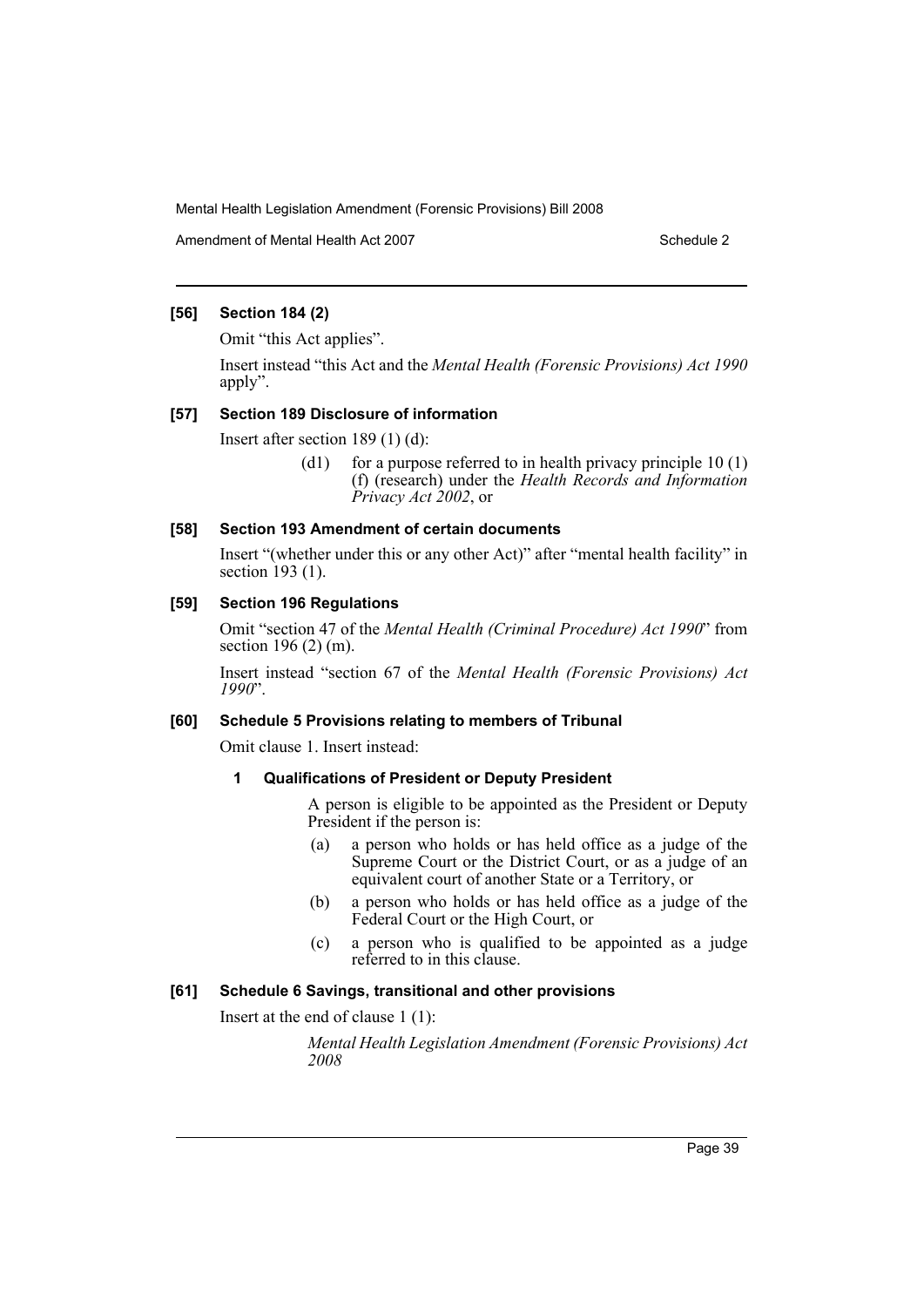Schedule 2 Amendment of Mental Health Act 2007

## **[62] Schedule 6, Part 3**

Insert after Part 2:

## **Part 3 Provisions consequent on enactment of Mental Health Legislation Amendment (Forensic Provisions) Act 2008**

## **19 Definition**

In this Part:

*amending Act* means the *Mental Health Legislation Amendment (Forensic Provisions) Act 2008*.

## **20 Community treatment orders**

The amendments made by the amending Act to this Act and the *Mental Health (Forensic Provisions) Act 1990* apply to community treatment orders in force immediately before the commencement of this clause.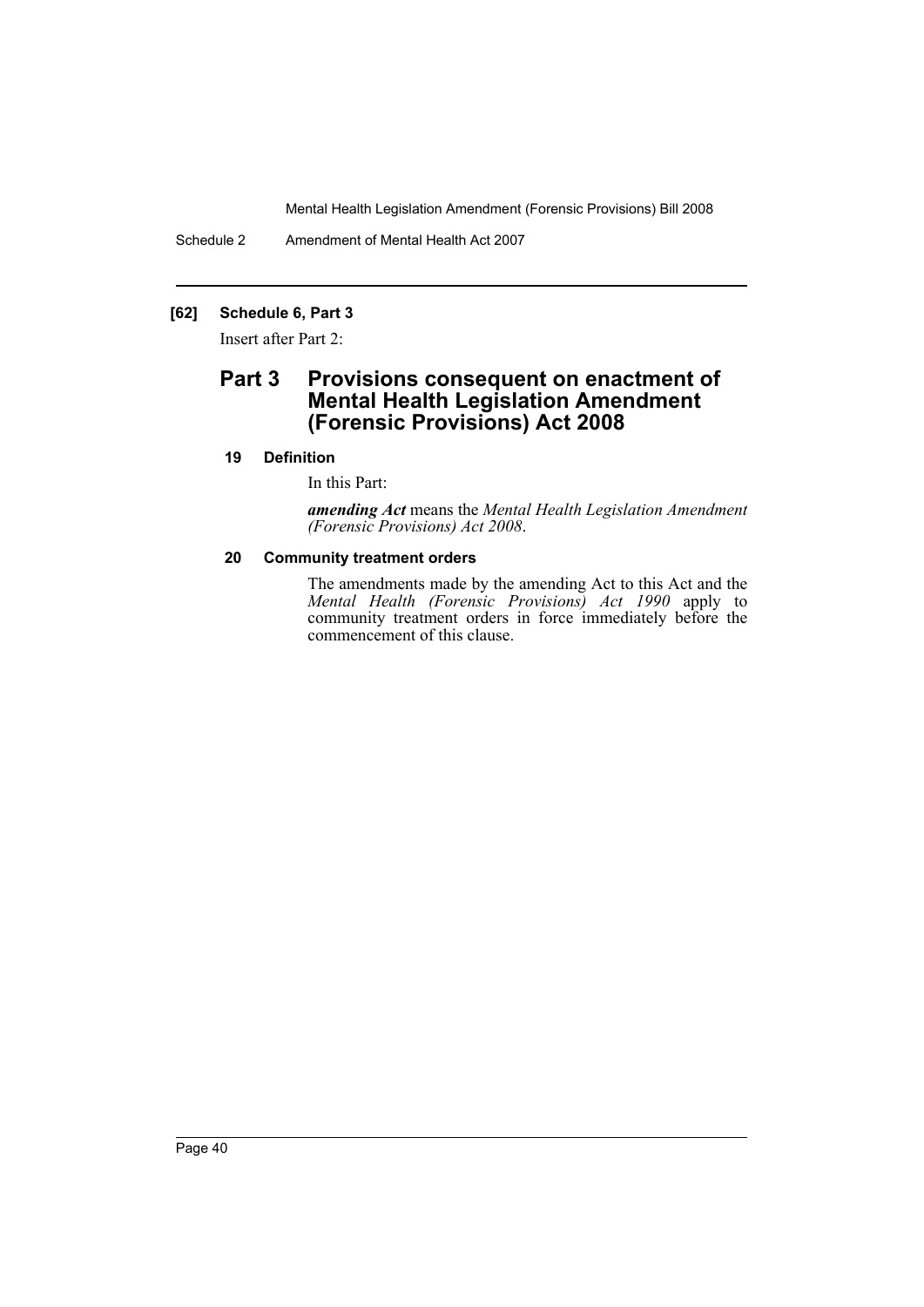Amendment of other Acts **Schedule 3** and the 3 set of the 3 set of the 3 set of the 3 set of the 3 set of the 3 set of the 3 set of the 3 set of the 3 set of the 3 set of the 3 set of the 3 set of the 3 set of the 3 set of

## <span id="page-42-0"></span>**Schedule 3 Amendment of other Acts**

(Section 4)

## **3.1 Child Protection (Offenders Registration) Act 2000 No 42**

**Section 5 Notices to be given when registrable person commences supervised sentence for registrable offence**

Omit "*Mental Health (Criminal Procedure) Act 1990*" from section 5 (3) (d).

Insert instead "*Mental Health (Forensic Provisions) Act 1990*".

## **3.2 Civil Procedure Act 2005 No 28**

## **Section 3 Definitions**

Omit paragraph (b) from the definition of *person under legal incapacity* in section  $3(\tilde{1})$ .

Insert instead:

(b) an involuntary patient, a forensic patient or a correctional patient within the meaning of the *Mental Health Act 2007*, and

## **3.3 Costs in Criminal Cases Act 1967 No 13**

## **Section 2 Certificate may be granted**

Omit "*Mental Health (Criminal Procedure) Act 1990*" from section 2 (3). Insert instead "*Mental Health (Forensic Provisions) Act 1990*".

## **3.4 Crimes (Administration of Sentences) Act 1999 No 93**

## **Section 193 Information concerning offenders and correctional centres**

Omit "*Mental Health (Criminal Procedure) Act 1990*" from section 193 (1) (d).

Insert instead "*Mental Health (Forensic Provisions) Act 1990*".

## **3.5 Crimes (Appeal and Review) Act 2001 No 120**

#### **Section 74 Definitions**

Omit "*Mental Health (Criminal Procedure) Act 1990*" from paragraph (a) of the definition of *conviction* in section 74 $(1)$ .

Insert instead "*Mental Health (Forensic Provisions) Act 1990*".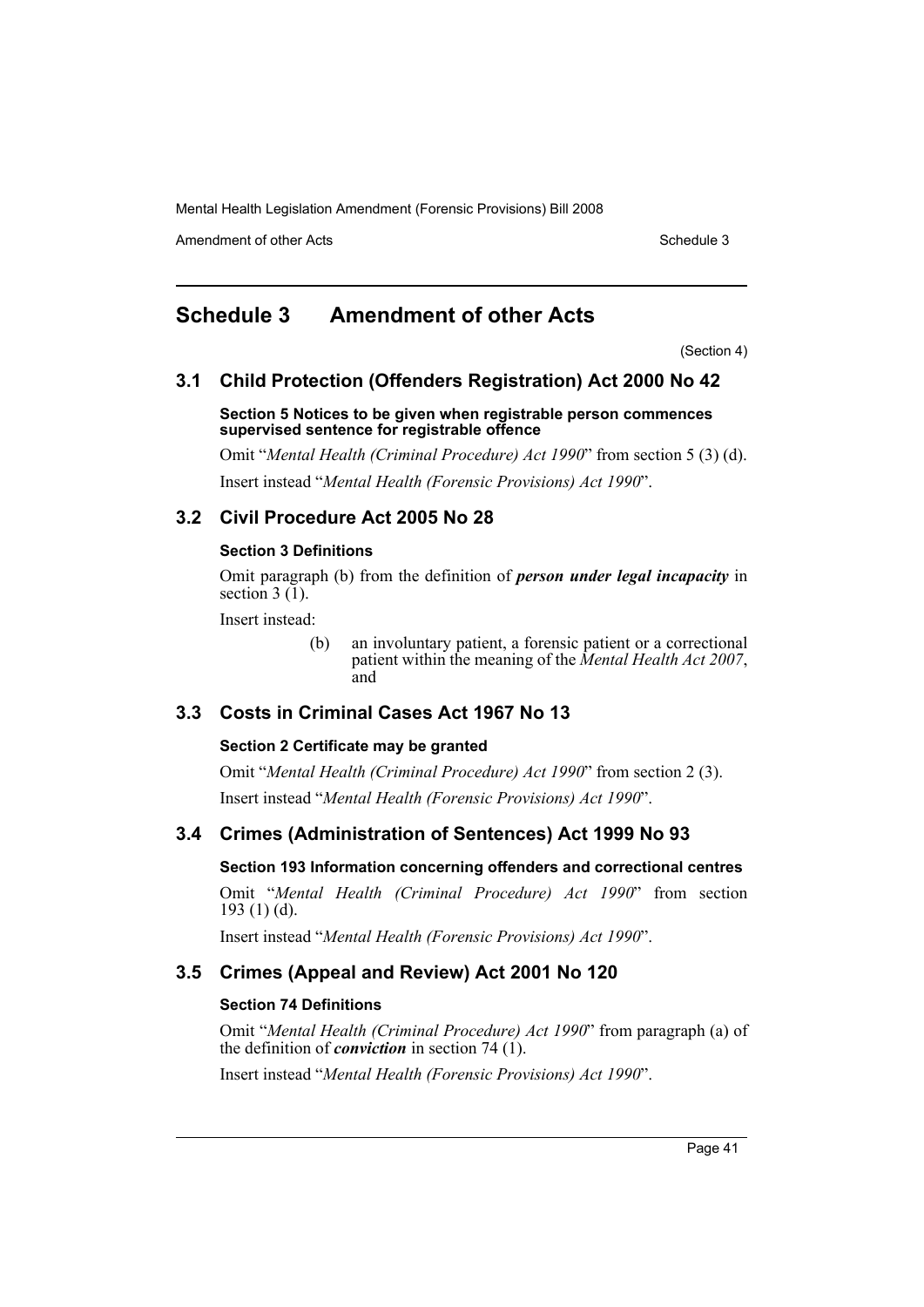Schedule 3 Amendment of other Acts

## **3.6 Crimes (Sentencing Procedure) Act 1999 No 92**

## **[1] Section 54 Exclusions from Division**

Omit "*Mental Health (Criminal Procedure) Act 1990*" from section 54 (c). Insert instead "*Mental Health (Forensic Provisions) Act 1990*".

## **[2] Section 54D Exclusions from Division**

Omit "*Mental Health (Criminal Procedure) Act 1990*" from section 54D (1) (b).

Insert instead "*Mental Health (Forensic Provisions) Act 1990*".

## **3.7 Criminal Appeal Act 1912 No 16**

## **[1] Section 2 Definitions**

Omit "*Mental Health (Criminal Procedure) Act 1990*" wherever occurring in the definitions of *Conviction* and *Sentence* in section 2 (1). Insert instead "*Mental Health (Forensic Provisions) Act 1990*".

## **[2] Section 6A Powers of court in relation to certain convictions and sentences concerning mentally ill persons**

Omit "*Mental Health (Criminal Procedure) Act 1990*" wherever occurring. Insert instead "*Mental Health (Forensic Provisions) Act 1990*".

## **3.8 Drug and Alcohol Treatment Act 2007 No 7**

## **Section 4 Application of Act**

Omit "*Mental Health (Criminal Procedure) Act 1990*" from section 4 (4) (b). Insert instead "*Mental Health (Forensic Provisions) Act 1990*".

## **3.9 Interpretation Act 1987 No 15**

## **Section 21 Meanings of commonly used words and expressions**

Insert "or a correctional patient" after "forensic patient" in the definition of *mentally incapacitated person* in section 21 (1).